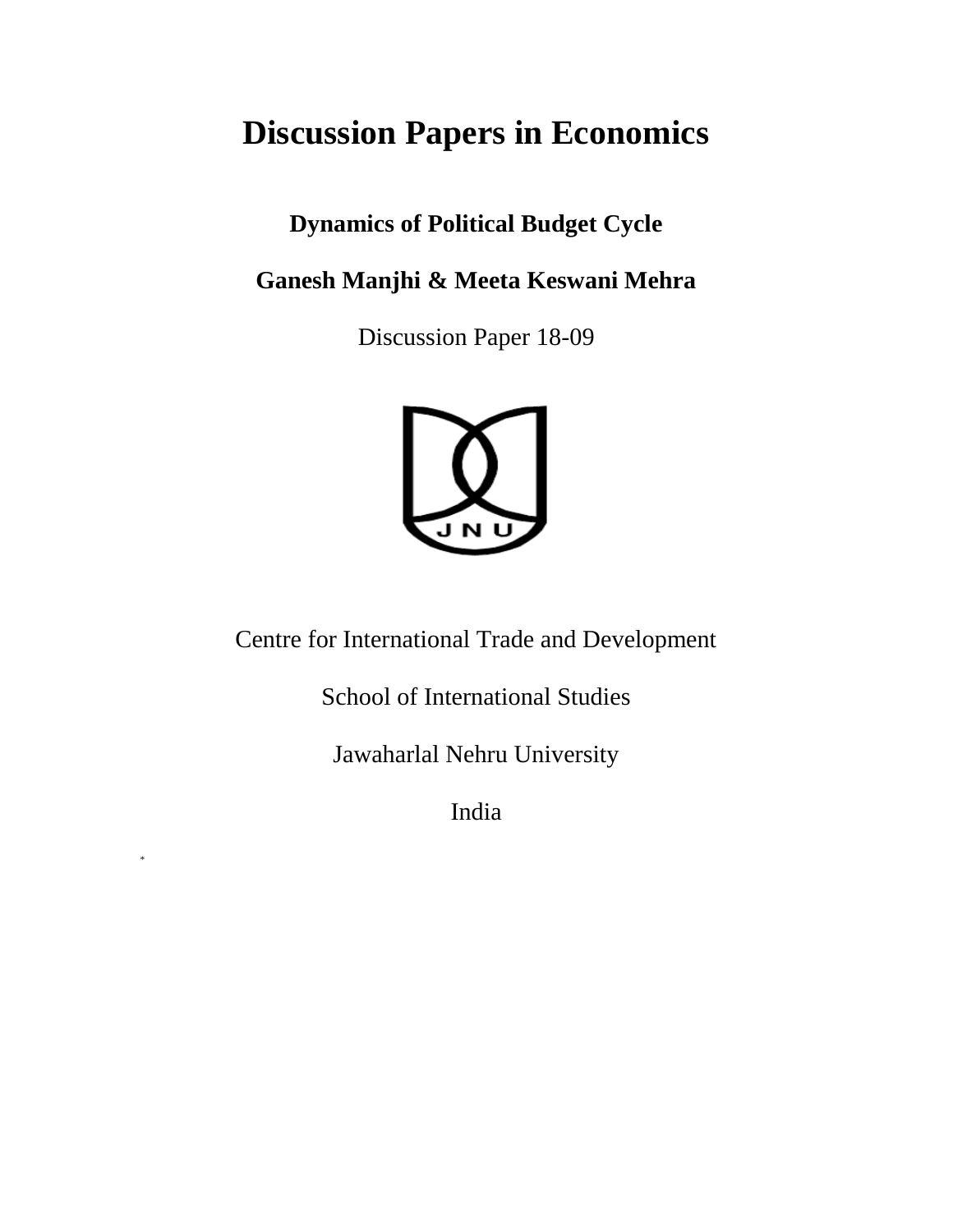# Dynamics of Political Budget Cycle <sup>∗</sup>

Ganesh Manjhi† Meeta Keswani Mehra‡

November 12, 2018

#### Abstract

The strategic manipulation of fiscal variables in relation to elections is a hotly debated issue in economics and political economy. In this realm, the paper considers the case of an incumbent politician who derives utility from voting support and dis-utility from primary deficit. Using the method of optimal control, the paper derives the equilibrium time paths of both voting support and primary deficit in a dynamic model of finite time horizon under complete information. In case of both the variables, the opportunist and partisan budget cycles are found to follow a similar time pattern, albeit former is more pronounced than the latter just prior to the election time period. The citizen-voters vote for both – opportunist and partisan – incumbents; however, they reject the same when there is sufficiently strong anti-incumbency in the case of the opportunist incumbent. The level of voting support obtained in case of both – opportunist and partisan – incumbent is found to be positive and rising over time, but running the primary deficit higher than the threshold is costlier for the economy in the former case than in the latter. This implies that per unit votes garnered by raising the primary deficit in excess of the benchmark are lower when the incumbent is an opportunist than when she/ he is partisan.

JEL Classification: D72, P16, P35.

Keywords: Opportunist Incumbent, Partisan Incumbent, Primary Deficit, Political Budget Cycles, Anti-incumbency.

<sup>∗</sup>Acknowledgement:- We would like to thank participants of IGC-ISI Summer School Workshop Jul. 12-16, 2014, Winter School, Dec. 15-17, 2014 at Delhi of School of Economics, University of Delhi and conference on 'Papers in Public Economics and Policy at NIPFP, New Delhi' during Mar. 12-13, 2015. We also benefitted by comments from Prof. Chetan Ghate and Prof. Dilip Mookherjee at IGC-ISI workshop and Dr. Mausumi Das at the Winter School. We are grateful to Dr. Bodhisattva Sengupta and two anonymous referees for their insightful and valuable comments.

<sup>†</sup>Assistant Professor, Gargi College, University of Delhi, New Delhi-110049 and Research Scholar, Centre for International Trade and Development, School of International Studies, Jawaharlal Nehru University, New Delhi-110067. Email[:ganeshtrx@gmail.com](mailto:ganeshtrx@gmail.com)

<sup>‡</sup>Professor of Economics, Centre for International Trade and Development, Jawaharlal Nehru University, New Delhi-110067. Email[:meetakm@mail.jnu.ac.in](mailto:meetakm@mail.jnu.ac.in)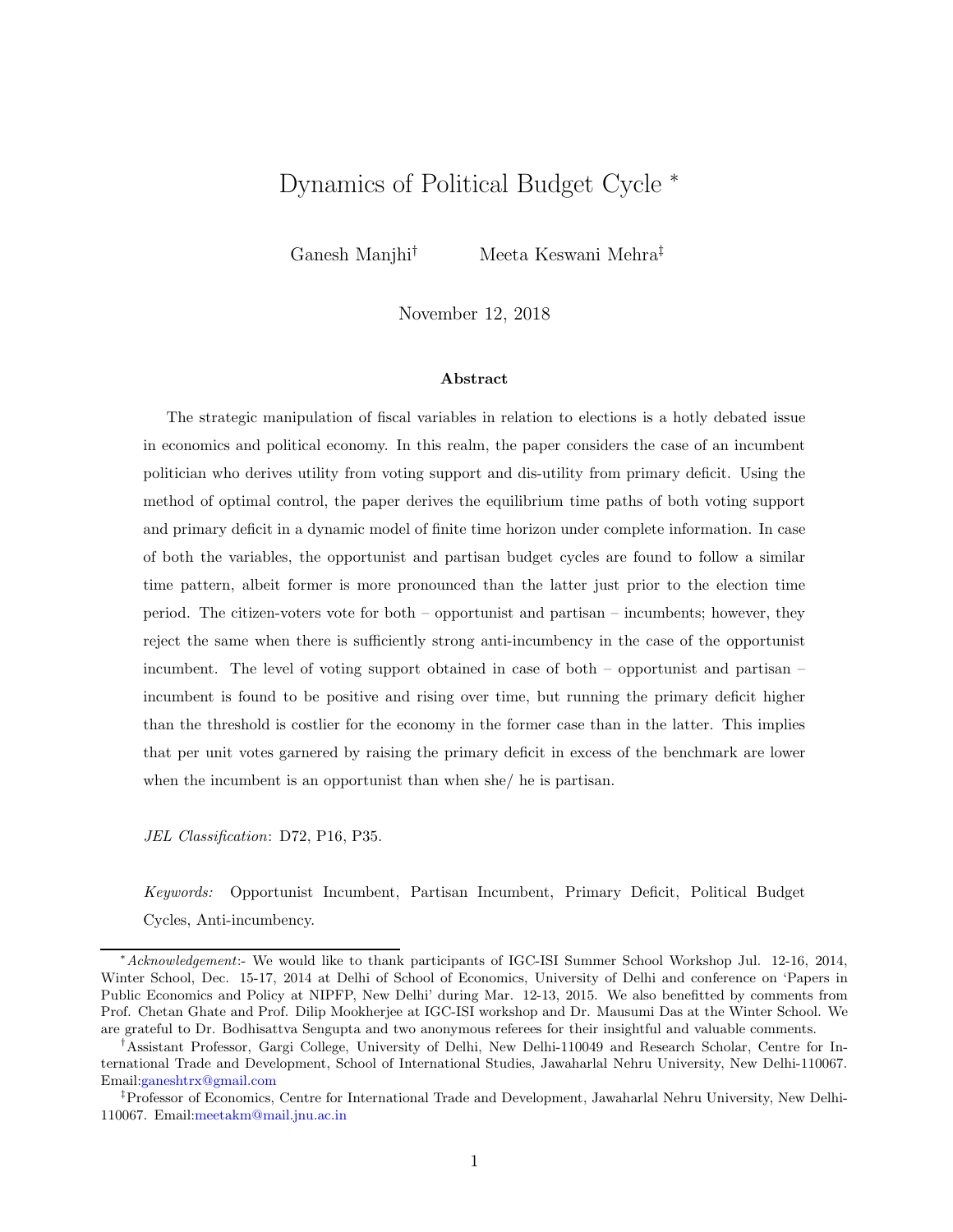# 1 Introduction

Within the realm of neuroscience [Westen](#page-29-0)  $(2008)$  concludes from the brain scanning results that;

"....the political brain is an emotional brain. It is not a dispassionate calculating machine, objectively searching for the right facts, figures and policies to make a reasoned decision...."

This statement is based on political advertisements on television, which, while banned in the United Kingdom (UK), are widely used in the United States (US), where political candidates spend millions of dollars on these budgetary items. Author claims that, Republicans understand this three centuries old idea of David Hume as; "reason is a slave to emotion, not the other way around". Politicians play the emotive psychological strategies based on caste, race, religion, economic policies etc to sway voters. The voters' preferences may be defined over some necessities, which are determined by incumbent's opportunism that voters may fail to comprehend or envisage. Among these, economic policy making with respect to budgetary heads is one of the most popularly used policy tool by the incumbent for political gains.

The concept of balanced budget was accepted well by economists in the earlier literature, but in recent Keynesian economies, fiscal deficit has been used as a driving force for higher economic growth.<sup>[1](#page-2-0)</sup> However, sustained and persistent fiscal deficits run by a country point towards the possibility of opportunistic manipulation of fiscal deficit by the government [\(Alesina and Perotti](#page-27-0), [1995b](#page-27-0)). Citizenvoters, in general, are unhappy about higher gross fiscal deficit, which may be either due to interest payments on past debt, or primary deficits, or both. However, in our case, the only component that assumed to be politically manipulated is primary deficit and not interest payments [\(Cafiso,](#page-27-1) [2012a](#page-27-1)[,b](#page-27-2)).

In India, before the general election of 2009, the central government's primary deficit to GDP ratio was  $-4.32\%$  and  $-4.96\%$  in the years 2008 and 2009 respectively, which had reduced to  $-4.41\%$  in 2010. The primary deficit in the year 2010 onward showed a downward trend, may be on account of FRBM Act. Consequently, a slightly lower deficit of -2.44% was obtained in 2013. But, this went up to -2.67% in 2014, which was a year of parliamentary elections. In fact, most of the countries in the world today display a tendency in favor of primary deficits. This can be seen in Figures [1](#page-31-0) to [3](#page-33-0) in the Appendix A, which depict that out of 101 countries in our sample, around 65.35%, and 70.30%

<span id="page-2-0"></span><sup>&</sup>lt;sup>1</sup>In fact, 'some', deficit in the economy is claimed to be good if an economy is spending on productive investment activities. However, a large magnitude of expenditure entails future tax, which voters might not like and, hence, expenditure has to be contained below a certain threshold level. In India, for instance, it has been decided to maintain aggregate fiscal deficit at 3% of Gross Domestic Product (GDP) under the Fiscal Responsibility and Budget Management Act (FRBM Act-2003).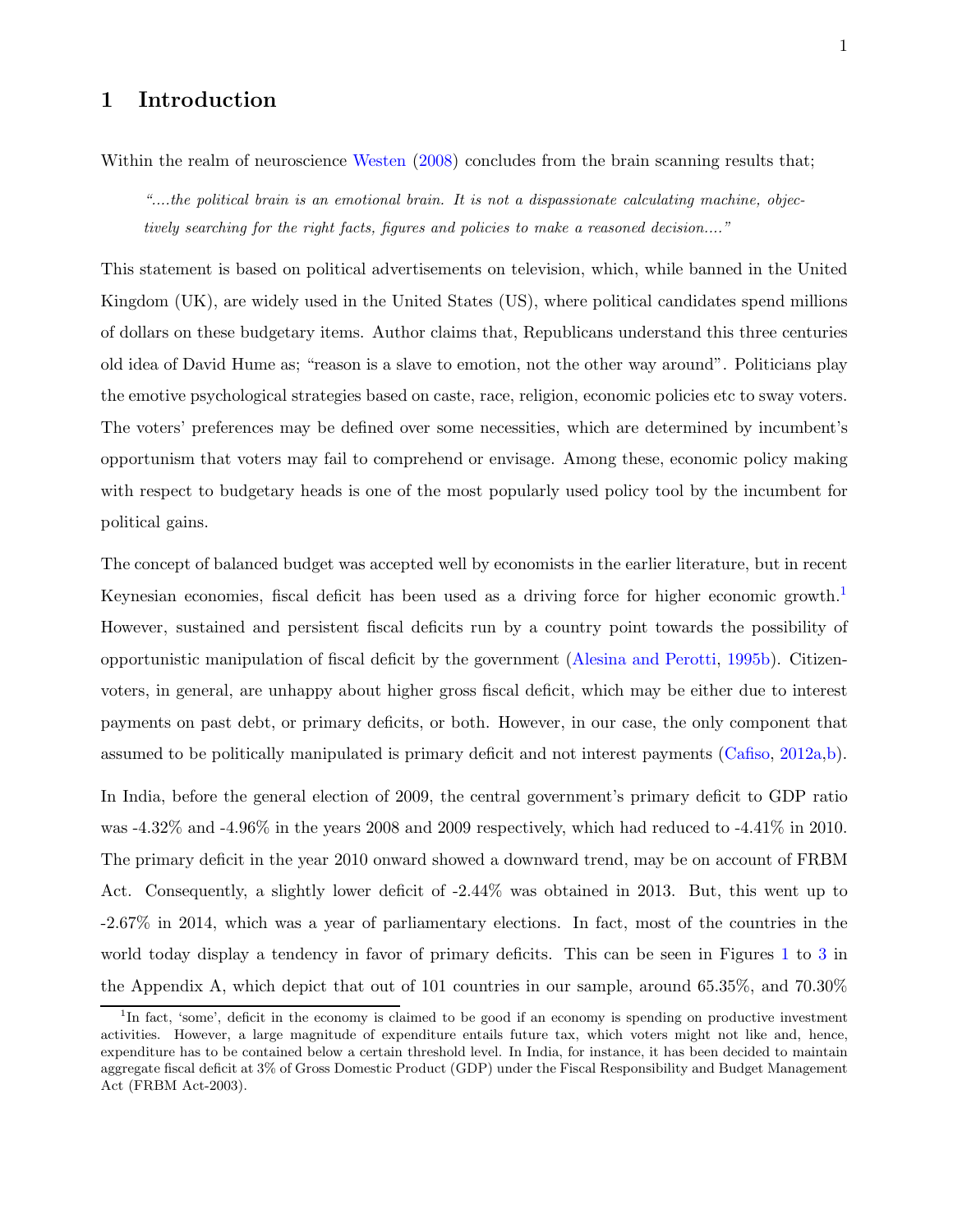were running primary deficits in 2011 and 2012 respectively; the rest were running a primary surplus. The data for the year 2014, 2015, 2017 and 2018 also display a similar pattern. Moreover, most countries running primary deficit belong to the group of low income countries, emerging markets and middle income countries. Based on the data for these 101 countries for national level elections from 2011-2018 and primary deficits from 2006-2018, it is observed that countries running primary deficit were  $69.31\%$  of the total in the year of elections, and  $67.33\%$  in the year before the elections (IMF) Fiscal Monitor-2017, [25.06.2018/2018](#page-28-0) and [Election Guide,](#page-28-1) [27.06.2018/2018\)](#page-28-1).[2](#page-3-0)

Figures [4](#page-34-0) and [5](#page-35-0) in the Appendix A show the election year and year before the election fluctuations in primary surplus/ deficit from the average primary surplus/ deficit (excluding, respectively, the year of the election and year before the election in calculation of average over the electoral term) during an electoral term.<sup>[3](#page-3-1)</sup> In these figures, blue and red bars respectively refer to deviation in primary surplus/ deficit in the year of the election and year before the election. In Figure [4,](#page-34-0) sub Figures [4a](#page-34-1) and [4b](#page-34-2) respectively represent the budget cycle for low income countries and emerging market economies, and in Figure [5,](#page-35-0) sub Figures [5a](#page-35-1) and [5b](#page-35-2) respectively depict budget cycle for advanced economies and for all the countries put together. As can be seen, the deviation of primary deficit from the average in the year of the election and year before the election points toward fiscal manipulation by higher spending in the years close to the election year. On average, in both the election year and the year before it, emerging market and middle income countries, and low income countries are found to run a higher primar[y deficit as compared to advanced economies.](#page-27-4) [Schuknecht,](#page-29-1) [1996](#page-29-1); [Block,](#page-27-3) [2002](#page-27-3); Brender and Drazen, [2005](#page-27-4); and [Shi and Svensson,](#page-29-2) [2006](#page-29-2) also confirm that the budget cycles are more pronounced in case of developing economies as compared to developed ones. Interestingly, the primary deficit also seems to exceed the average more in the year before the election than the election year itself. It is possible that targeted expenditure on public goods well before the election (year before the election), can deliver the service by the date of election and, could mobilize voting support in incumbent's favor in the year of election.

The objective of the paper is to theoretically characterize the optimal time path of fiscal policy decision of the incumbent over an electoral cycle, which is assumed to be driven by political motivations. We postulate (as is also done elsewhere; see Table 1) that the incumbent could be of two types: opportunistic or partisan, and when in the government, each type can opportunistically expand public

<span id="page-3-0"></span> ${}^{2}$ The analysis in this paper refers to primary deficit throughout, where the positive and negative values represent primary surplus and primary deficit respectively.

<span id="page-3-1"></span> ${}^{3}$ Figures refer to recent national level elections and, hence, the years of election are not necessarily the same across countries. The national level elections have been considered based on who controls fiscal policy – prime minister or president – in an electoral democracy depending on whether a parliamentary or presidential political system exists.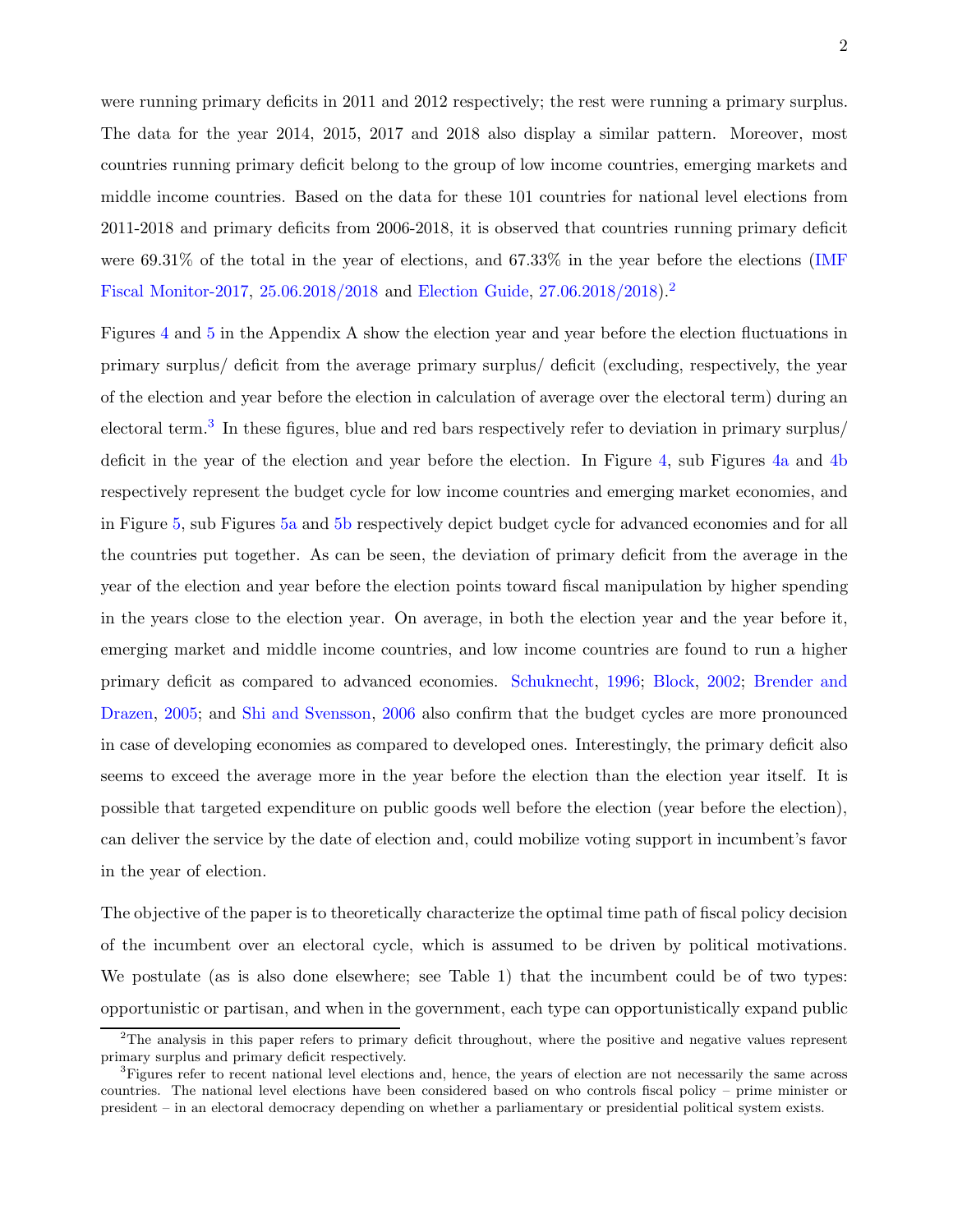spending before the election to attract voters. The opportunistic incumbent/ politician do not have any strict policy preferences, and is driven by the goal to win elections alone rather than focus on citizens' welfare. Alternatively, the partisan politician is the one who has clear fiscal preferences, indicative of preferences of one group of voters or another. For example, one type of the partisan government could prefer reducing unemployment whereas another could be interested in reducing inflation.

As for the methodology, the paper solves the utility maximization problem of the incumbent who is electorally motivated, in that its utility is a weighted sum of utility from voting support and dis-utility from primary deficit. The latter is implied by a large enough government expenditure on (may be) populist economic policies. The economy consists of a continuum of rational citizenvoters, who vote for the incumbent government or the opponent party (which is also implicit here) based on the economic performance of the former, wherein voters are assumed to care about the incumbent's economic performance in terms of the level of primary deficit run in the economy. The citizen-voters are favorable toward the running of an acceptable level of primary deficit (below an exogenous threshold). If instead the primary deficit exceeds this threshold, it generates dis-utility for the incumbent in terms of loss of voting support, to the extent that voters might even vote her/ him out. The model is solved analytically and then the key findings are corroborated by using numerical simulations. Comparative dynamics with respect to the important parameters are also carried out.

The key findings of the paper are:

- The characterization of opportunism and partisan behavior is endogenously determined, in that it is interestingly linked to the regularity conditions that ensure that a well-defined solution to the utility maximization problem for the incumbent exists.
- The opportunist and partisan cycles follow a similar time path, albeit the former is more pronounced than the latter, especially closer to the election period.
- The voters render a positive voting support in case of both opportunist and partisan incumbent, but the presence of anti-incumbency would imply rejecting the same in the opportunistic case.
- An acceptable higher deficit is not as such bad, however, creating primary deficit above a threshold is costlier in the opportunistic case than the partisan one. That is, the deviation of primary deficit from the benchmark is more pronounced in the case of an opportunistic incumbent than a partisan one.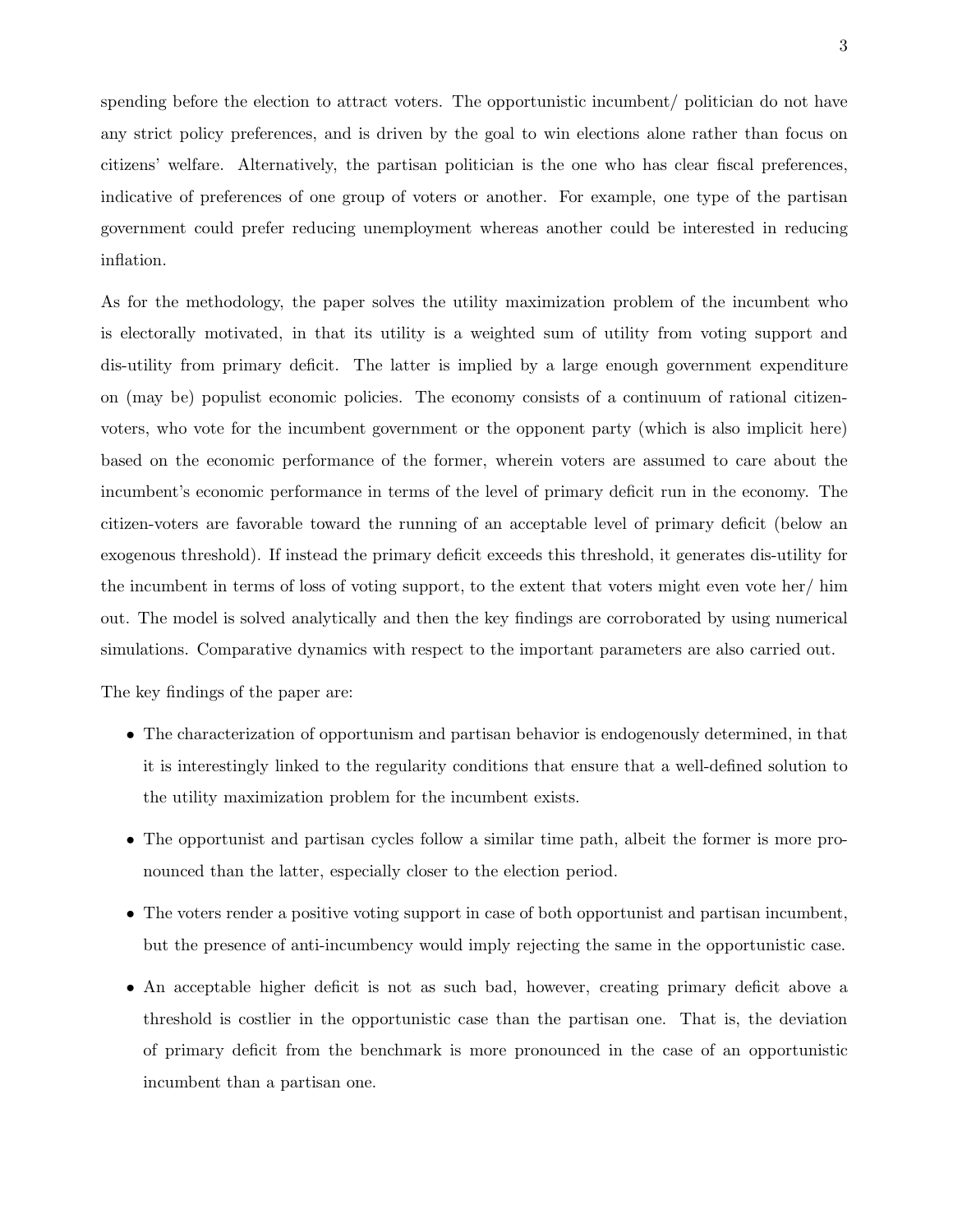• The votes garnered per unit of deficit incurred would be less in the opportunistic case than in the partisan case. It implies that the opportunist incumbent will have to incur larger primary deficits to earn higher voting support per unit of the primary deficit.

The paper is organized as follows. Section [2](#page-5-0) reviews the literature, and within it, places the key contributions of this research. Section [3](#page-8-0) introduces the basic analytical model and derives the optimal path for voting support and primary deficit, based on the interaction between the incumbent and the citizen-voters. Section [4](#page-12-0) characterizes the behavior of the opportunist incumbent, while Section [5](#page-22-0) analyzes the case of the partisan incumbent, both analytically and through numerical simulations. The role of anti-incumbency (with opportunistic behavior) is also characterized in Section [4,](#page-12-0) whereas anti-incumbency in partisan case does not satisfy the regularity condition (as will be explained later), and hence, excluded. Section [6](#page-25-0) concludes.

# <span id="page-5-0"></span>2 Review of Literature

One of the first generations models of political business cycle was propounded by [Kalecki](#page-28-2) [\(1943](#page-28-2)) but it was re-invented by [Nordhaus](#page-28-3) [\(1975](#page-28-3)) and [Hibbs](#page-28-4) [\(1977\)](#page-28-4). [Nordhaus](#page-28-3) [\(1975\)](#page-28-3) considered macroeconomic and voting models and found an opportunistic pre-electoral manipulation of economic policies (that is, politically determined policy choice having lower unemployment and higher inflation than what is optimal), whereas partisan policy led to a political business cycle with higher unemployment and lower inflation in the initial years of electoral term followed by lower unemployment and higher inflation close to the date of election. [Hibbs](#page-28-4) [\(1977](#page-28-4)) explained the post-electoral cycles due to varied macroeconomic goals of policy makers, popularly known as partisan cycles. Both of these firstgeneration studies assumed an irrational behavior of the citizen-voters and relied on monetary policy as an anchor. Alongside, there was the emergence of several seminal empirical papers, such as those by [Kramer](#page-28-5) [\(1971](#page-28-5)), [Tufte](#page-29-3) [\(1975\)](#page-29-3), and [Fair](#page-28-6) [\(1978\)](#page-28-6), which examined the economic determinants of US congressional voting.

In order to counter the conceptual criticisms meted out to this early strand of literature, there was the emergence of the second-generation models such as – [Cukierman and Meltzer](#page-28-7) [\(1986](#page-28-7)), [Rogoff and Sibert](#page-29-4) [\(1988\)](#page-29-4), [Rogoff](#page-29-5) [\(1990\)](#page-29-5), and [Persson and Tabellini](#page-29-6) [\(1990\)](#page-29-6). These models utilized the notion of rational expectations that restricted the magnitude of opportunism toward exploiting the Phillips curve, and it was assumed that the incumbent cannot fool the voters time after time. [Cukierman and Meltzer](#page-28-7) [\(1986\)](#page-28-7) and [Rogoff and Sibert](#page-29-4) [\(1988](#page-29-4)) proposed the model of competency with regard to the government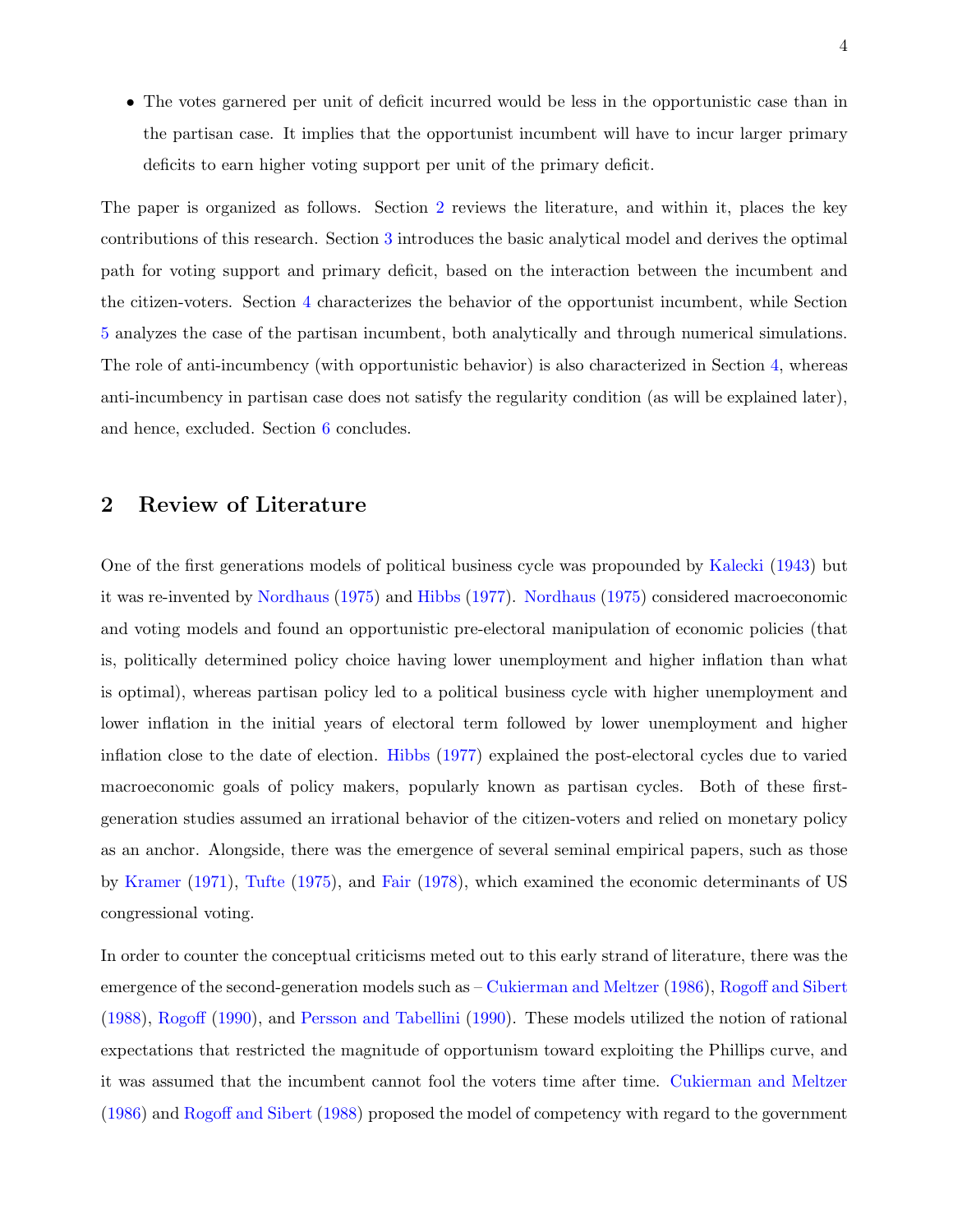| Politicians'<br>Be-<br>havior  | Non-rational Expectation                    | Non-rational Behavior and   Rational Behavior and Rational Ex-<br>pectation                                      |
|--------------------------------|---------------------------------------------|------------------------------------------------------------------------------------------------------------------|
| "Opportunistic"<br>Politicians | Nordhaus $(1975)$ ,<br>Lind-<br>beck (1976) | Cukierman and Meltzer (1986), Ro-<br>goff and Sibert (1988), Rogoff<br>$(1990)$ , Persson and Tabellini $(1990)$ |
| "Partisan" Politi-<br>cians    | Hibbs (1977, 1989)                          | Alesina (1987), Alesina and Sachs<br>(1988)                                                                      |

Table 1: Politico Economic Models of Business Cycles

Source: [Alesina](#page-27-7) [\(1988\)](#page-27-7) and [Alesina, Cohen, and Roubini](#page-27-8) [\(1993](#page-27-8))

budget and not the Phillips Curve. The government expenditure was financed by lump-sum taxes and seigniorage revenue. The [Cukierman and Meltzer](#page-28-7) [\(1986](#page-28-7)) competency-based model was consistent with pre-electoral policy distortion: due to asymmetry of information between the government and voters, the incumbent had an incentive to distort economic policy in the election period. [Rogoff and Sibert](#page-29-4) [\(1988\)](#page-29-4) derived that each type of policymaker, with the exception of the least competent one, tended to distort the pre-electoral fiscal policies to maximize consensus. [Rogoff](#page-29-5) [\(1990\)](#page-29-5) set up a model similar to [Rogoff and Sibert](#page-29-4) [\(1988](#page-29-4)), where government expenditure and public investment were depicted as a function of lump-sum taxes and competency. The politician was assumed to have better information about his own level of competency than the voters. In this case, voters made an inference about the competency of the politicians by observing the government spending pattern and, consequently, the incumbent had the incentive to increase the spending on those goods that were more visible to voters before the election and get re-elected. [Persson and Tabellini](#page-29-6) [\(1990\)](#page-29-6) introduced the notion of competency in the [Nordhaus](#page-28-3) [\(1975\)](#page-28-3) version of the Phillips curve.<sup>[4](#page-6-0)</sup> A competent policymaker expanded the economic activity (pre-electoral boom) immediately before the election, and voters observed this to re-elect the policymaker and hence, the political business cycle.

In the opportunistic framework under traditional (adaptive expectations) models, both monetary and fiscal policies were found to be more effective in creating the desired macroeconomic cycles as compared to the rational expectations framework because the first-generation model provided better room to exploit the Phillips curve under irrational citizen-voters.

The first generation partisan model under adaptive expectation was first proposed by [Hibbs](#page-28-4) [\(1977,](#page-28-4) [1989](#page-28-9)), where the former stated that overall economic activity was higher in the left-wing government

<span id="page-6-0"></span><sup>4</sup>Authors focused on the competency of the candidate along with asymmetry of information on the observation of inflation and output. For instance, they stated that, "one candidate may be particularly able (or unable) to cope with a shock in th[e price of oil, or to enact the effective labor market legislation, or to negotiate with trade unions" \(](#page-29-6)Persson and Tabellini, [1990.](#page-29-6) pp. 80).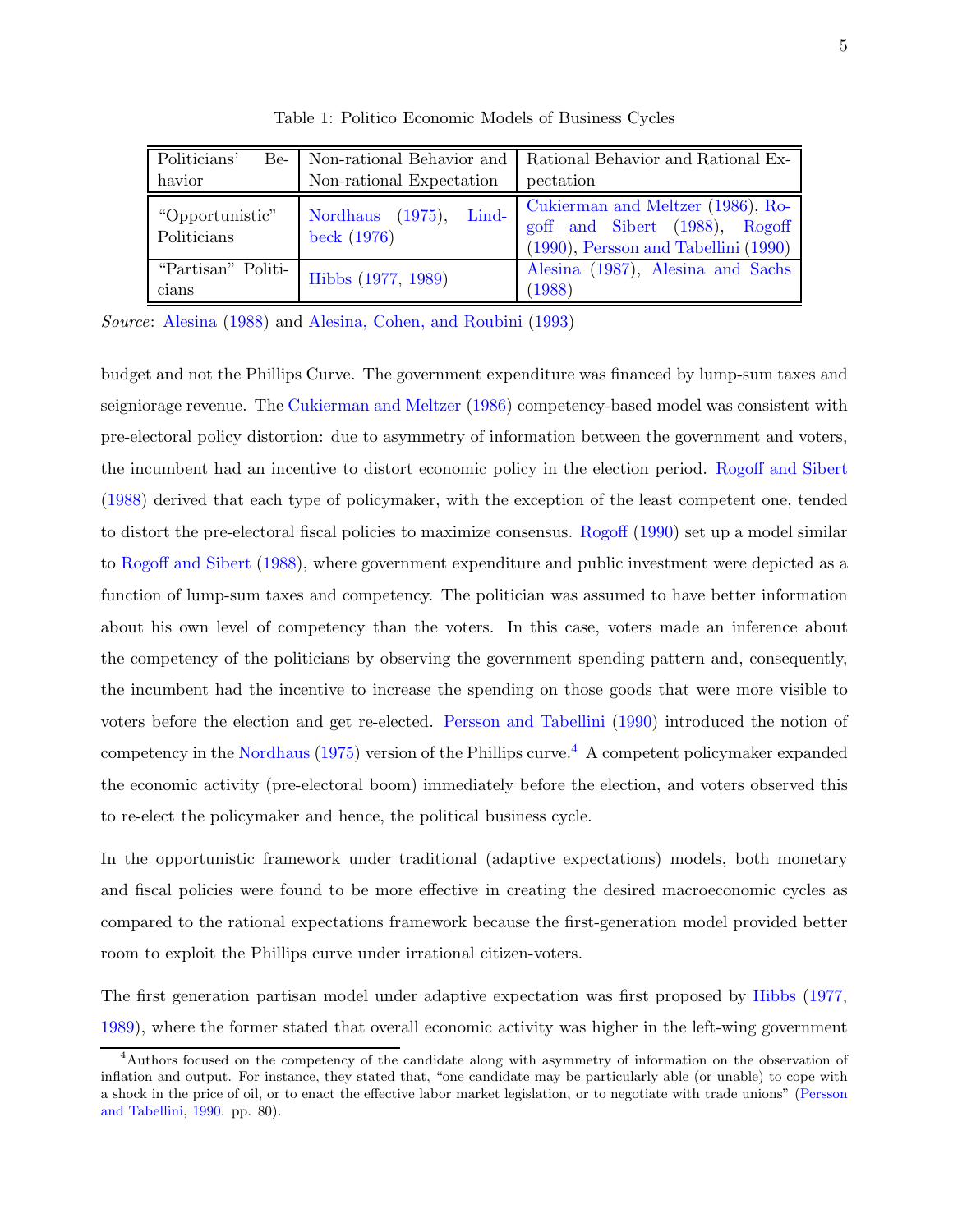than the right-wing in their respective administrative span. The second generation partisan model under rational expectations and price rigidities was introduced by [Alesina](#page-27-5) [\(1987](#page-27-5)) after widespread criticism was meted out to the exploitable Phillips curve based monetary model of political business cycle. [Alesina](#page-27-5) [\(1987\)](#page-27-5) considered rational expectations with partisan post-electoral cycles and concluded that, in the first half of the elected term, unemployment would lower and inflation higher under the left-wing government than the right-wing government. Since, expectations were formed before the election in the first half term, after the election, the left-wing win implied higher inflation than anticipated while the right-wing victory means inflation would be lower than expected.

Interestingly, there exists select literature that examines the possibility of co-existence of both opportunistic and partisan - versions of the model. [Alesina and Rosenthal](#page-27-9) [\(1995\)](#page-27-9) have made some effort in this direction to merge the concept of competency with partisan behavior of the government. These authors claim that a partisan and opportunist incumbent might be compatible with each other. Further, [Frey and Schneider](#page-28-10) [\(1978](#page-28-10)) state that the partisan politician becomes opportunist when the election time approaches and she/ he is in danger of losing the election, whereas they go for partisan goals when they are electorally confident. Thus, one cannot ignore the possibility of a partisan politician playing a mixed role - being an opportunist when in the office, and being partisan when outside the office.<sup>[5](#page-7-0)</sup>

Following various criticisms of the opportunistic and partisan models, [Drazen](#page-28-11) [\(2000\)](#page-28-11) proposed a new model of political budget cycle (PBC), based on [Rogoff](#page-29-5) [\(1990\)](#page-29-5). [Drazen](#page-28-11) [\(2000](#page-28-11)) extended the model by including both monetary and fiscal policy with opportunistic and forward looking citizen-voters to capture the PBC, popularly known as "Active-Fiscal Passive-Monetary (AFPM)". In fact, most of the recent research tries to explain the economic cycles by including the fiscal policy in the model, to name a few are - [Alesina and Perotti](#page-27-10) [\(1995a](#page-27-10)), [Drazen](#page-28-11) [\(2000](#page-28-11)), [Persson and Tabellini](#page-29-7) [\(2002](#page-29-7)), and more recently [Aidt, Veiga, and Veiga](#page-27-11) [\(2011\)](#page-27-11), [Klomp and De Haan](#page-28-12) [\(2013a](#page-28-12)[,b\)](#page-28-13), and Chortareas, Logothetis, and Papandreou [\(2016](#page-27-12)). [Drazen and Eslava](#page-28-14) [\(2010\)](#page-28-14) and [Brender and Drazen](#page-27-13) [\(2013](#page-27-13)) analyze the composition of government spending (rather than aggregate spending) pattern as an electoral tool. Their findings state that rational voters support the opportunist government, which, in fact, incurs the targeted expenditure in the economy prior to the election. [Brender and Drazen](#page-27-13) [\(2013\)](#page-27-13) find that an establi[shed democracy changes the composition more frequently than the new ones.](#page-27-11) Aidt, Veiga, and Veiga [\(2011](#page-27-11)) find that opportunistically motivated incumbent spend more on visible goods close

<span id="page-7-0"></span> ${}^{5}$ The opportunistic behavior of different partisan politicians may be different. Adjusting the party's standing position toward the 'middle' might be the most effective opportunist policy for a partisan politician.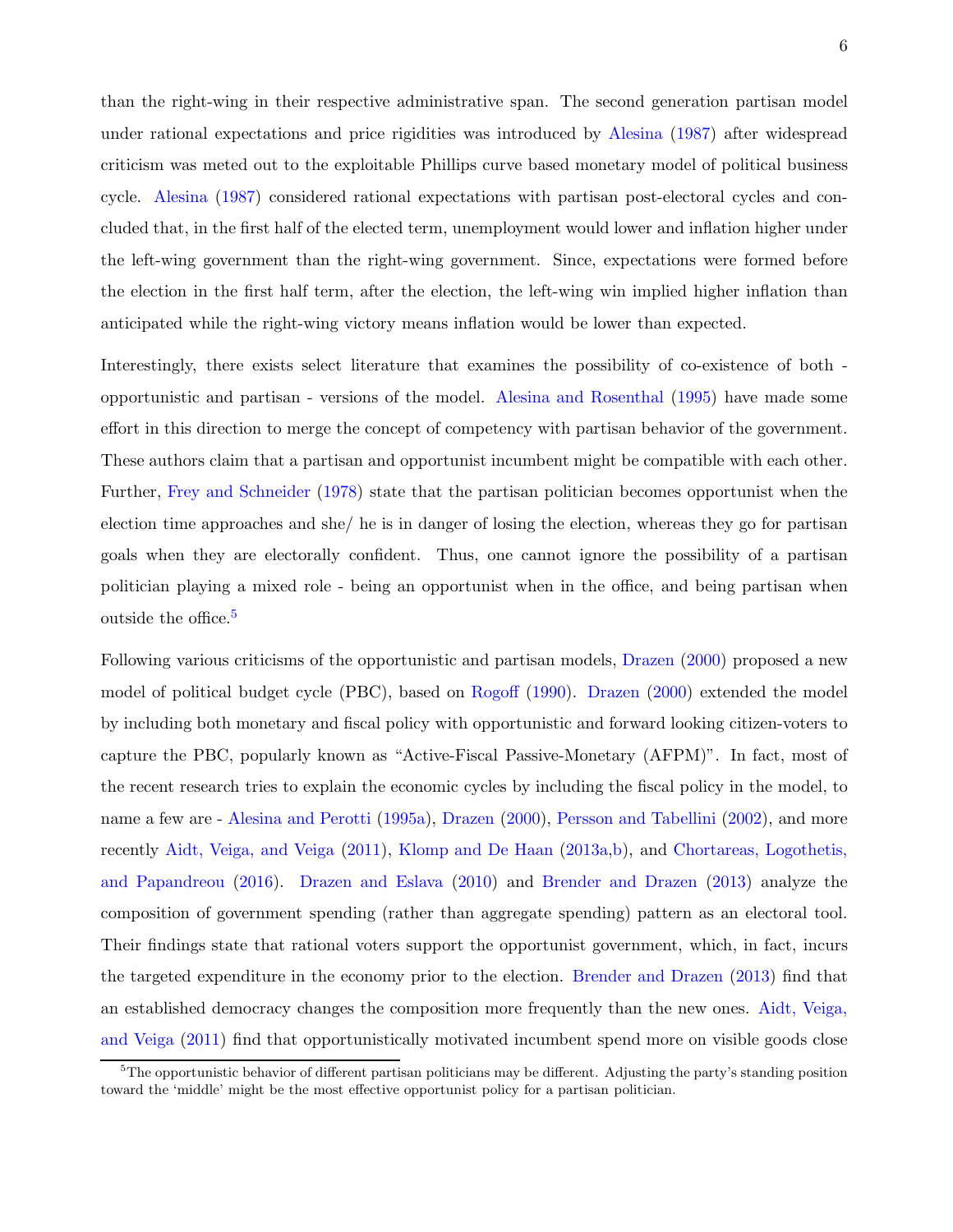to the election whereas [Klomp and De Haan](#page-28-12) [\(2013a](#page-28-12)[,b](#page-28-13)) state that, in most of the countries, fiscal policy is not affected by elections. [Chortareas, Logothetis, and Papandreou](#page-27-12) [\(2016\)](#page-27-12) find that there is strong evidence of pre-electoral increased expenditure and excess borrowing in Greece's municipality.

It is within this body of literature that this paper extends the models of opportunistic and partisan politics by incorporating the time-dynamics of voting support and primary deficit during the entire electoral cycle, especially just prior and post the election period, orchestrated through changes in fiscal policy. The paper makes a significant contribution in terms of characterizing the two types of incumbents – opportunistic and partisan – through specific parametric combinations, which are determined endogenously as necessary conditions for the existence of a well-defined utility maximization solution of the incumbent. Further, the paper traces the optimal time path of primary deficit and voting support of each type of incumbent over the entire electoral cycle. The paper is also extended to include the possibility of anti-incumbency and understand its implications on voting support for the two types. To keep the analysis mathematically tractable, the case of anti-incumbency is also characterized by making assumptions on the values of select parameters. The other important contributions of the paper are: when the opportunist and partisan cycles coexists (as is the case here), the paper aims to find an answer to the question as to why should these be seen as different, particularly close to the election? Also, most of political budget cycle analyzes have been done in infinite time horizon and have focused on the voters' welfare, and not the incumbent's. In this respect, this research constitutes an important contribution with focus on a finite time horizon dynamic analysis of the behavior of the incumbent politician. To the best of our knowledge, all of these contributions are unique and significant.

# <span id="page-8-0"></span>3 The Model

We consider an economy with an incumbent politician and a continuum of citizen-voters. The incumbent incurs the budgetary expenditure on public goods as well as it strives to get back to power in the next election. That is, the incumbent is not benevolent and her/ his objective function is a weighted sum of utility from voting support and dis-utility from budgetary deficit (primary deficit). Often the deficit is run to provide for 'populist' or 'visible' expenditure as in [Aidt, Veiga, and Veiga](#page-27-11) [\(2011](#page-27-11)). Accordingly, the optimization problem of the incumbent is defined over the finite time interval  $[0, T]$ , which runs through one election cycle ending in elections occurring at date  $T$ , and is mathematically expressed as: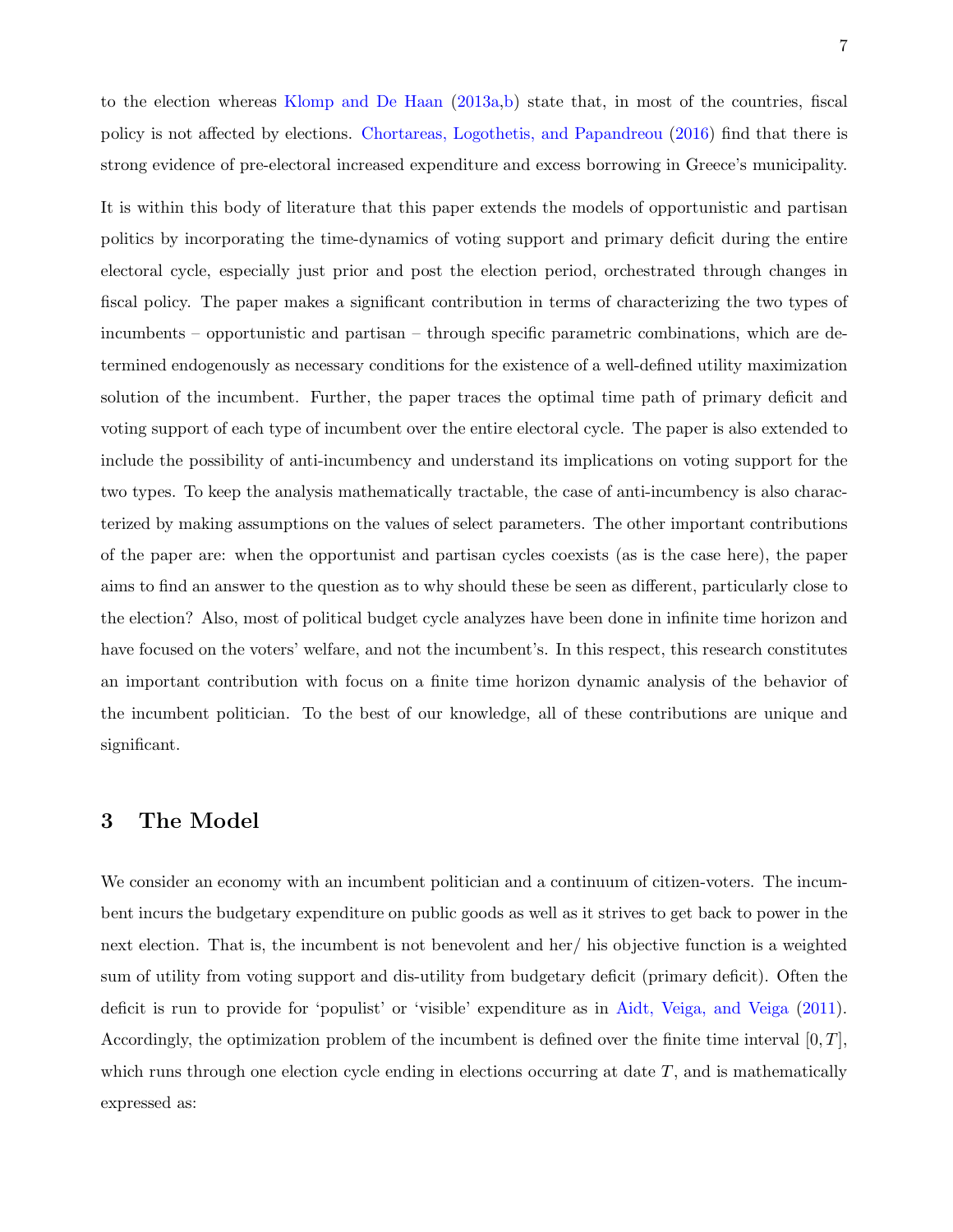<span id="page-9-0"></span>
$$
\underset{\{D(t)\}}{\underset{\{D(t)\}}{\text{max}}} \int_{0}^{T} e^{-\rho t} \frac{[M(t) - \delta(D(t) - D^*)]^{1-\epsilon}}{1-\epsilon} dt,\tag{1}
$$

subject to,

<span id="page-9-1"></span>
$$
\dot{M}(t) = \alpha D(t) - \gamma M(t), \quad M(0) = M_0 > 0, \quad M(T) \text{ free}, \tag{2}
$$

$$
G(t) = \tau(t) + D^* + \eta(t) \Rightarrow D(t) - D^* = \eta(t),
$$
\n(3)

where  $\rho > 0$  in eq. [\(1\)](#page-9-0) is the discount rate,  $M(t)$  is the voting support by the citizen-voters that is treated as the state variable, and  $D(t)$  is primary deficit incurred due to expenditure on public goods in the economy that constitutes the control variable, both at any time  $t$  during an election cycle. The parameters  $\epsilon$  and  $\delta$  respectively capture the intertemporal elasticity of substitution, and the weight on dis-utility from primary deficit relative to utility from voting support. The equation of motion of  $M(t)$  in eq. [\(2\)](#page-9-1) is positively related to the level of primary deficit run in the economy, and this positive relationship has been depicted by the parameter  $\alpha$ . Moreover, it is negatively related to the existing level of voting support,  $M(t)$ , whose strength is captured by the parameter  $\gamma$ , also called the friction parameter.<sup>[6](#page-9-2)</sup> Logically, we assume that  $\alpha > \gamma$ .  $G(t)$  is the current government expenditure defined as the sum of  $\tau(t)$ , current government tax revenue, and  $\eta(t)$ , which is the deficit shock to the economy in eq. [\(3\)](#page-9-1). Note that  $\eta(t)$  impacts the economy positively or negatively depending on  $D(t) - D^* \leq 0$ . That is, the citizen-voters are negatively affected by primary deficit exceeding the threshold because this would entail a future cost of higher taxation and, hence, a loss in their welfare.

The scrap value function can be written as (see also [Chiang,](#page-27-14) [1992](#page-27-14), pp. 181-183),

$$
[M(T) - M^*]\lambda_M(T) = 0;\t\t(4)
$$

where,  $\lambda_M(\cdot)$  is the costate variable associated with the state change equation in [\(2\)](#page-9-1). That is, the scrap value condition at the terminal time period (or in the year of election) is,  $\lambda_M(T) \geq 0$ , which implies that  $[M(T) - M_{min}] \lambda_M(T) = 0$ . Notice that, from eq. [\(a6\)](#page-36-0) (in Appendix A) at  $t = T$  (or in the election year) we have,  $\lambda_M(T) = Z_m > 0$ , which further implies that  $M(T) = M_{min}$ , where,  $M_{min}$ is some minimum level of voting support incumbents get at the terminal time  $T$ , which denotes the

<span id="page-9-2"></span> $6$ Note that, as more and more voting support is rendered to the incumbent, there will be more withdrawal (friction) of the citizen-voters, which may also be due the presence of an alternative party in the political arena. It is this parameter of friction that captures the notion of anti-incumbency later in the analysis.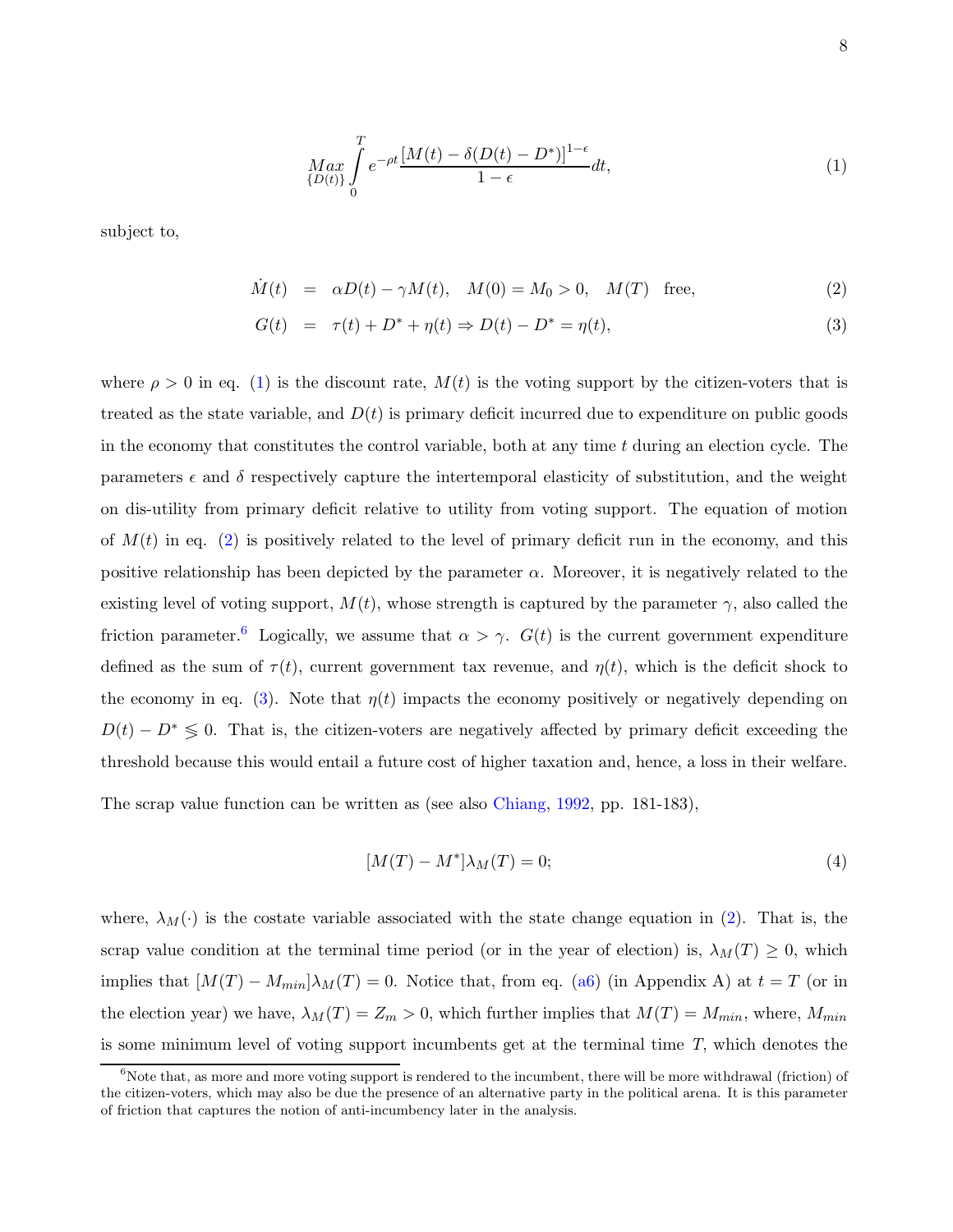year of election.

Given a politically inclined incumbent, the possibility of primary deficit being very large near the election period,  $T$ , is not ruled out, as the government attempts to woo the voters by massive spending on visible public goods in the economy (which is not modeled explicitly) rather than being concerned about the consequent high primary deficit. However, the government tends to trade-off the utility from this deficit in terms of voting support garnered as against the dis-utility from excessive levels of primary deficit.

#### 3.1 Optimal Time Path

The Hamiltonian for the optimization program described in the previous section can be expressed as:

$$
H(t) = \frac{[M(t) - \delta(D(t) - D^*)]^{1-\epsilon}}{1-\epsilon}e^{-\rho t} + \lambda_M(t)[\alpha D(t) - \gamma M(t)].
$$
\n(5)

Solving the optimal control problem, we get that,

$$
\frac{\partial H(t)}{\partial D(t)} = 0,
$$
  
\n
$$
\Leftrightarrow \delta[M(t) - \delta(D(t) - D^*)]^{-\epsilon} e^{-\rho t} = \alpha \lambda_M(t),
$$
  
\nand,  $\dot{\lambda}_M(t) = -\frac{\partial H}{\partial M(t)} \Leftrightarrow$  (6)

$$
\Leftrightarrow \dot{\lambda}_M(t) - \gamma \lambda_M(t) = -[M(t) - \delta(D(t) - D^*)]^{-\epsilon} e^{-\rho t}, \tag{7}
$$

and the state variable,  $M(t)$ , must adhere to the time path defined by

<span id="page-10-0"></span>
$$
\dot{M}(t) = \alpha D(t) - \gamma M(t). \tag{8}
$$

The solution to this program yields the optimal time path of voting support rendered to the incumbent by the citizen-voters, that is,  $M(t)$ , and that of primary deficit incurred on account of government expenditure on public goods, captured by  $D(t) - D^*$ , at any time t during the election cycle.

**Proposition 1:** The equilibrium level of voting support offered to the incumbent by the citizen-voters,  $M(t)$ , and the magnitude of excessive primary deficit run by the incumbent,  $D(t) - D^*$ , are found to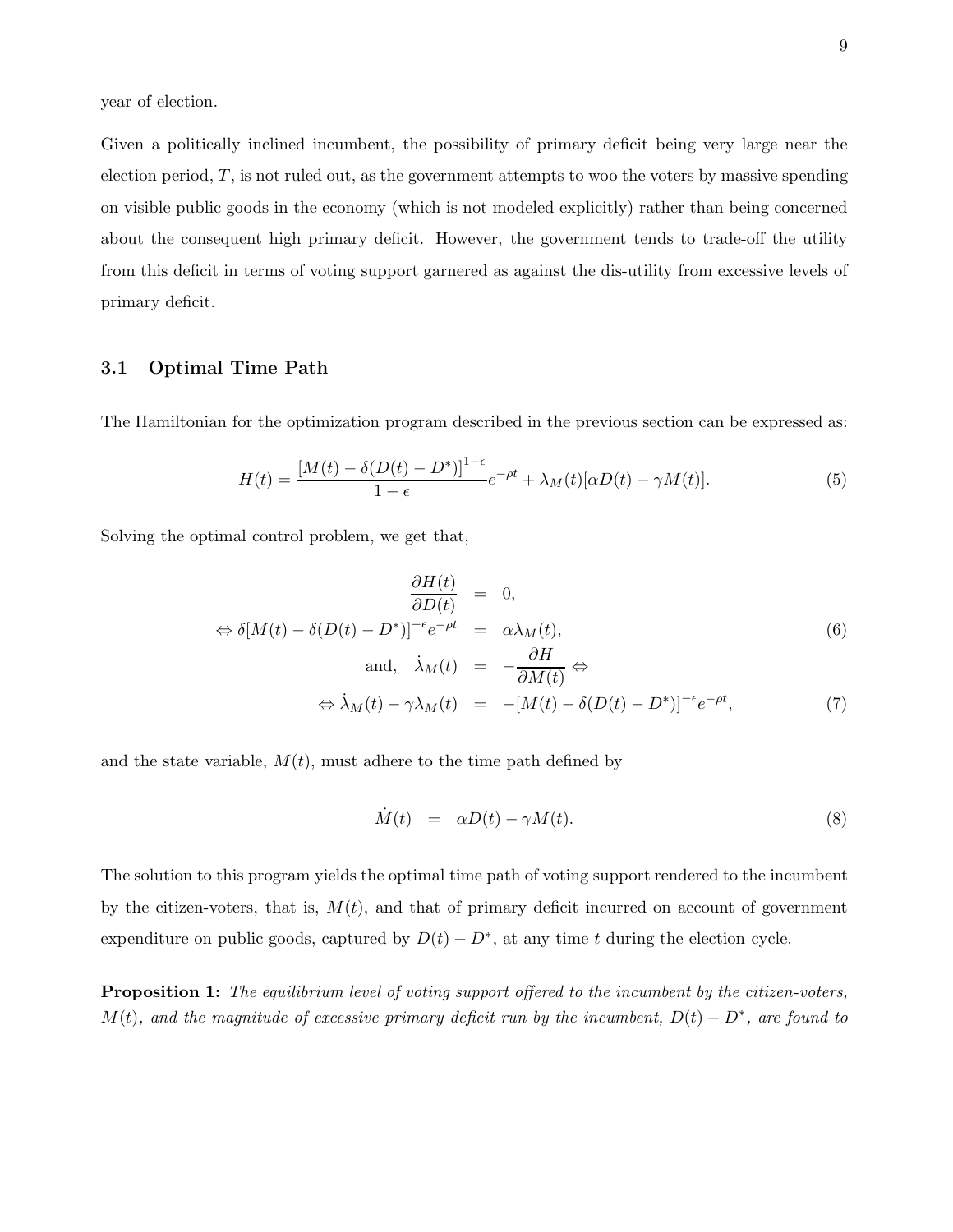be:

<span id="page-11-0"></span>
$$
M(t) = \left[ M_0 + \frac{\alpha \delta D^*}{\alpha - \delta \gamma} \right] e^{(\frac{\alpha - \delta \gamma}{\delta})t} - \frac{\alpha \delta D^*}{\alpha - \delta \gamma} + \frac{\left(\frac{\alpha}{\delta}\right)^{\frac{\epsilon - 1}{\epsilon}} (Z_m)^{-\frac{1}{\epsilon}} e^{-\left(\frac{\alpha - \delta \gamma}{\delta \epsilon}\right)T}}{\frac{\epsilon - 1}{\delta \epsilon}} \left[ \frac{e^{(\frac{\alpha - \delta \gamma - \delta \rho}{\delta \epsilon})t} - e^{(\frac{\alpha - \delta \gamma}{\delta})t}}{(\alpha - \delta \gamma) + \frac{\delta \rho}{\epsilon - 1}} \right]
$$
(9)

$$
= \underbrace{\Gamma_1 e^{(\frac{\alpha-\delta\gamma}{\delta})t} - \Gamma_2}_{(+)} + \underbrace{\Gamma_3 e^{(\frac{\alpha-\delta\gamma}{\delta\epsilon})(t-T)} \left[ \frac{e^{-\frac{\rho}{\epsilon}t} - e^{(\frac{\epsilon-1}{\delta\epsilon})(\alpha-\delta\gamma)t}}{\Gamma_4} \right]}_{(+) / (-)} \geq 0; \tag{10}
$$

$$
D(t) - D^* = \frac{1}{\delta}M(t) - \delta^{\frac{1-\epsilon}{\epsilon}}(\alpha Z_m)^{-\frac{1}{\epsilon}}e^{-\frac{\rho}{\epsilon}t + (\frac{\alpha-\delta\gamma}{\delta\epsilon})(t-T)}
$$
  
= 
$$
\frac{\Gamma_1}{\delta}e^{(\frac{\alpha-\delta\gamma}{\delta})t} - \frac{\Gamma_2}{\delta}
$$
 (11)

$$
+\frac{\frac{\Gamma_3}{\alpha}e^{(\frac{\alpha-\delta\gamma}{\delta\epsilon})(t-T)}}{\frac{\epsilon-1}{\delta\epsilon}} \left[\frac{\frac{\alpha}{\delta}(e^{-\frac{\rho}{\epsilon}t}-e^{\frac{\epsilon-1}{\delta\epsilon}(\alpha-\delta\gamma)t})-\frac{\epsilon-1}{\delta\epsilon}\Gamma_4e^{-\frac{\rho}{\epsilon}t}}{\Gamma_4}\right] \geq 0,
$$
\n
$$
(+)/(-)
$$
\n(12)

where  $\Gamma_1 = M_0 + \frac{\alpha \delta D^*}{\alpha - \delta \gamma}$ ,  $\Gamma_2 = \frac{\alpha \delta D^*}{\alpha - \delta \gamma}$ ,  $\Gamma_3 = (\frac{\alpha}{\delta})^{\frac{\epsilon-1}{\epsilon}} (Z_m)^{-\frac{1}{\epsilon}}$  and  $\Gamma_4 = (\alpha - \delta \gamma) + \frac{\delta \rho}{\epsilon - 1}$ . The detailed derivations for the expressions in  $(10)$  and  $(12)$  can be found in Appendix A. In general, in eq.  $(10)$ , the sum of the first two terms in the r.h.s. is non-negative, in view of  $e^{\frac{(\alpha-\delta\gamma)}{\delta}t}-1\geq 0$ , while the third term is ambiguous in sign, since  $\epsilon$  in general can be  $\geq 1$ , and  $e^{-\frac{\rho}{\epsilon}t} - e^{(\frac{\epsilon-1}{\delta\epsilon})(\alpha-\delta\gamma)t} \geq 0$  according as  $(1 - \epsilon) \geqslant \frac{\delta \rho}{\sqrt{\alpha - \delta}}$  $\frac{\partial \rho}{(\alpha - \delta \gamma)}$ . Following the same reasoning, in the r.h.s. of eq. [\(12\)](#page-11-0) as well, the sum of the first two terms is positive, while the third term is ambiguous in sign. Thus, in general, both  $M(t)$  and  $D(t) - D^*$  are ambiguous in sign.

## 3.2 Regularity Conditions

Since, the optimal time paths defined in eqs. [\(10\)](#page-11-0) and [\(12\)](#page-11-0) are dependent on several parameters, namely,  $\rho$ ,  $\alpha$ ,  $\gamma$ ,  $\delta$ ,  $\epsilon$ , and  $D^*$ , we need to derive the regularity condition(s) that would ensure that a well-defined solution to the cumulative discounted utility for the incumbent exists. By substituting the solutions for  $M(t)$  and  $D(t) - D^*$  in the welfare function in [\(1\)](#page-9-0) we get,

<span id="page-11-1"></span>
$$
U = \int_{0}^{T} \frac{\left(\frac{\alpha Z_m}{\delta}\right)^{\frac{\epsilon-1}{\epsilon}}}{1-\epsilon} e^{(1-\epsilon)\left(\frac{\alpha-\delta\gamma}{\delta\epsilon}\right)(t-T) - \frac{\rho}{\epsilon}t} dt,\tag{13}
$$

a sufficient condition for which to be positive is

$$
\epsilon < 1 \quad \text{such that } \epsilon \ge 1 \text{ is ruled out.} \tag{14}
$$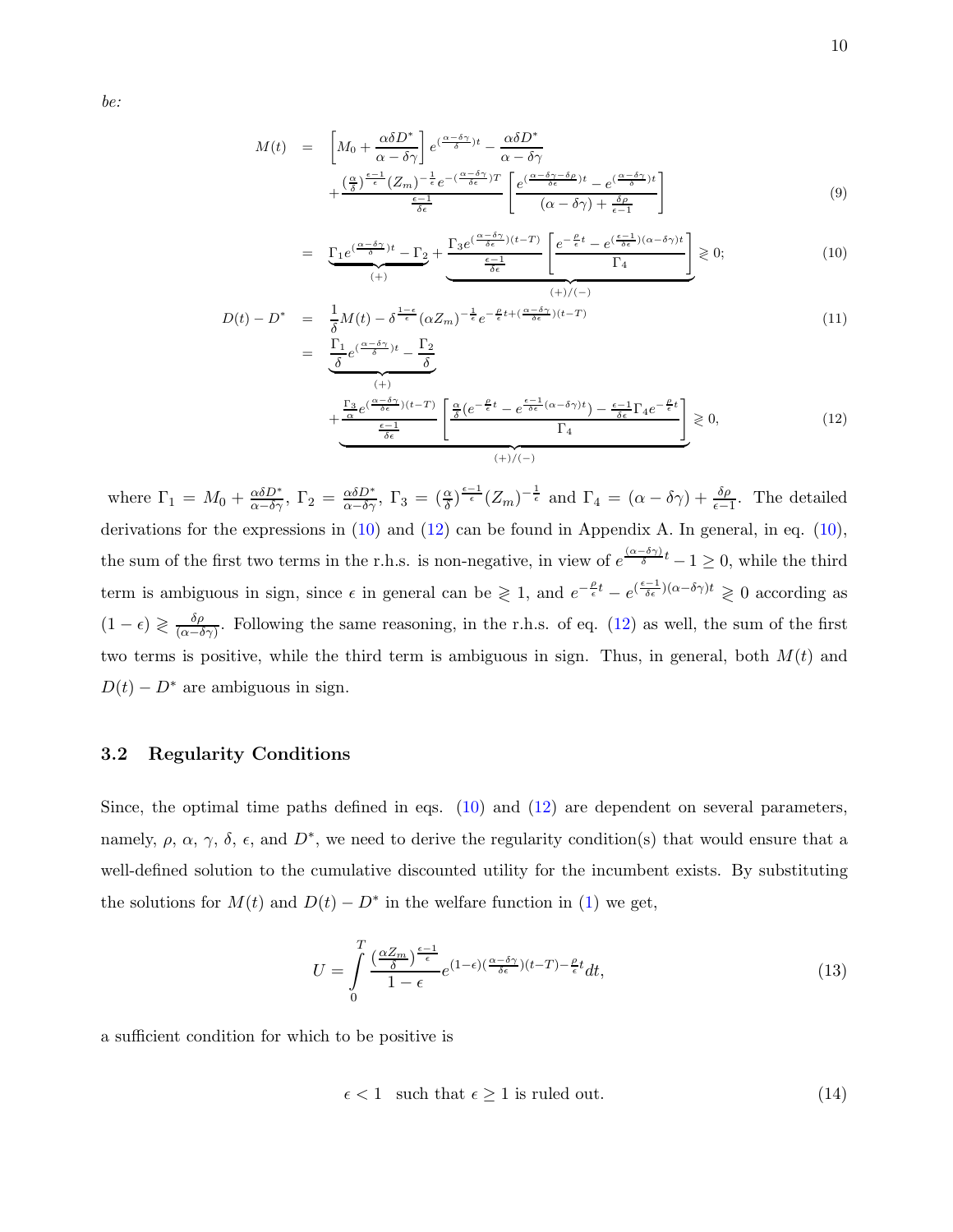The expression in eq. [\(13\)](#page-11-1) can be solved to yield

$$
U = \frac{\left(\frac{\alpha Z_m}{\delta}\right)^{\frac{\epsilon - 1}{\epsilon}}}{\frac{(\epsilon - 1)^2}{\delta \epsilon}} \left[ \frac{e^{-\frac{\rho}{\epsilon}T} - e^{\frac{\epsilon - 1}{\delta \epsilon}(\alpha - \delta \gamma)T}}{(\alpha - \delta \gamma) + \frac{\delta \rho}{\epsilon - 1}} \right],
$$
\n(15)

which, if positive, implies that the ratio

$$
\frac{e^{-\frac{\rho}{\epsilon}T}-e^{\frac{\epsilon-1}{\delta\epsilon}(\alpha-\delta\gamma)T}}{(\alpha-\delta\gamma)+\frac{\delta\rho}{\epsilon-1}}>0.
$$

This entails the necessary conditions that

<span id="page-12-1"></span>either 
$$
e^{-\frac{\rho}{\epsilon}T} - e^{\frac{\epsilon - 1}{\delta \epsilon}(\alpha - \delta \gamma)T} > 0 \Rightarrow (\alpha - \delta \gamma) + \frac{\delta \rho}{\epsilon - 1} > 0 \Leftrightarrow 1 - \epsilon > \frac{\rho \delta}{\alpha - \delta \gamma},
$$
 (16)

$$
\text{or } e^{-\frac{\rho}{\epsilon}T} - e^{\frac{\epsilon - 1}{\delta \epsilon}(\alpha - \delta\gamma)T} < 0 \Rightarrow (\alpha - \delta\gamma) + \frac{\delta\rho}{\epsilon - 1} < 0 \quad \Leftrightarrow 1 - \epsilon < \frac{\rho\delta}{\alpha - \delta\gamma}.\tag{17}
$$

The two necessary conditions, eqs. [\(16\)](#page-12-1) and [\(17\)](#page-12-1), have an intuitive appeal for our analysis. An important feature of this research is the characterization of the role of opportunism and partisan behavior of the incumbent in terms of the implications for the time path of primary deficit and voting support during the election cycle, leading up to the election period, T. Since, an opportunistic incumbent is primarily interested in garnering votes, and manipulates primary deficit toward the end, she/ he is assumed to have the willingness to accept large fluctuations in utility from voting support, net of dis-utility from primary deficit. Parametrically, this is captured by a low enough value of  $\epsilon$ and an assignment of a sufficiently low weight on utility loss from primary deficit, implied by a small enough value of  $\delta$ . Notably, the regularity condition in eq. [\(16\)](#page-12-1) satisfies these parametric restrictions. The opposite is true for a partisan incumbent, who has distinct preferences on economic policies. This implies a low willingness to tolerate fluctuations in utility over time and a high dis-utility from primary deficit, indicated by a high enough value of  $\epsilon$  and  $\delta$ . Crucially, the regularity condition in eq. [\(17\)](#page-12-1) corresponds to this case. As will be seen, both eqs. [\(16\)](#page-12-1) and [\(17\)](#page-12-1) will play an important role in defining the time path of the incumbent depending on whether she/ he displays an opportunist or a partisan behavior.

# <span id="page-12-0"></span>4 Opportunist Incumbent

The opportunist incumbent government is assumed to be the one that is more likely to adopt populist policies in the time period closer to the election period,  $T$ , and accordingly runs a higher primary deficit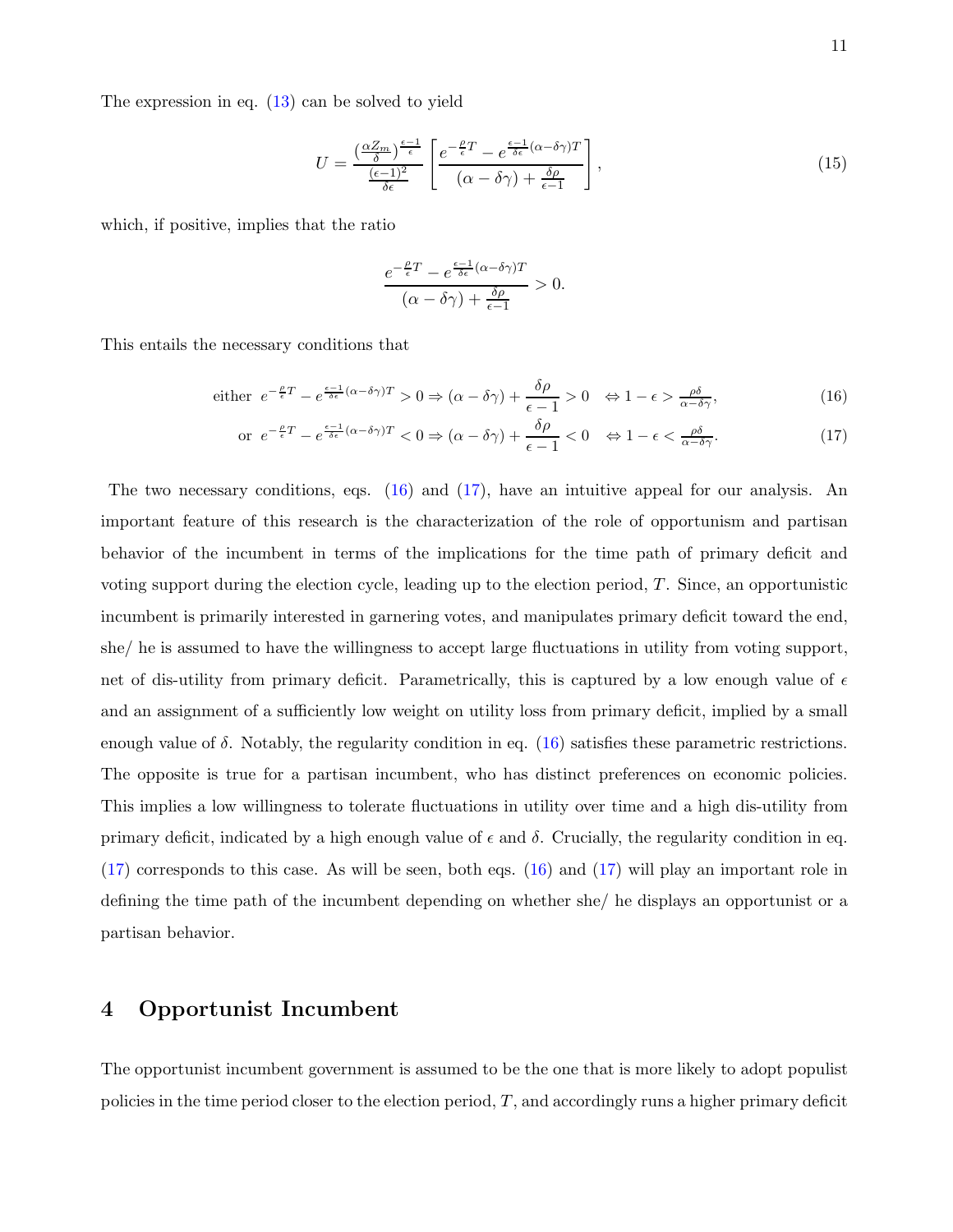than  $D^*$ . Generally, an opportunist incumbent is willing to accept sharp variations in marginal utility from voting support over time, and has a small enough marginal utility loss from excessive primary deficit. As discussed, the parametric configuration in this case is characterized by  $1 - \epsilon > \frac{\rho \delta}{\alpha - \delta \gamma}$ .

## 4.1 Opportunist Incumbent in the Absence of Anti-incumbency

Given the parametric restriction in eq.  $(16)$ ,

**Proposition 2:** In the case of an opportunist incumbent and no anti-incumbency, if  $\alpha > \gamma$  such that  $\alpha > \delta \gamma$ ,  $\epsilon$  and  $\delta$  are both positive but small enough (or even close to zero),  $0 < \rho < 1$ , and  $1-\epsilon > \frac{\rho\delta}{\alpha-\delta\gamma}$ , the optimal level of voting support from citizen-voters,  $M(t)$ , defined in eq. [\(10\)](#page-11-0) will be strictly positive.

The proof proceeds as follows. Since, this is the case of the incumbent politician, the initial level of voting support,  $M_0 > 0$  and large enough. Moreover, in view of  $\alpha > \gamma$  and  $e^{(\frac{\alpha - \delta \gamma}{\delta})t} - 1 > 0$ , the first term  $\Gamma_1 e^{(\frac{\alpha-\delta\gamma}{\delta})t}$  will tend to dominate the second term,  $\Gamma_2$ . Also, in the opportunistic case, the ratio  $\int e^{-\frac{\rho}{\epsilon}t} - e^{-\frac{\epsilon-1}{\delta\epsilon}(\alpha-\delta\gamma)t}$  $\Gamma_4$ in the third term of eq.  $(10)$  is positive (from eq.  $(16)$  both the numerator and denominator of this ratio are positive). However,  $\delta$  and  $\epsilon$  being very small make the values of both  $e^{-\frac{\rho}{\epsilon}t}$  and  $e^{\frac{\epsilon-1}{\delta\epsilon}(\alpha-\delta\gamma)t}$  in the third term rather small, implying that their difference will also be small enough. Further, the term in the denominator, that is,  $\frac{\epsilon-1}{\delta\epsilon}$ , will be large (again from  $\delta$  and  $\epsilon$  being small enough) and negative. Using the same reasoning,  $\Gamma_3$  will be small enough and  $e^{(\frac{\alpha-\delta\gamma}{\delta\epsilon})(t-T)}$ , although rising, will also be very small. Thus, the entire third term will be small enough (in fact, in the special case of  $\epsilon \to 0$ , the entire third term will vanish). Overall, the first two terms will tend to dominate the third term, implying that the optimal level of voting support,  $M(t)$ , will be positive. Notably, these parametric restrictions satisfy the regularity condition in eq.  $(16)^7$  $(16)^7$ 

Proposition 3: Given an opportunist incumbent, absent anti-incumbency, and the parametric restrictions as in Proposition 2, the government primary deficit that is run, in terms of  $D(t) - D^*$ , characterized by eq.  $(12)$  will also be positive.

The proof proceeds as follows. Again,  $M_0 > 0$  and large. Also, with opportunism,  $e^{-\frac{\rho}{\epsilon}t} - e^{\frac{\epsilon-1}{\delta\epsilon}(\alpha-\delta\gamma)t} > 0$  implies that  $\Gamma_4 > 0$ . Further, under the assumption that  $\epsilon < 1$  and very

<span id="page-13-0"></span><sup>&</sup>lt;sup>7</sup>The specific conditions on parameters are derived such that they satisfy the thresholds specified in section 2.2. Accordingly, these restrictions are also consistent with the necessary conditions in eqs. [\(16\)](#page-12-1) and [\(17\)](#page-12-1). We are thankful to an anonymous referee for pointing this out.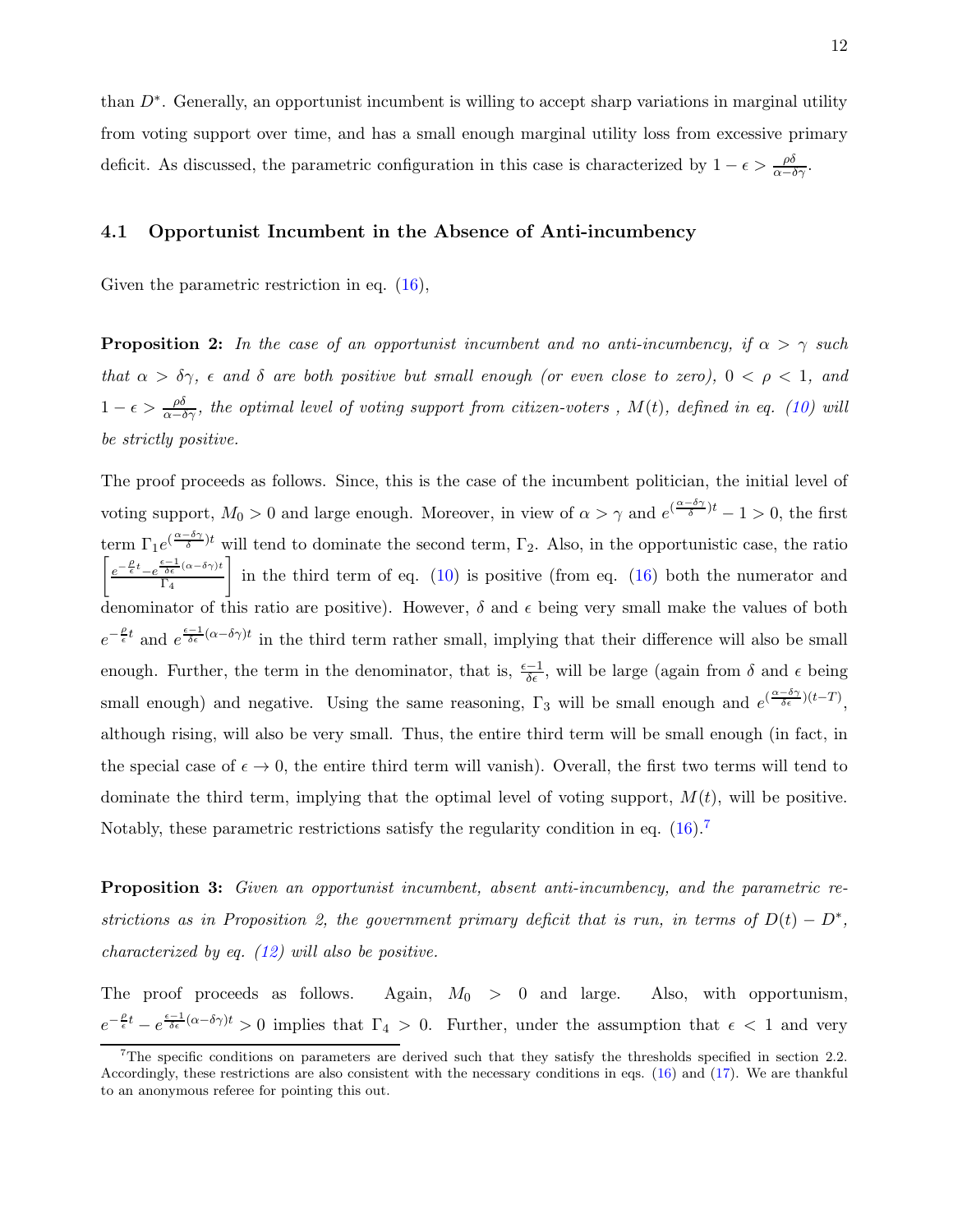small in magnitude (since this is the case of opportunism),  $\left[\frac{\alpha}{\delta}\right]$  $\frac{\alpha}{\delta}\Bigl(e^{-\frac{\rho}{\epsilon}t}-e^{\frac{\epsilon-1}{\delta\epsilon}(\alpha-\delta\gamma)t}\Bigr)-\frac{\epsilon-1}{\delta\epsilon}\Gamma_4e^{-\frac{\rho}{\epsilon}t}\Bigr]>0$ but very small. Since the values of  $\delta$  and  $\epsilon$  are very small (even close to zero, given opportunism), the denominator of the third term in eq. [\(12\)](#page-11-0), which is  $\frac{\epsilon - 1}{\delta \epsilon}$ , will be very large and negative. Similarly,  $e^{(\frac{\alpha-\delta\gamma}{\delta\epsilon})(t-T)}$  is increasing albeit very small. Consequently, the third term of eq. [\(12\)](#page-11-0) will be small enough. In fact, it would also tend to vanish as  $\epsilon \to 0$ . Thus, the third term would be dominated by the first two terms, where the first term is already larger than the second, implying that optimal deficit,  $D(t) - D^*$ , will be positive.<sup>[8](#page-14-0)</sup>

It will be interesting to observe in the next proposition that in view of small enough values of  $\delta$  (that captures the incumbent's opportunism) the time path of  $D(t)-D^*$  will always lie above that of  $M(t)$ . This implies that the opportunist incumbent will have to spend more in terms of primary deficit for garnering each unit of voting support.

In the case of an opportunist incumbent, and absence of anti-incumbency, a higher primary deficit just prior to the election is likely to entail higher future taxation in the post-election period. In response to this, will the rational citizen-voters punish the government if the incumbent exceeds the deficit beyond a threshold level? The findings state that this is not true in this case. That is,

**Proposition 4:** In case of an opportunist incumbent with  $\alpha > \gamma$  such that  $\alpha > \delta \gamma$ ,  $\epsilon$  and  $\delta$  being positive but very small (even close to zero), and  $0 < \rho < 1$ ,

(i) the pay-off to the incumbent in terms of voting support from citizen-voters steadily increases right up to the election time period, T. That is,  $\frac{\partial M(t)}{\partial t} > 0$  and  $\frac{\partial \eta(t)}{\partial t} > 0$ ;

(ii) in order to mobilize an additional unit of voting support, the opportunist government will have to run an incrementally higher level of primary deficit. Specifically,  $\frac{\partial \eta(t)}{\partial t} > \frac{\partial M(t)}{\partial t}$ .

The detailed proof of Proposition 4 is included in Appendix A. The proof of Proposition  $4(i)$  proceeds as follows. We first look at the change in voting support over time, by substituting for  $D(t)$  from eq. [\(12\)](#page-11-0) into eq. [\(8\)](#page-10-0). From the regularity condition in eq. [\(16\)](#page-12-1), at any time  $t < T$  (that is, during the election cycle, before the election period), we have (a)  $\epsilon < 1$ , and from the parametric restrictions imposed for the opportunist incumbent (from the condition eq. [\(16\)](#page-12-1)), we have (b)  $\frac{\alpha-\delta\gamma}{\delta\epsilon}(t-T)-\frac{\rho}{\epsilon}$  $\frac{\rho}{\epsilon}t<0,$ which increases and approaches  $-\frac{\rho}{e}$  $\frac{\rho}{\epsilon}$ . T as  $t \to T$ . Further, in the last term in eq. [\(18\)](#page-15-0), the value of  $(Z_M)^{-\frac{1}{\epsilon}}$  will be very small as  $\epsilon$  is also very small or even close to zero. For the same reason, the value of  $\left(\frac{\alpha}{\delta}\right)^{\frac{\epsilon-1}{\epsilon}}$  will also be very small. Thus, the magnitude of the last term in eq. [\(18\)](#page-15-0) will be negligible,

<span id="page-14-0"></span> $8$ Again, the parametric restrictions utilized here are consistent with the necessary conditions in eqs. [\(16\)](#page-12-1) and [\(17\)](#page-12-1).

<span id="page-14-1"></span>Prom eq. [\(18\)](#page-15-0), the part of the last term  $e^{-\frac{\rho}{\epsilon}t + \frac{\alpha-\delta\gamma}{\delta\epsilon}(t-T)}$  can be written as  $e^{-\frac{\rho}{\epsilon}t}e^{\frac{\alpha-\delta\gamma}{\delta\epsilon}(t-T)}$ . That is, as  $t \to T$  and small enough  $\epsilon$  we have  $e^{-\frac{\beta}{\epsilon}t} \to 0$  and  $e^{\frac{\alpha-\delta\gamma}{\delta\epsilon}(t-T)} \to 1$ .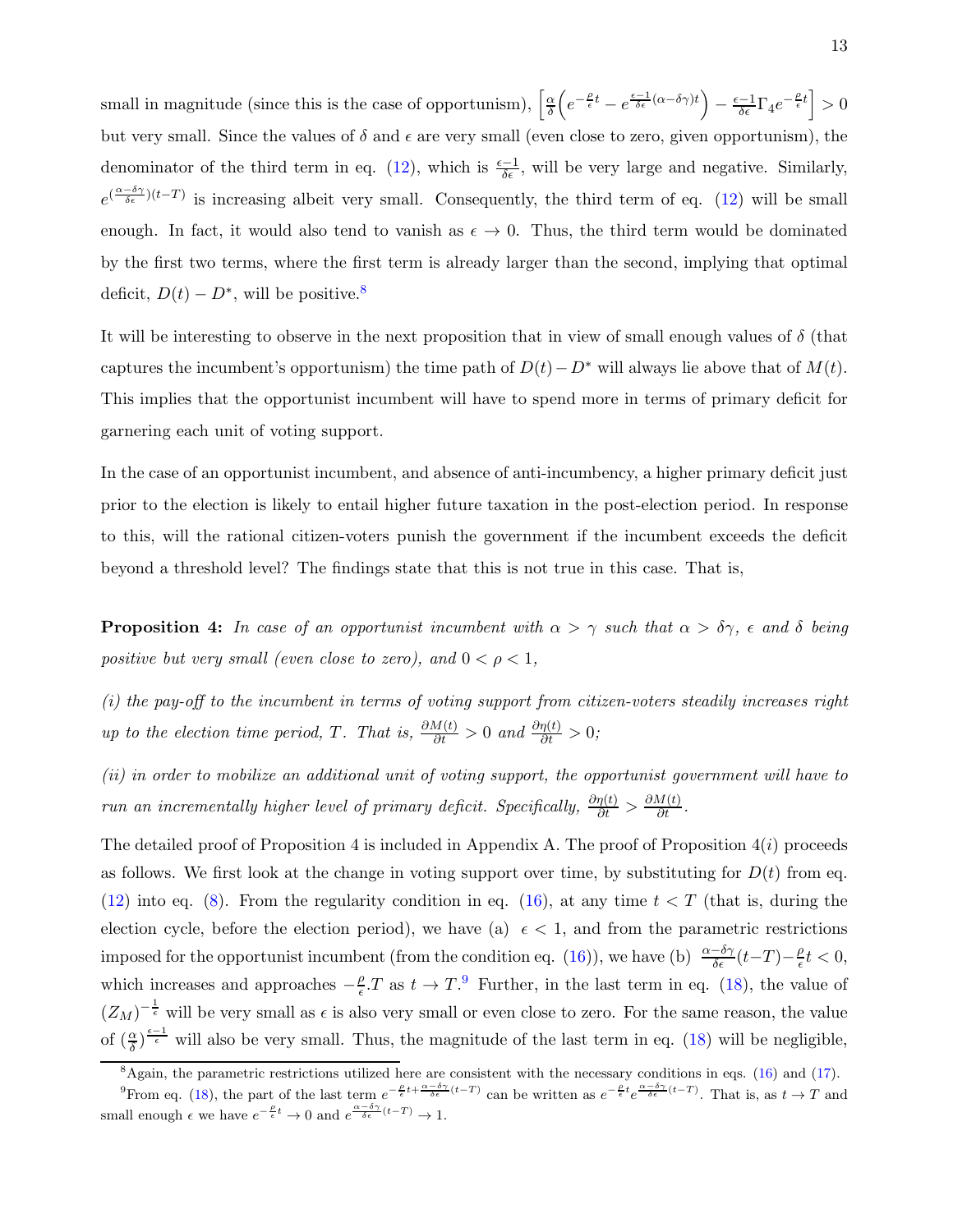and the change in voting support over time will be determined by the sum of the first two terms, both of which are positive (from  $\alpha > \delta \gamma$ ). That is,

<span id="page-15-0"></span>
$$
\frac{\partial M(t)}{\partial t} = \left(\frac{\alpha - \delta\gamma}{\delta}\right)M(t) + \alpha D^* - \left(\frac{\alpha}{\delta}\right)^{\frac{\epsilon - 1}{\epsilon}}(Z_M)^{-\frac{1}{\epsilon}}e^{-\frac{\rho}{\epsilon}t + \frac{\alpha - \delta\gamma}{\delta\epsilon}(t - T)} > 0.
$$
\n(18)

As for the voting support, the change in the path of the primary deficit will also be positive as  $t \to T$ . The change in deficit over time is derived by differentiating  $D(t) - D^*$  in eq. [\(a7\)](#page-36-1) (in the Appendix A) with respect to t to get the expression in eq. [\(19\)](#page-15-1). In eq. (19),  $\alpha^{(\frac{\epsilon-2}{\epsilon})}\delta^{(\frac{1-2\epsilon}{\epsilon})}$  can be re-expressed as  $\alpha^{(-\frac{1}{\epsilon}-1)}(\frac{\delta}{\alpha})$  $\frac{\delta}{\alpha}$ )<sup>( $\frac{1-2\epsilon}{\epsilon}$ ). Note that, for  $\epsilon$  very small (or close enough to zero, in view of opportunism),</sup> both  $\alpha^{(-\frac{1}{\epsilon}-1)}$  and  $(\frac{\delta}{\alpha})^{\frac{1-2\epsilon}{\epsilon}}$  will be very small or close to zero. Similarly, the value of  $(Z_M)^{-\frac{1}{\epsilon}}$  will be very small in magnitude. Furthermore, as explained in the result for the change in voting support, from (b) the power of the exponential expression in the third term will be negative, and will approach  $-\frac{\rho}{\epsilon}$  $\frac{\rho}{\epsilon}$ . T as  $t \to T$ . On account of this, the exponential term will rise, albeit to a small enough value since  $\epsilon$  is very small, or even close to zero. On the whole, the third term will approach a small enough value. Hence, even in this case, the first two terms will be dominating, and the deficit will rise over time. That is,

<span id="page-15-1"></span>
$$
\frac{\partial \eta(t)}{\partial t} = \left(\frac{\alpha - \delta\gamma}{\delta^2}\right) M(t) + \frac{\alpha D^*}{\delta} \n- \alpha^{\left(\frac{\epsilon - 2}{\epsilon}\right)} \delta^{\left(\frac{1 - 2\epsilon}{\epsilon}\right)} Z_M^{-\frac{1}{\epsilon}} \left[ \frac{(1 + \epsilon)\alpha - \delta(\gamma + \rho)}{\epsilon} \right] e^{-\frac{\rho}{\epsilon}t + \frac{\alpha - \delta\gamma}{\delta\epsilon}(t - T)} > 0,
$$
\n(19)

where,  $\eta(t) = D(t) - D^*$ . Hence, both  $\frac{\partial M(t)}{\partial t} > 0$  and  $\frac{\partial \eta(t)}{\partial t} > 0$ .

We next turn to 4(*ii*). With  $\delta$  < 1, from eq. [\(11\)](#page-11-0), we will have  $\frac{\partial \eta(t)}{\partial M(t)} = \frac{1}{\delta} > 1$ . Intuitively, in order to garner an additional unit of voting support, the opportunist government will have to spend incrementally more in the form of primary deficit.

Further, analyze the behavior of  $M(t)$  and  $\eta(t)$  in the initial time period,  $t = 0$  and the terminal (election) time period,  $t = T$ .

**Proposition 5:** In case of an opportunist incumbent, when  $\alpha > \gamma$  such that  $\alpha > \delta \gamma$ , both  $\epsilon$  and  $\delta$  are positive but very small (even close to zero), and  $0 < \rho < 1$ ,

(i) the level of voting support at  $t = 0$  will be  $M(t) = M_0 > 0$  and the initial level of incumbent's primary deficit will be  $D(t) - D^* > 0$ ;

(ii) the election (terminal) time period values of voting support and path of deficit are such that  $M(t) < M(T)$  and  $\eta(t) < \eta(T)$ .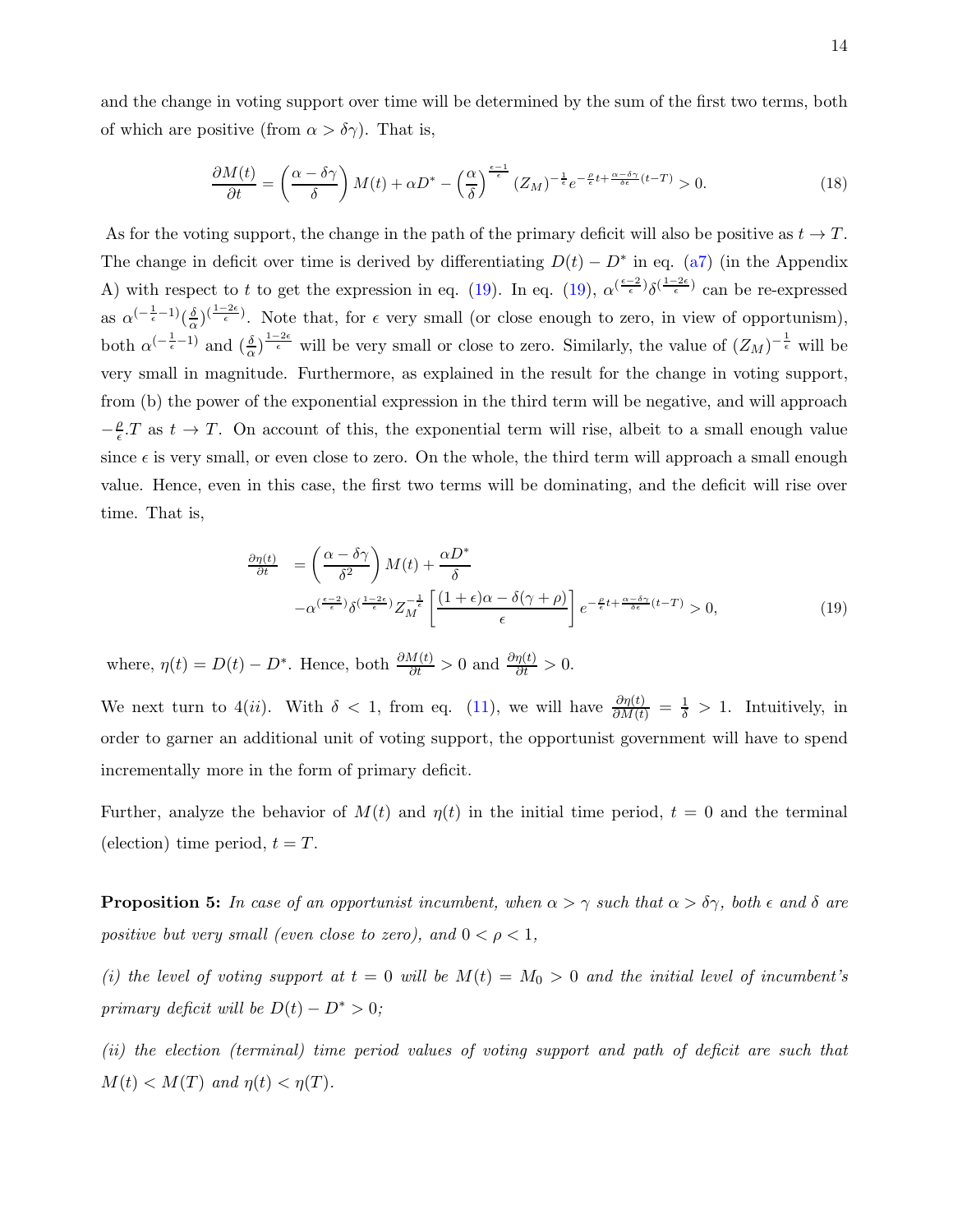The proof of Proposition 5(i) proceeds as follows. As  $t \to 0$ , in eq. [\(10\)](#page-11-0), the last term in the r.h.s. of the solution to  $M(t)$  drops out. Furthermore, in the first term,  $\left(\frac{\alpha \delta D^*}{\alpha - \delta \gamma}\right) e^{(\frac{\alpha - \delta \gamma}{\delta})t}$  is equivalent to  $\left(\frac{\alpha\delta D^*}{\alpha-\delta\gamma}\right)$ , which balances out with the third term. Thus, the level of voting support at  $t=0$  is found to be:

$$
M(t) = M_0 > 0.
$$
\n(20)

As for the level of primary deficit at  $t = 0$ , from eq. [\(12\)](#page-11-0), given the parametric restrictions of the opportunist government, the second term in the r.h.s.,  $(\alpha Z_m)^{-\frac{1}{\epsilon}}$  will be very small for small enough values of  $\epsilon$ . Similarly,  $\delta^{\frac{1-\epsilon}{\epsilon}}$  will be small, as by assumption,  $\delta$  is small enough in this case (given opportunism). Furthermore, since  $\alpha > \delta \gamma$ , where  $\delta$  and  $\epsilon$  are very small,  $e^{-(\frac{\alpha-\delta\gamma}{\delta \epsilon})T}$  will also be very small, even when  $T$  is finite (election time period and electoral cycle being pre-defined). Consequently,  $-(\alpha Z_m)^{-\frac{1}{\epsilon}}\delta^{(\frac{1-\epsilon}{\epsilon})}e^{-(\frac{\alpha-\delta\gamma}{\delta\epsilon})T}$  will be very small implying that

$$
D(t) - D^* = \frac{M_0}{\delta} - (\alpha Z_m)^{-\frac{1}{\epsilon}} \delta^{\left(\frac{1-\epsilon}{\epsilon}\right)} e^{-\left(\frac{\alpha-\delta\gamma}{\delta\epsilon}\right)T} > 0. \tag{21}
$$

For the proof of Proposition 5(ii), evaluating eqs. [\(10\)](#page-11-0) and [\(12\)](#page-11-0) at  $t = T$ , the levels of voting support and primary deficit in the terminal time can be expressed as:

<span id="page-16-0"></span>
$$
M(T) = \left[ M_0 + \frac{\alpha \delta D^*}{\alpha - \delta \gamma} \right] e^{(\frac{\alpha - \delta \gamma}{\delta})T} -\frac{\alpha \delta D^*}{\alpha - \delta \gamma} + \frac{(\frac{\alpha}{\delta})^{\frac{\epsilon - 1}{\epsilon}} Z_m^{-\frac{1}{\epsilon}}}{\frac{\epsilon - 1}{\delta \epsilon}} \left[ \frac{e^{-\frac{\rho}{\epsilon}T} - e^{(\frac{\epsilon - 1}{\epsilon})(\frac{\alpha - \delta \gamma}{\delta})T}}{(\alpha - \delta \gamma) + \frac{\delta \rho}{\epsilon - 1}} \right]
$$
(22)

$$
= \Gamma_1 e^{(\frac{\alpha - \delta \gamma}{\delta})T} - \Gamma_2 + \frac{\Gamma_3}{\frac{\epsilon - 1}{\delta \epsilon}} \left[ \frac{e^{-\frac{\rho}{\epsilon}T} - e^{(\frac{\epsilon - 1}{\epsilon})(\frac{\alpha - \delta \gamma}{\delta})T}}{\Gamma_4} \right];
$$
\n
$$
T' = M(T) - \frac{\delta^{1 - \epsilon}}{\delta \epsilon} \left( \frac{Z}{\delta} \right) - \frac{1}{2} \left( -\frac{\rho}{\epsilon} T \right)
$$
\n(23)

$$
D(T) - D^* \equiv \eta(T) = M(T) - \delta^{\frac{1-\epsilon}{\epsilon}} (\alpha Z_m)^{-\frac{1}{\epsilon}} e^{-\frac{\rho}{\epsilon}T}
$$
  
\n
$$
= \left[ \frac{M_0}{\delta} + \frac{\alpha D^*}{\alpha - \delta \gamma} \right] e^{(\frac{\alpha - \delta \gamma}{\delta})T} - \frac{\alpha D^*}{\alpha - \delta \gamma}
$$
  
\n
$$
+ \frac{(\alpha Z_m)^{-\frac{1}{\epsilon}} \delta^{\frac{1-\epsilon}{\epsilon}}}{\frac{\epsilon - 1}{\delta \epsilon}} \left[ \frac{\frac{\alpha}{\delta} (e^{-\frac{\rho}{\epsilon}T} - e^{\frac{\epsilon - 1}{\delta \epsilon} (\alpha - \delta \gamma)T}) - \frac{\epsilon - 1}{\delta \epsilon} [(\alpha - \delta \gamma) + \frac{\delta \rho}{\epsilon - 1}] e^{-\frac{\rho}{\epsilon}T}}{(\alpha - \delta \gamma) + \frac{\delta \rho}{\epsilon - 1}} \right]
$$
  
\n
$$
= \frac{\Gamma_1}{\delta} e^{(\frac{\alpha - \delta \gamma}{\delta})T} - \frac{\Gamma_2}{\delta} + \frac{\frac{\Gamma_3}{\alpha}}{\frac{\epsilon - 1}{\delta \epsilon}} \left[ \frac{\frac{\alpha}{\delta} (e^{-\frac{\rho}{\epsilon}T} - e^{\frac{\epsilon - 1}{\delta \epsilon} (\alpha - \delta \gamma)T}) - \frac{\epsilon - 1}{\delta \epsilon} \Gamma_4 e^{-\frac{\rho}{\epsilon}T}}{ \Gamma_4} \right].
$$
\n(25)

In view of the parametric restrictions for the opportunist incumbent's pay-off (in eq.  $(16)$ ), the first terms, namely,  $\Gamma_1 e^{(\frac{\alpha-\delta\gamma}{\delta})T}$  and  $\frac{\Gamma_1}{\delta} e^{(\frac{\alpha-\delta\gamma}{\delta})T}$  in eqs. [\(23\)](#page-16-0) and [\(25\)](#page-16-0) respectively, are positive. Also, in view of  $\alpha > \delta \gamma$  and  $e^{(\frac{\alpha-\delta\gamma}{\delta})T} - 1 > 0$ , the first terms in both, eqs. [\(23\)](#page-16-0) and [\(25\)](#page-16-0), will tend to dominate the respective second terms –  $\Gamma_2$  and  $\frac{\Gamma_2}{\delta}$ . We now focus on the respective third terms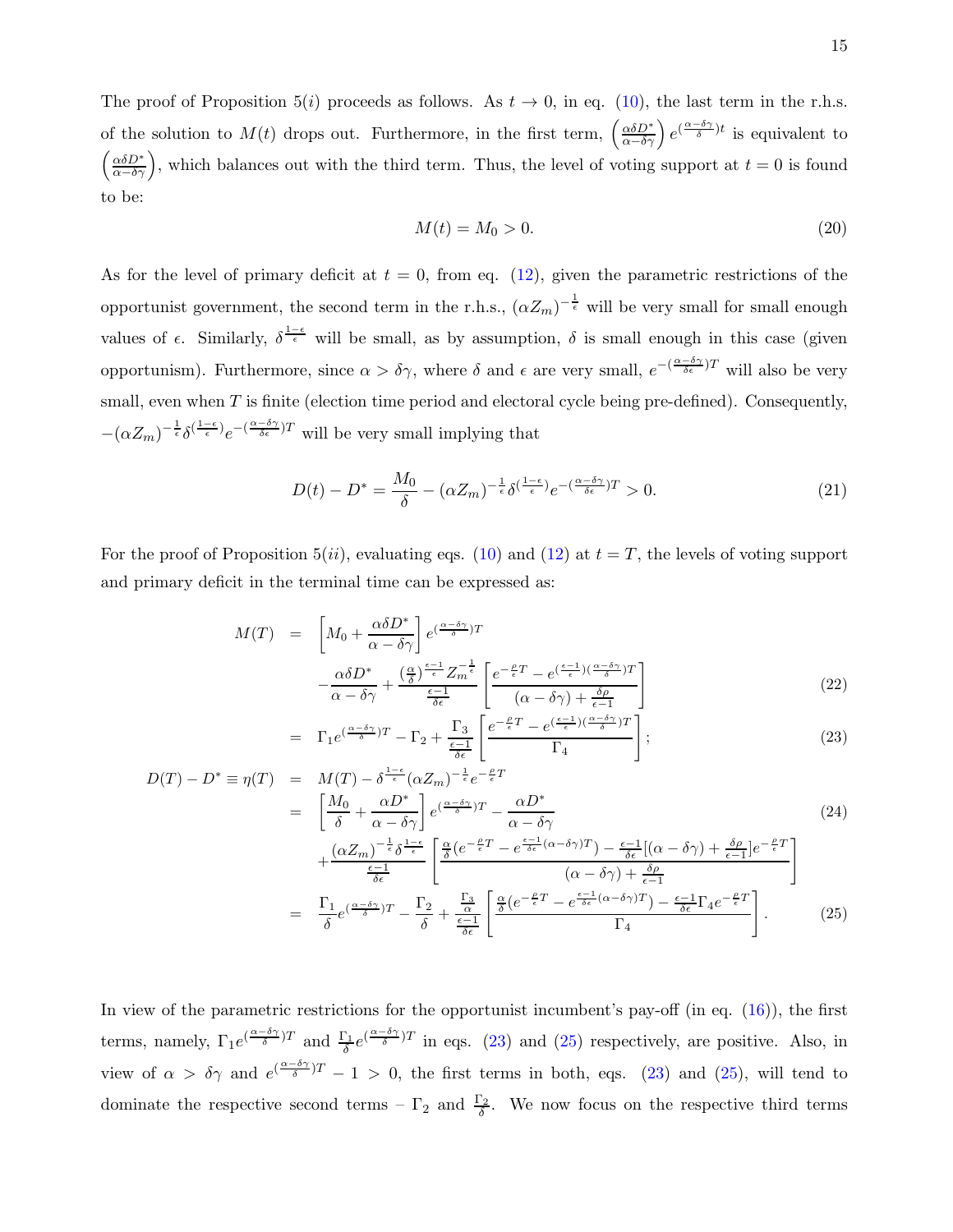in eqs.  $(23)$  and  $(25)$ . From the regularity condition in eq.  $(16)$ , the ratio in eq.  $(23)$ , which is  $\int e^{-\frac{\rho}{\epsilon}T} - e^{-\frac{\epsilon-1}{\delta\epsilon}(\alpha-\delta\gamma)T}$  $\Gamma_4$  $\equiv \left[ \frac{e^{-\frac{\rho}{\epsilon}T} - e^{\frac{\epsilon-1}{\delta\epsilon}(\alpha-\delta\gamma)T}}{(\epsilon-\delta\gamma)^{\frac{\delta\theta}{\delta}}} \right]$  $(\alpha-\delta\gamma)+\frac{\delta\rho}{\epsilon-1}$  , is positive. (The line of argument here follows the ones in Propositions 2 and 3.) As the value of  $\epsilon$  and  $\delta$  are sufficiently small,  $\frac{\epsilon-1}{\delta\epsilon}$  in the denominator in both eqs. [\(23\)](#page-16-0) and [\(25\)](#page-16-0) will be very large. Also, in the numerator in eq. (23), we have  $\Gamma_3 = \left(\frac{\alpha}{\delta}\right)^{\frac{\epsilon-1}{\epsilon}} (Z_M)^{-\frac{1}{\epsilon}},$ where  $\epsilon$  being very small, both  $(\frac{\alpha}{\delta})^{1-\frac{1}{\epsilon}}$  and  $(Z_M)^{-\frac{1}{\epsilon}}$  will be close enough to zero.<sup>[10](#page-17-0)</sup> Hence, in view of the denominator being very large and the numerator very small, the entire third term in both eqs. [\(23\)](#page-16-0) and [\(25\)](#page-16-0) will be sufficiently close to zero. Consequently, the sum of the first two terms (which is positive) will tend to dominate the third term implying that  $M(T) > 0$  and  $\eta(T) > 0$ . Furthermore,  $\Gamma_1 e^{(\frac{\alpha-\delta\gamma}{\delta})T} > \Gamma_1 e^{(\frac{\alpha-\delta\gamma}{\delta})t}$  will imply that  $M(T) > M(t)$ . A similar argument applies for  $\eta(T)$ , such that  $\eta(T) > \eta(t)$ . Thus, these rankings will be true  $\forall t < T$ .

The outcomes in Propositions 2, 3, 4 and 5 are also corroborated by numerical simulations (using MATLAB-12), whose results are presented in the following section. The numerical simulations also help characterize the comparative dynamics of the key variables with respect to all the important parameters, which otherwise get unwieldy when done analytically. Importantly, the numerical values assigned to the parameters satisfy the regularity conditions for the opportunistic case, as stated in eq.  $(16)$ .

#### <span id="page-17-1"></span>4.1.1 Numerical Simulations

The parametric configurations for the opportunistic incumbent are compiled in Table [3.](#page-38-0) To begin with, some parameters are assigned fixed values in case of all the simulations done here. That is,  $M_0 = 30, D^* = 5$  and  $K_M = 20$ . These fixed values imply that whenever election happens, the incumbent gets at least  $M_0 = 30\%$  vote share, the primary deficit in the year of election is as high as  $D^* = 5\%$ , and  $K_M = 20$  implies a fixed part of the shadow value (See eq. [\(a5\)](#page-36-2) in Appendix A). As explained earlier,  $M_0 > 0$  and high enough is plausible from the fact that this is a case of the incumbent politician. Next, by changing the other parameters, namely,  $\alpha$ ,  $\gamma$ ,  $\delta$ ,  $\epsilon$  and  $\rho$ , one at a time, we trace the time path of voting support and deficit in Figures [6](#page-39-0) [\(6a,](#page-39-1) [6b\)](#page-39-2), [7](#page-40-0) [\(7a,](#page-40-1) [7b\)](#page-40-2) and [8.](#page-41-0) Notably,  $t = 0$  and  $T = 1$  represent respectively the year after the last election and the year of next election. It is straightforward to observe that,

**Proposition 6(s):** Under different numerical parametric configurations, all of which satisfy the

<span id="page-17-0"></span><sup>&</sup>lt;sup>10</sup>While no explicit thresholds on parameter are required, suffice is to say that the regularity condition in eq.  $(16)$  is met.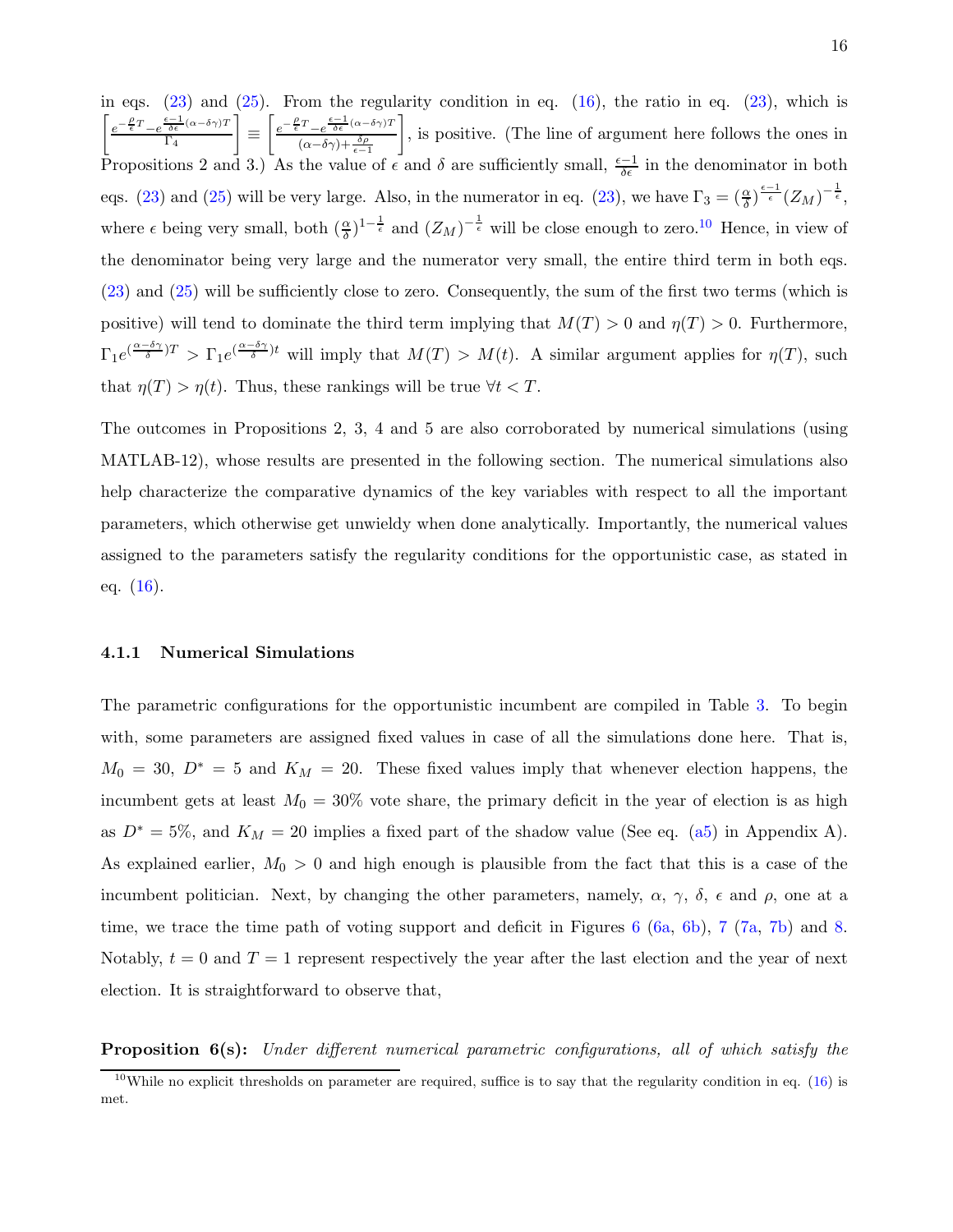regularity condition in eq.  $(16)$ , there is a continuous increase in voting support and primary deficit over time span  $t = 0$  to  $T = 1$ .

In Figure [6](#page-39-0) [\(6a\)](#page-39-1), even when the value of  $\alpha$  is increased from  $\alpha = 0.05$ , to  $\alpha = 0.08, 0.12, 0.15$ , and 0.20, where  $\alpha$  represents the relationship between change in voting support and level of deficit, the positive and rise in  $M(t)$  and  $\eta(t)$  over time persists. However, for every additional unit of voting support the incumbent wants to garner, she/ he will have to run an incrementally higher level of primary deficit in the economy. In Figure [6](#page-39-0) [\(6b\)](#page-39-2) the value of  $\gamma$  is changed from  $\gamma = 0.001$ , to  $\gamma = 0.004, 0.008, 0.01, \text{ and } 0.03, \text{ while keeping all the other parameters as } \alpha = 0.05, \delta = 0.3, \epsilon = 0.05$ and  $\rho = 0.02$ . The behavior of voting support path and deficit in Figure [6b](#page-39-2) shows the same pattern as in Figure [6a.](#page-39-1) Similarly, Figure [7](#page-40-0) [\(7a\)](#page-40-1) depicts a continuous rise in the level of deficit and voting support when we keep as constant the following parameters  $\alpha = 0.05$ ,  $\gamma = 0.03$ ,  $\epsilon = 0.05$  and  $\rho = 0.02$ and vary  $\delta$  from  $\delta = 0.10$  to  $\delta = 0.15, 0.25, 0.30$ , and 0.45. In this case,  $\delta$  denotes the relative weight on the deviation of actual primary deficit from the benchmark level,  $D(t) - D^*$ , relative to the voting support,  $M(t)$ . As discussed earlier,  $\epsilon$  and  $\rho$  respectively denote the incumbent's intertemporal elasticity of substitution and the rate of time preference. Figure [7](#page-40-0) [\(7b\)](#page-40-2) also displays a continuous rise in the level of deficit and voting support, with fixed parameters,  $\alpha = 0.05$ ,  $\gamma = 0.03$ ,  $\delta = 0.3$  and  $\rho = 0.02$ , while the level of incumbent's intertemporal elasticity of substitution is varied as follows:  $\epsilon = 0.001, 0.004, 0.008, 0.01$  $\epsilon = 0.001, 0.004, 0.008, 0.01$  $\epsilon = 0.001, 0.004, 0.008, 0.01$ , and 0.03. Finally, in Figure 8, the rate of time preference parameter  $\rho$ changes as follows: from  $\rho = 0.02$  it rises to  $\rho = 0.03, 0.05, 0.08,$  and 0.10, while we maintain the values of the other parameters as  $\alpha = 0.05$ ,  $\gamma = 0.03$ ,  $\delta = 0.3$ ,  $\epsilon = 0.05$ . The simulations support our earlier theoretical result that lower is the weight on the  $D(t) - D^*$ , as compared to the voting support  $M(t)$ , higher is the required incremental change in the deficit path for every unit change in the voting support over time.

#### 4.2 Opportunist Incumbent in the Presence of Anti-Incumbency

While the incumbent government continues to be an opportunist, the response of the voters is not supportive on account of the presence of anti-incumbency. In general, anti-incumbency could be ascribed to a high enough friction amongst the citizen-voters against the incumbent, either due to the presence of a competent challenger as an alternative, or due to a very high cost of rendering support to the incumbent (both of which are not modeled explicitly here). Instead, for our analysis, the presence of anti-incumbency is captured by a high enough value of the friction parameter,  $\gamma$ , relative to  $\alpha$ .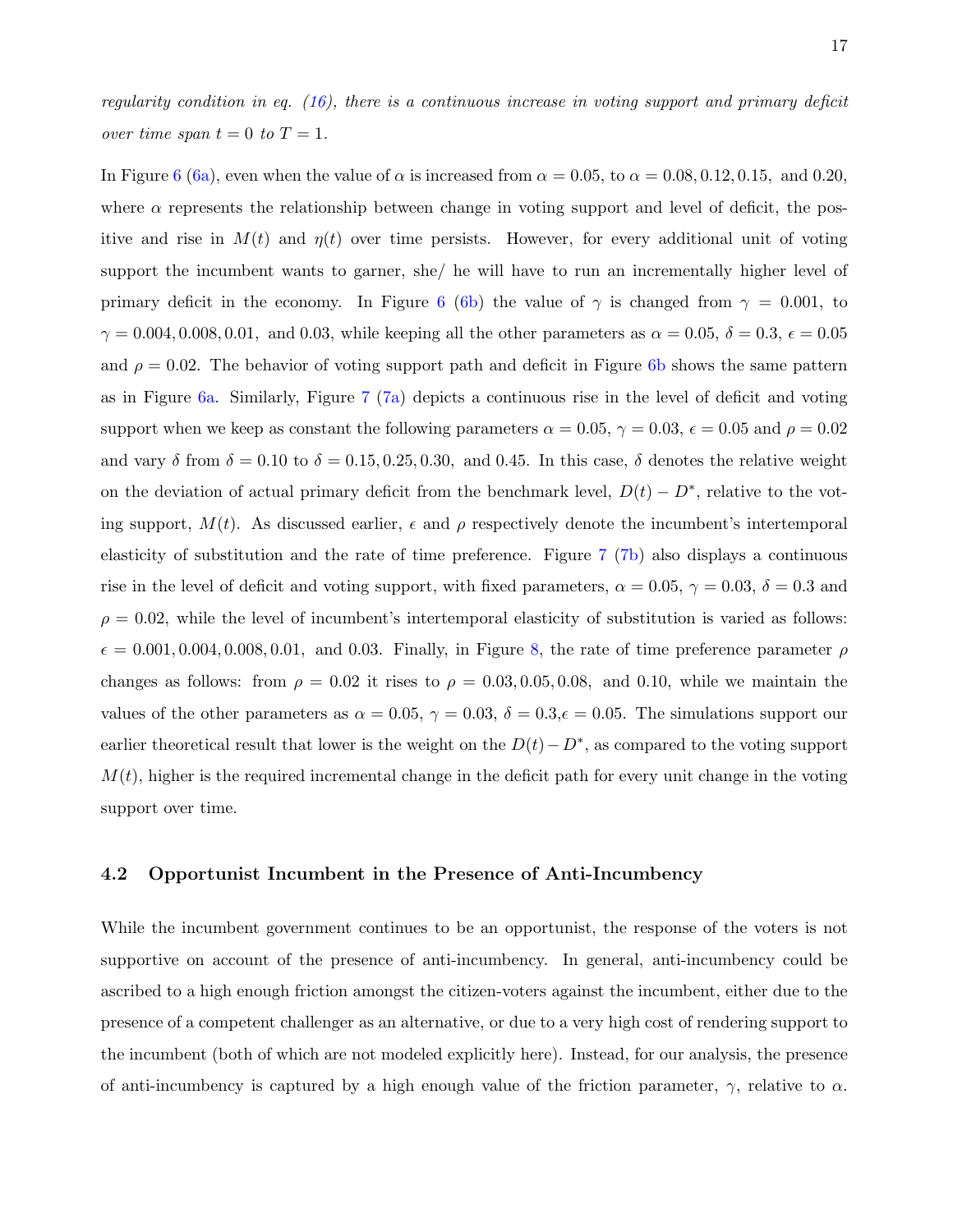This helps retain mathematical tractability, while capturing the notion of anti-incumbency. Eqs. [\(10\)](#page-11-0) and [\(12\)](#page-11-0) now yield that,

**Proposition 7:** In the case of an opportunist incumbent and the presence of anti-incumbency, captured by  $\alpha < \gamma$ , such that  $\alpha < \delta \gamma$ ,  $\epsilon$  and  $\delta$  continue to be both positive but very small (even close to zero, in view of opportunism),  $0 < \rho < 1$ , and  $1 - \epsilon > \frac{\rho \delta}{\alpha - \delta \gamma}$ , the optimal level of voting support from citizen-voters,  $M(t)$ , defined in eq. [\(10\)](#page-11-0) is found to be positive. Moreover, with anti-incumbency the voting support,  $M(t)$ , will be falling over the election cycle, up to the election time period,  $T$ .

This can be proved as follows. In view of  $\alpha < \gamma$  such that  $\alpha < \delta \gamma$ , we have the first term,  $\Gamma_1 e^{(\frac{\alpha-\delta \gamma}{\delta})t}$ , as positive but smaller in magnitude than in case of no anti-incumbency. Moreover, the second term,  $\Gamma_2$ , in the r.h.s. of eq. [\(10\)](#page-11-0) is negative, implying that the difference of the first two terms is positive, especially in view of  $M_0 > 0$  and large. Furthermore, on account of opportunism, the numerator and denominator of the ratio in the second term of eq. [\(10\)](#page-11-0), that is,  $e^{-\frac{\mathcal{E}t}{\epsilon} - e^{-\frac{\mathcal{E}-1}{\delta(\alpha-\delta\gamma)t}}}$  $\frac{\epsilon^2 - e^{-\delta \epsilon}}{(\alpha - \delta \gamma) + \frac{\delta \rho}{\epsilon - 1}}$ , will have the same (positive) sign, implying that the ratio will be positive. However, in view of both  $\epsilon$  and  $\delta$  small enough, the difference of the two terms in the numerator will be small. Further, in the third term again,  $\Gamma_3$  is small enough in magnitude and  $e^{(\frac{\alpha-\delta\gamma}{\delta\epsilon})(t-T)}$  will be larger than in case of no anti-incumbency (from  $\alpha < \delta \gamma$  and  $t \leq T$ ) albeit declining overtime and converging to 1 as  $t \to T$ . As  $\epsilon < 1$  and both  $\epsilon$  and  $\delta$  are very small, the entire third term will be very small in magnitude and will be dominated by the sign of the first two terms. Thus, optimal voting support,  $M(t)$ , will be positive.

As for the change in voting support over time, from eq. [\(18\)](#page-15-0) it is easy to infer that the effect of the first term,  $\left(\frac{\alpha-\delta\gamma}{\delta}\right)$  $\left(\frac{\delta \gamma}{\delta}\right) M(t) < 0$  (from  $\alpha < \delta \gamma$ ) will be the dominant one, while the second term remains positive. The third term is small enough in magnitude, on account of  $\epsilon$  and  $\delta$  being small (due to opportunism), and is dominated by the sign of the first term. Thus, in the presence of anti-incumbency we get,  $\frac{\partial M(t)}{\partial t} < 0$ .

**Proposition 8:** When the incumbent is an opportunist and there is presence of anti-incumbency, which is captured by  $\alpha < \gamma$ , such that  $\alpha < \delta \gamma$ ,  $\epsilon$  and  $\delta$  continue to be both positive but very small (even close to zero),  $0 < \rho < 1$ , and  $1 - \epsilon > \frac{\rho \delta}{\alpha - \delta \gamma}$ , the government primary deficit in terms of  $D(t) - D^*$ , defined in eq. [\(12\)](#page-11-0), is also found to be positive but continuously declining over time.

That optimal  $D(t) - D^* > 0$  follows from  $M(t) > 0$  and  $\delta$  being small enough, both of which imply that the first term in eq. [\(12\)](#page-11-0) will dominate the remaining terms that are small enough in magnitude on account of both  $\epsilon$  and  $\delta$  being small enough (or even close to zero). Similar to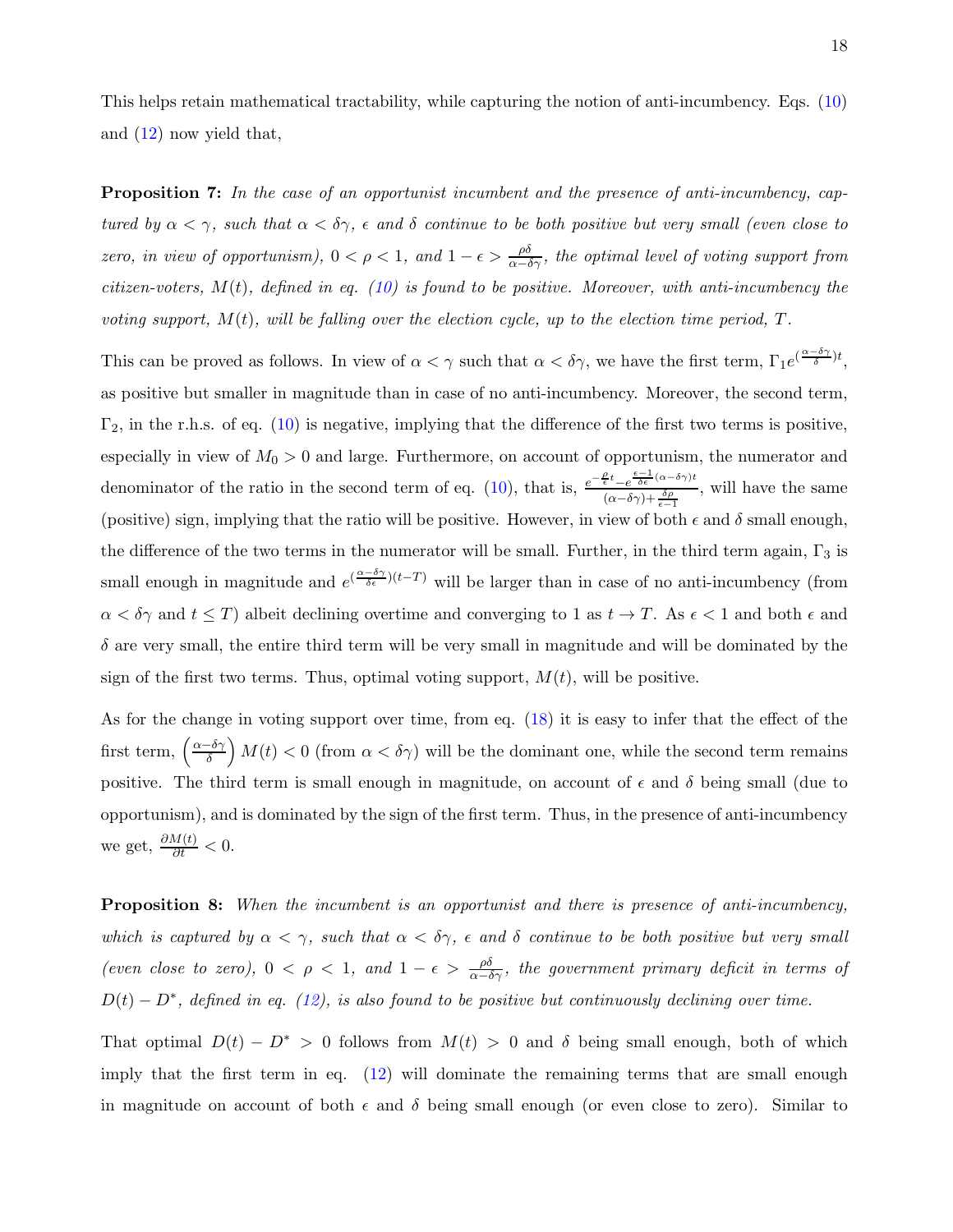the change in voting support over time, from eq. [\(19\)](#page-15-1), the change in primary deficit will also be determined by the sign of the first term, which is a scale up of the first two terms of eq. [\(18\)](#page-15-0), namely,  $\frac{1}{\delta}\left[\left(\frac{\alpha-\delta\gamma}{\delta}\right)M(t)+\alpha D^*\right]<0$  (from  $\alpha<\delta\gamma$ ) and  $\delta$  small enough, even close to zero, on account of opportunist incumbent. In comparison, the third term is again small in magnitude, which follows from both  $\epsilon$  and  $\delta$  being small in value.

Thus, in the presence of anti-incumbency we get that  $\frac{\partial \eta(t)}{\partial t} < 0$ . The results in Propositions 7 and 8 can also be substantiated through numerical simulations, whose outcomes are discussed in the following section. These also help do comparative dynamics with respect to the key parameters of the model.

#### 4.2.1 Numerical Simulations

Again, numerical simulations were carried out to find support for the level and change in the voting support,  $M(t)$ , and primary deficit,  $D(t) - D^*$ , over time in the presence of anti-incumbency. The following numerical parametric configurations capture the underlying notion of an opportunistic incumbent in the presence of anti-incumbency. We retain the values of all the parameters at the same level as in section [4.1.1,](#page-17-1) with the exception of the parameter  $\gamma$ , which is now assigned a high enough value to capture the notion of a large enough friction amongst the citizen-voters that results in anti-incumbency (see Table [4\)](#page-41-1). Specifically, the parameters now satisfy the restrictions stated in Propositions 7 and 8.

Table [4](#page-41-1) reports the parameters for simulations, where the trends in voting support and primary deficit have been captured by assigning fixed values for some, whereas the other parameters are allowed to change. The fixed parameters are:  $M_0 = 30, D^* = 5$  and  $K_M = 20$ , with the explanation, as given earlier. It is found that, for high enough initial level of voting support,  $M_0$ , the time path of voting support and primary will be positive. That  $M_0$  is large is plausible as we are modeling the case of the incumbent politician. The results of all the five simulation runs, depicted in Figures [9](#page-42-0) [\(9a](#page-42-1) and [9b\)](#page-42-2) to [11,](#page-44-0) capture the comparative dynamics with respect to change in parameters  $\alpha$ ,  $\gamma$ ,  $\delta$ ,  $\epsilon$  and  $\rho$ . As explained in Propositions 7 and 8, both  $M(t)$  and  $\eta(t)$  are found to be continuously falling in the presence of the anti-incumbency. Comparing these with those in section [4.1.1,](#page-17-1) the only parametric configuration that is now changing is  $\gamma > \alpha$ . Here again, the time periods  $t = 0$  and  $T = 1$  respectively denote the year immediately after the last election and the year of next election. Further, it is easy to see that,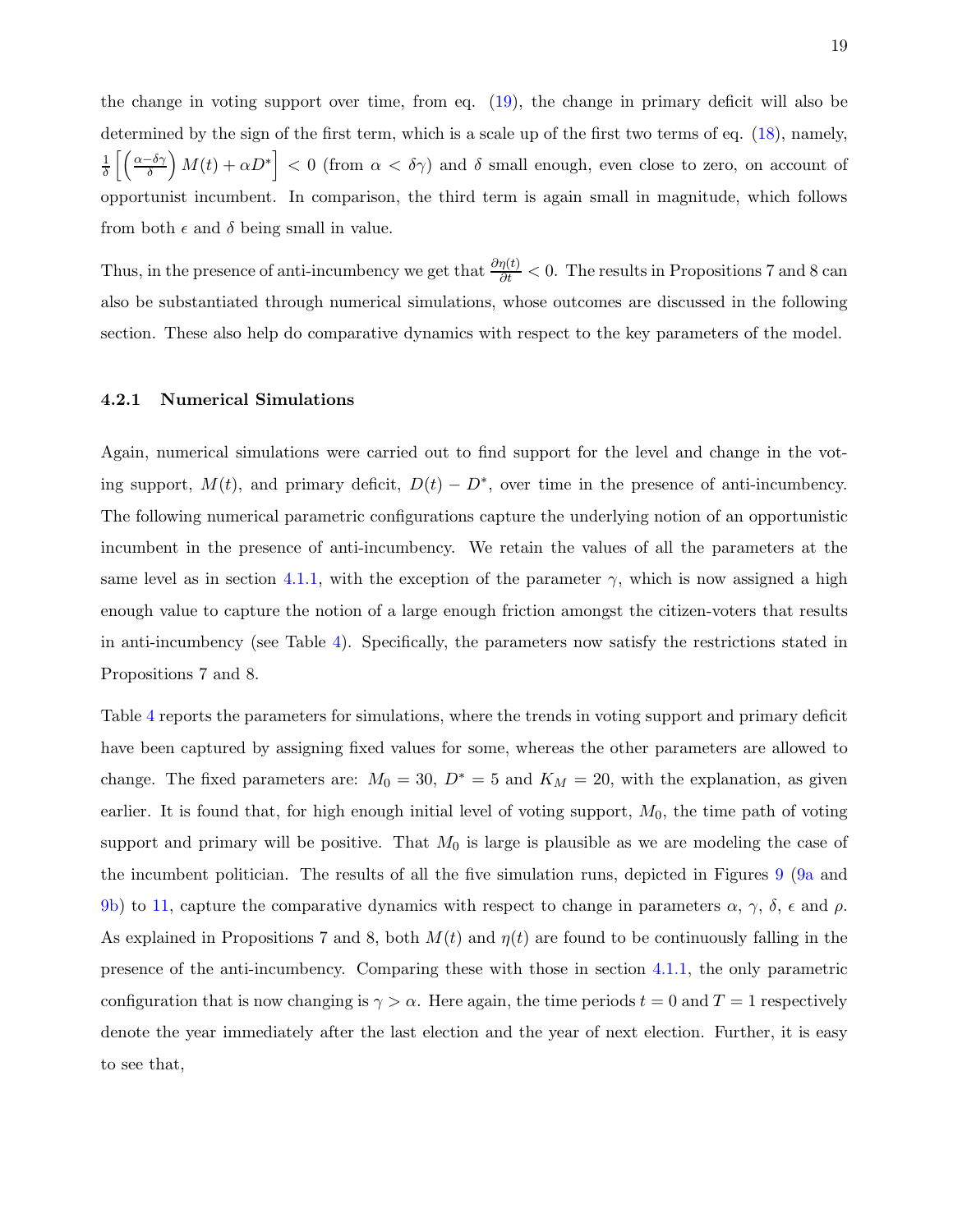In Figure [9](#page-42-0) [\(9a\)](#page-42-1), we depict the results of comparative dynamics with respect to a change in  $\alpha$ , from  $\alpha = 0.05$  to  $\alpha = 0.08, 0.12, 0.15,$  and 0.20, while the values of the other parameters are assumed to be fixed at  $\gamma = 0.70$ ,  $\delta = 0.3$ ,  $\epsilon = 0.05$  and  $\rho = 0.02$ . In Figure [9](#page-42-0) [\(9b\)](#page-42-2), the value of  $\gamma$  is changing according to  $\gamma = 0.35, 0.40, 0.50, 0.60, 0.70$ , with fixed values of  $\alpha = 0.05$ ,  $\delta = 0.3$ ,  $\epsilon = 0.05$  and  $\rho = 0.02$ . Figure [9](#page-42-0) [\(9a](#page-42-1) and [9b\)](#page-42-2) trace a continuous decline in voting support and deficit over time. Additionally, Figure [10](#page-43-0) [\(10a](#page-43-1) and [10b\)](#page-43-2) capture the time path of voting support and deficit path with the respective changes in the parameters  $\delta$ , from  $\delta = 0.10, 0.15, 0.25, 0.30$  and 0.45, and  $\epsilon$  according to  $\epsilon = 0.01, 0.03, 0.05, 0.08$  and 0.12. With respect to the changes in  $\delta$  and  $\epsilon$ , the corresponding fixed values of other parameters are  $\alpha = 0.05, \gamma = 0.70, \epsilon = 0.05$  and  $\rho = 0.02$  in case of the former, and  $\alpha = 0.05, \gamma = 0.70, \delta = 0.70$  and  $\rho = 0.02$  in the latter case. Figure [11](#page-44-0) captures the time path of voting support and deficit when the time preference parameter,  $\rho$ , is changing from  $\rho = 0.02, 0.03, 0.05, 0.08$ and 0.10, while keeping the remaining parameters fixed as follows:  $\alpha = 0.05, \gamma = 0.70, \delta = 0.3$  and  $\epsilon = 0.05$ . Notably, Figure [10a](#page-43-1) also depicts a falling trend in  $M(t)$  and  $\eta(t)$  over the election cycle, right up to the election period, T. Further, although Figures [10b](#page-43-2) and [11](#page-44-0) show a similar pattern of fall in voting support and deficit path as in the last three cases (namely, [9a,](#page-42-1) [9b](#page-42-2) and [10a\)](#page-43-1), the time paths of  $M(t)$  and  $\eta(t)$  are not varying with respect to the corresponding variation in the parametric configurations for both the Figures [10b](#page-43-2) and [11.](#page-44-0) This implies that, the time path of  $M(t)$  and  $\eta(t)$ are not very sensitive to changes in the parametric configurations. Moreover, in all five cases, in the presence of anti-incumbency, the fall in deficit is faster than the fall in the voting support, as  $t \to T$ .

In the case of opportunism with no anti-incumbency, with  $\alpha > \gamma$  such that  $\alpha > \delta \gamma$ , we found that the time path of  $\eta(t)$  always lay above the corresponding path of  $M(t)$ . Interestingly, this holds true even in the presence of anti-incumbency, where  $\gamma$  is high enough and  $\alpha < \gamma$  such that  $\alpha < \delta \gamma$ . However, with anti-incumbency, the paths of both the deficit and the voting support are falling continuously, with the fall in the former sharper than the latter.

We next analyze the case of a partisan incumbent, who displays clear ideological preferences for specific economic policies, which is characterized using explicit preference parameters and configuration in eq.  $(17).$  $(17).$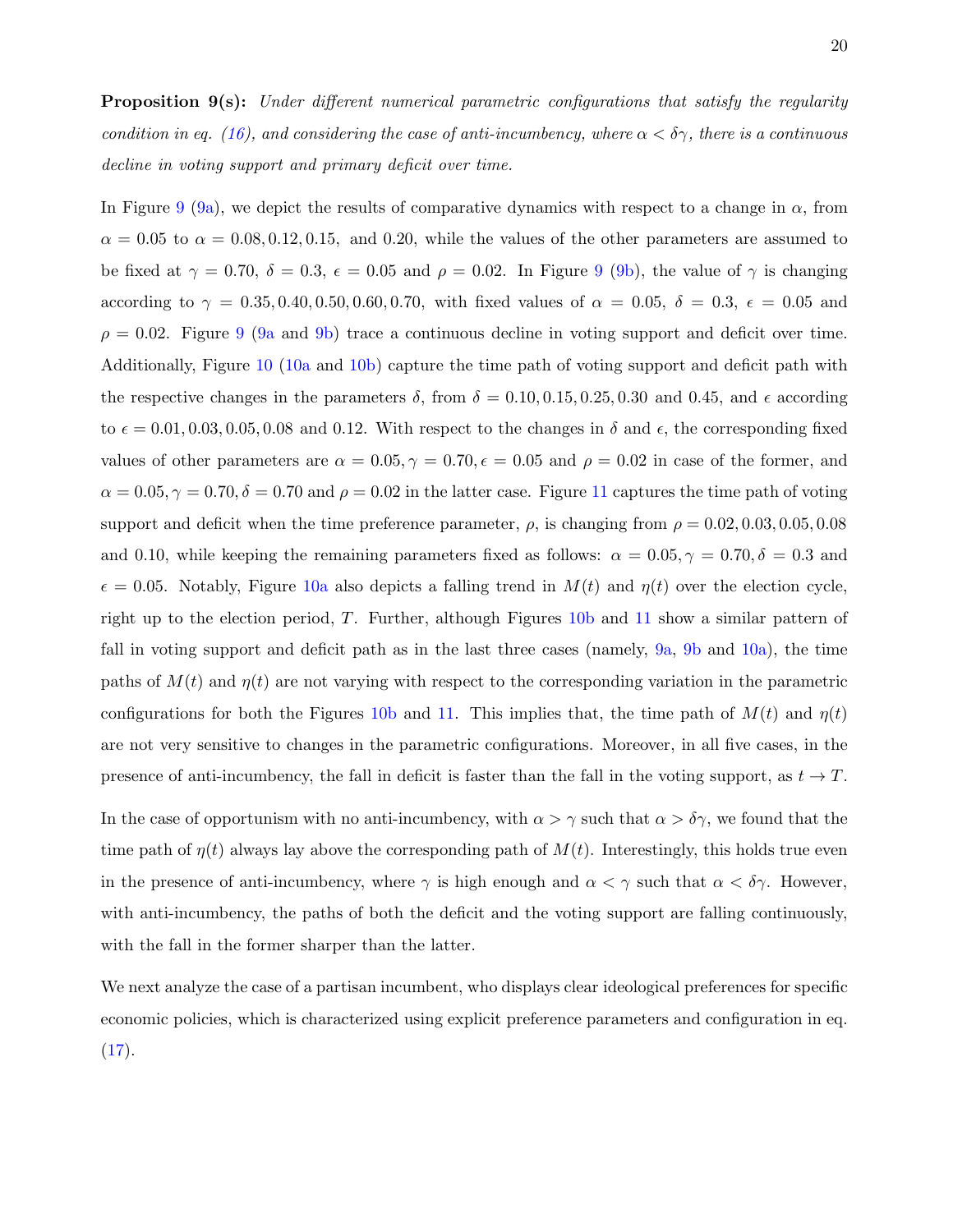# <span id="page-22-0"></span>5 Partisan Government

Hibbs [\(1977\)](#page-28-4) introduced the partisan behavior of the incumbent and [Alesina](#page-27-5) [\(1987,](#page-27-5) [1988](#page-27-7)) incorporated rational expectations in the monetary approach of the political business cycle. Contrary to opportunistic behavior, partisan incumbents have clear economic policy preferences or ideologies, such as left-wing parties may prefer higher employment and output growth even at the cost of tolerating higher inflation, while the right-wing parties might target lower inflation. We now model the possibility of partisan behavior of the incumbent, assuming perfect information. By this, we imply that voters know the ideological bent of the incumbent and the actions that she/ he would take. In this case, to contain the extent of opportunistic behavior, the relative weight  $\delta$  assigned to the deficit,  $D(t) - D^*$ , is assumed to be close enough to 1 (in the special case that we consider,  $\delta = 1$ ), as the partisan incumbent assigns almost equal weight to both voting support,  $M(t)$ , and primary deficit,  $D(t) - D^*$  in each time t during the election cycle. In addition, the partisan behavior may also be captured by a lower intertemporal elasticity of substitution (as the behavior of a partisan incumbent is more predictable and, thus, less variable (or less opportunistic) over time) implied by a higher value of  $\epsilon$  (which may even be close to 1). To begin with, we discuss some analytical results for the partisan case.

#### 5.1 Partisan Incumbent in the Absence of Anti-incumbency

The analysis in this part is analogous to the case of the opportunist incumbent in the absence of an anti-incumbency. Here, the only parameters whose values are changed are  $\delta$  and  $\epsilon$ . We consider higher values of  $\delta$  and  $\epsilon$ , even close to 1. However, we retain the assumption of  $1-\epsilon > 0$  for aggregate utility to be positive.

**Proposition 10:** When  $\alpha > \gamma$  such that  $\alpha > \delta \gamma$ ,  $0 < \rho < 1$ ,  $\delta = 1$  and  $\epsilon$  close to 1, the voting support,  $M(t)$ , and the level of primary deficit of the incumbent,  $D(t) - D^*$ , are both positive and continuously increasing over time.

From an observation of the solutions in eqs. [\(10\)](#page-11-0) and [\(12\)](#page-11-0), and given the parametric restrictions for partisan behavior (in eq. [\(17\)](#page-12-1)), the time paths of both  $M(t)$  and  $\eta(t)$  during the election cycle are positive and increasing up to the election period. For  $M(t)$ , this can be explained as follows. In view of  $M_0 > 0$  and large, and  $\alpha > \gamma$ , it is implied that  $(e^{(\frac{\alpha-\delta\gamma}{\delta})t}-1) > 0$ . Thus, the first term in eq. [\(10\)](#page-11-0), that is,  $\Gamma_1 e^{(\frac{\alpha-\delta\gamma}{\delta})t}$ , will dominate the second term,  $\Gamma_2$ . In the partisan case, the numerator and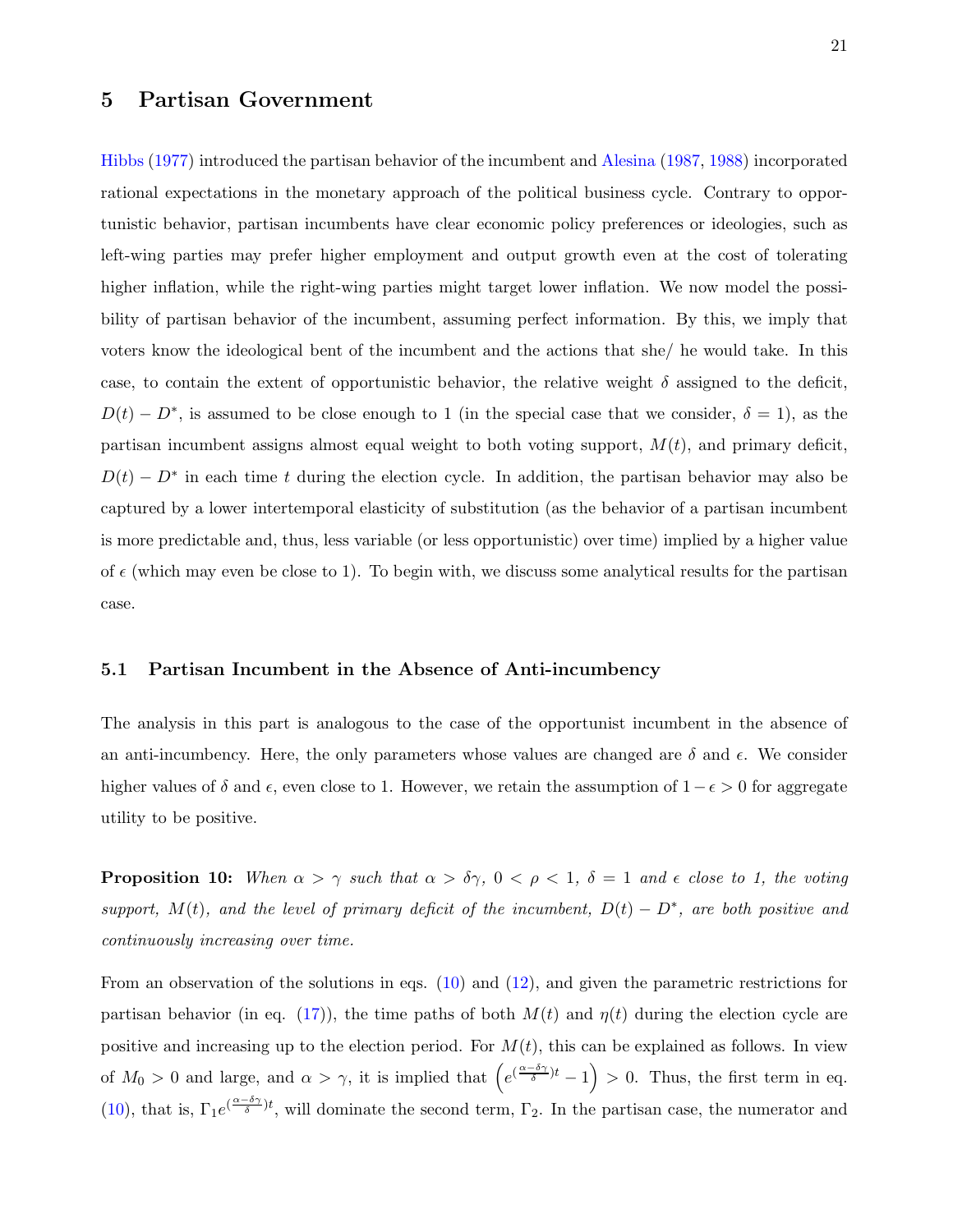denominator of the ratio in square brackets in the third term of eq. [\(10\)](#page-11-0), that is,  $\left[\frac{e^{-\frac{\mathcal{E}}{\epsilon}t}-e^{-\frac{\mathcal{E}-1}{\delta\epsilon}}(\alpha-\delta\gamma)t}{\delta\epsilon}\right]$  $(\alpha-\delta\gamma)+\frac{\delta\rho}{\epsilon-1}$  , will have the same sign (each will be negative in this case) and the ratio will always be positive. However, despite  $\delta = 1$  and  $\epsilon$  sufficiently large (even close to 1), the values of  $e^{-\frac{\rho}{\epsilon}t}$  and  $e^{\frac{\epsilon-1}{\delta\epsilon}(\alpha-\delta\gamma)t}$  will tend to be very small, as the power of the exponential function is always negative, and the difference between the two exponential functions will also be small. Further, the value of  $\frac{\epsilon-1}{\delta\epsilon}$  will be smaller than in the case of opportunism. However, using the same reasoning as in case of opportunism,  $\Gamma_3$ and  $e^{(\frac{\alpha-\delta\gamma}{\delta\epsilon})(t-T)}$  will be very small, and although the latter term will be rising over time, it will only approach the value of 1 from below as  $t \to T$ . Thus, the entire third term will be dominated by the sum of the first two terms, and  $M(t)$  will be positive in each time period of the election cycle. Moreover, following the reasoning for the opportunistic case and absent anti-incumbency,  $M(t)$  will be rising over time, right up to the election period, T.

We next turn our attention to primary deficit in eq.  $(12)$ . We focus on the third term. From our earlier discussion, in the case of a partisan incumbent, we have  $\left[e^{-\frac{\rho}{\epsilon}t} - e^{-\frac{\epsilon-1}{\delta\epsilon}(\alpha-\delta\gamma)t}\right] < 0$  that implies  $\Gamma_4 < 0$ . Further, with  $\epsilon < 1$  (and close enough to 1), and  $\delta = 1$ ,  $\frac{\alpha}{\delta}$  $\frac{\alpha}{\delta}\Bigl(e^{-\frac{\rho}{\epsilon}t}-e^{\frac{\epsilon-1}{\delta\epsilon}(\alpha-\delta\gamma)t}\Bigr)-\frac{\epsilon-1}{\delta\epsilon}\Gamma_4e^{-\frac{\rho}{\epsilon}t}\Bigr]<0,$ and hence the ratio  $\sqrt{ }$  $\overline{1}$ α δ  $\left(e^{-\frac{\rho}{\epsilon}t}-e^{\frac{\epsilon-1}{\delta\epsilon}(\alpha-\delta\gamma)t}\right)-\frac{\epsilon-1}{\delta\epsilon}\Gamma_4e^{-\frac{\rho}{\epsilon}t}$  $\Gamma_4$ 1  $> 0$ . Also, since the values of both  $\delta$  and  $\epsilon$  are higher in the case of the partisan incumbent than in the opportunist case, the denominator of the third term,  $\frac{\epsilon-1}{\delta\epsilon}$ , in eq. [\(12\)](#page-11-0) will be small and negative. However,  $e^{(\frac{\alpha-\delta\gamma}{\delta\epsilon})(t-T)}$  will be small, albeit increasing, only to approach the value 1 from below as  $t \to T$ . Consequently, the third term of eq. [\(12\)](#page-11-0) is small and will be dominated by the first term. In fact, the first term will dominate both the second and the third terms. Thus,  $\eta(t)$  will be positive. Moreover, similar to the opportunistic case, this will also be rising over time. Again, the above restrictions are consistent with the regularity condition in [\(17\)](#page-12-1).

The results of numerical simulations in Figure 5(a) and 5(b) support this claim. As earlier, these also help carry out comparative dynamics with respect to the important parameters. One can observe a continuous increase in voting support associated with an increase in primary deficit over time as stated in Proposition 11(s),

**Proposition 11(s):** For a wide range of parametric configurations, all of which satisfy the restrictions stated in Proposition 10 and in eq. [\(17\)](#page-12-1), voting support,  $M(t)$ , and primary deficit,  $D(t) - D^*$ , of the incumbent will be continuously increasing over time.

Table [5](#page-44-1) contains the parameter values that have been used to simulate the time path of voting support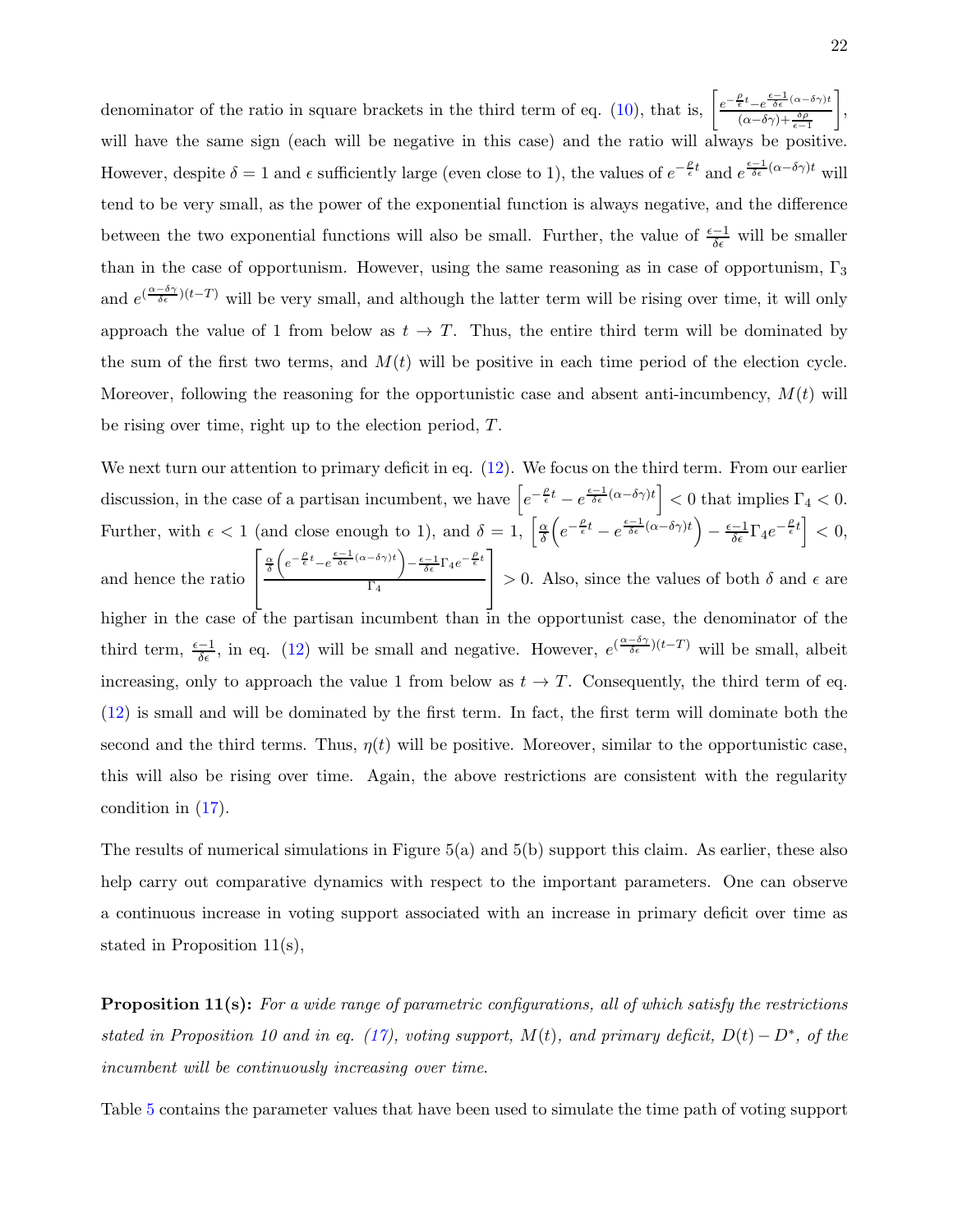and deficit paths where, fixed values have been assigned to some parameters whereas, other are changed to capture comparative dynamics. The fixed parameters are the same as in the opportunistic case, namely,  $M_0 = 30$ ,  $D^* = 5$  and  $K_M = 20$ . It is found that, for a high enough initial level of voting support,  $M_0$ , the time path of voting support and primary deficit will be positive and increasing over time. Table [5](#page-44-1) summarizes these.

The five simulations that capture the change in the paths of these variables are with respect to changes in the following parameters:  $\alpha$ ,  $\gamma$ ,  $\delta$ ,  $\epsilon$ , and  $\rho$ , respectively. Figure [12](#page-45-0) [\(12a\)](#page-45-1) captures this when  $\alpha$  changes from  $\alpha = 0.05$  to  $\alpha = 0.08, 0.12, 0.15$ , and 0.20, while the values of the other parameters are assumed to be fixed at  $\gamma = 0.03$ ,  $\delta = 1$ ,  $\epsilon = 0.90$  and  $\rho = 0.02$ . In Figure [12](#page-45-0) [\(12b\)](#page-45-2), the value of  $\gamma$  is changing according to  $\gamma = 0.001, 0.004, 0.008, 0.01, 0.03$ , with fixed values of  $\alpha = 0.05$ ,  $\delta = 1$ ,  $\epsilon = 0.90$  and  $\rho = 0.02$ . Similarly, Figures [13](#page-46-0) [\(13a](#page-46-1) and [13b\)](#page-46-2) capture the time path of voting support and primary deficit path with the respective changes in the parameters  $\delta$  from  $\delta = 0.80, 0.85, 0.90, 0.95$  and  $\delta = 1$  and  $\epsilon$  as  $\epsilon = 0.85, 0.88, 0.92, 0.96$  and  $\epsilon = 0.99$ . Corresponding to the change in  $\delta$  and  $\epsilon$ , the fixed parametric values are  $\alpha = 0.05, \gamma = 0.03, \epsilon = 0.90$  and  $\rho = 0.02$ in the former case and  $\alpha = 0.05, \gamma = 0.03, \delta = 1$  and  $\rho = 0.02$  in the latter case. Figure [14](#page-47-0) captures the time path of voting support and primary deficit when the time preference parameter  $\rho$ is changing from  $\rho = 0.02, 0.03, 0.05, 0.08$  and  $\rho = 0.10$ , while keeping the remaining parameters fixed as  $\alpha = 0.05, \gamma = 0.03, \delta = 1$  and  $\epsilon = 0.90$ .

In case of all the five simulations, the positive and rising trend in  $M(t)$  and  $\eta(t)$  holds. However, unlike the opportunistic case, now the path of primary deficit,  $\eta(t)$ , lies below the path of voting support,  $M(t)$ . This follows from the assumed value of  $\delta$  being different in this case, which is explained below.

**Proposition 12:** In case the incumbent is partisan, to garner an additional unit of voting support,  $M(t)$ , the change in the deviation of primary deficit from the benchmark will be equal to  $\delta$ .

From eq. [\(a13\)](#page-37-0) in the Appendix A, we have the equation

$$
D(t) - D^* = \frac{1}{\delta}M(t) - \delta^{\frac{1-\epsilon}{\epsilon}}(\alpha Z_m)^{-\frac{1}{\epsilon}}e^{-\frac{\rho}{\epsilon}t + \frac{(\alpha-\delta\gamma)}{\delta\epsilon}(t-T)}.
$$
 (26)

The above equation can be re-expressed as,

$$
M(t) = \delta[D(t) - D^*] + \delta^{\frac{1}{\epsilon}}(\alpha Z_m)^{-\frac{1}{\epsilon}} e^{-\frac{\rho}{\epsilon}t + \frac{(\alpha - \delta \gamma)}{\delta \epsilon}(t - T)}.
$$
 (27)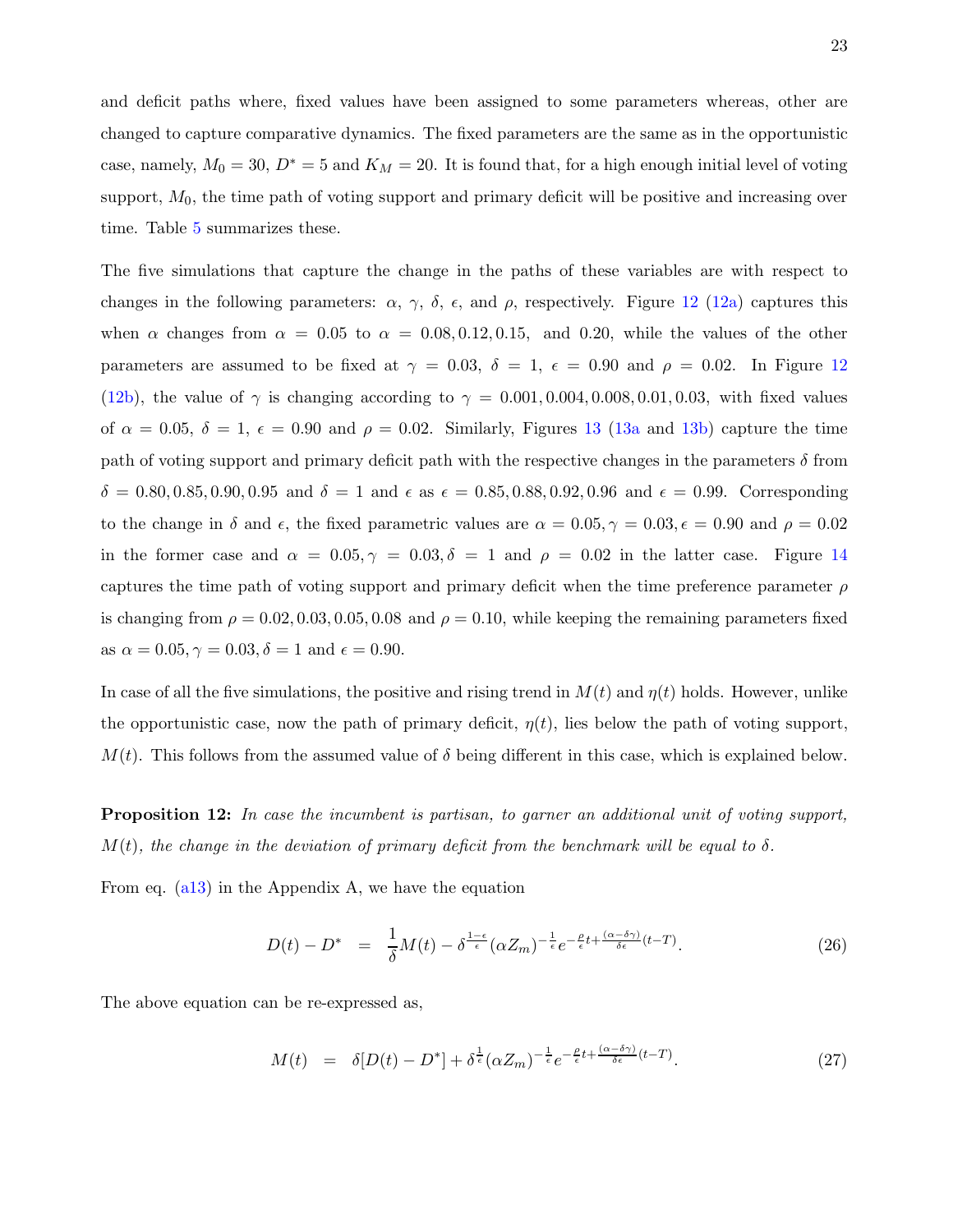We find that the marginal change,

$$
\frac{\partial M(t)}{\partial [D(t) - D^*]} = \delta. \tag{28}
$$

Since, in the opportunistic case, the value of  $\delta$  is small (even close to zero), it implies that the additional voting support garnered due to an incremental increase in the deviation of budgetary spending from the benchmark,  $D^*$ , is very small (or even close to zero). Contrary to this,  $\delta$  is large (even close to 1) in the case of a partisan incumbent, and hence, the incumbent is able to derive a much larger voting support (even 1:1) with an additional unit increase in current deficit above the benchmark level,  $D^*$ . Thus, notably, the incumbent will have to manipulate the primary deficit much more to get a unit of additional voting support in the opportunistic case than in case of a partisan behavior. Hence, the opportunist incumbent may end up running a larger deficit close enough to the election period,  $T$ , as compared to the partisan incumbent.

Finally, given our modeling structure, and the definition of anti-incumbency, the case of antiincumbency is not found consistent with the regularity condition for a partisan incumbent. Recall that, the regularity condition for the partisan incumbent is  $1 - \epsilon < \frac{\rho \delta}{\alpha - \delta \gamma}$  (see eq. [\(17\)](#page-12-1)). To characterize a partisan incumbent with anti-incumbency, we need to have  $\alpha < \gamma$  such that  $\alpha < \delta \gamma$ ,  $\epsilon < 1$ (close to 1). This violates the regularity condition,  $1 - \epsilon < \frac{\rho \delta}{\alpha - \delta \gamma}$ , since  $(1 - \epsilon) > 0$  and  $\frac{\rho \delta}{\alpha - \delta \gamma} < 0$ .

# <span id="page-25-0"></span>6 Conclusion

Using the method of optimal control, under the assumption of an iso-elastic kind of the net utility function from voting support vis- $\dot{a}$ -vis primary deficit, the opportunist and partisan cycles follow a similar time path, although the former is found to be more pronounced than the latter. Moreover, the citizen-voters provide support to both the kinds of incumbent politicians, but reject the same when there is the presence of a very strong anti-incumbency in the opportunistic case. Given a large enough initial level of voting support (that is plausible for the incumbent politician in office), the time paths of both voting support and primary deficit are found to be positive and rising in the case of absence of anti-incumbency. Moreover, to garner additional voting support, the opportunist incumbent has to incur an incrementally higher level of primary deficit as compared to the partisan incumbent. Thus, an opportunist incumbent mobilizes votes at a much higher cost in terms of primary deficit to the economy than a partisan incumbent. While voting support is positive and increasing even in the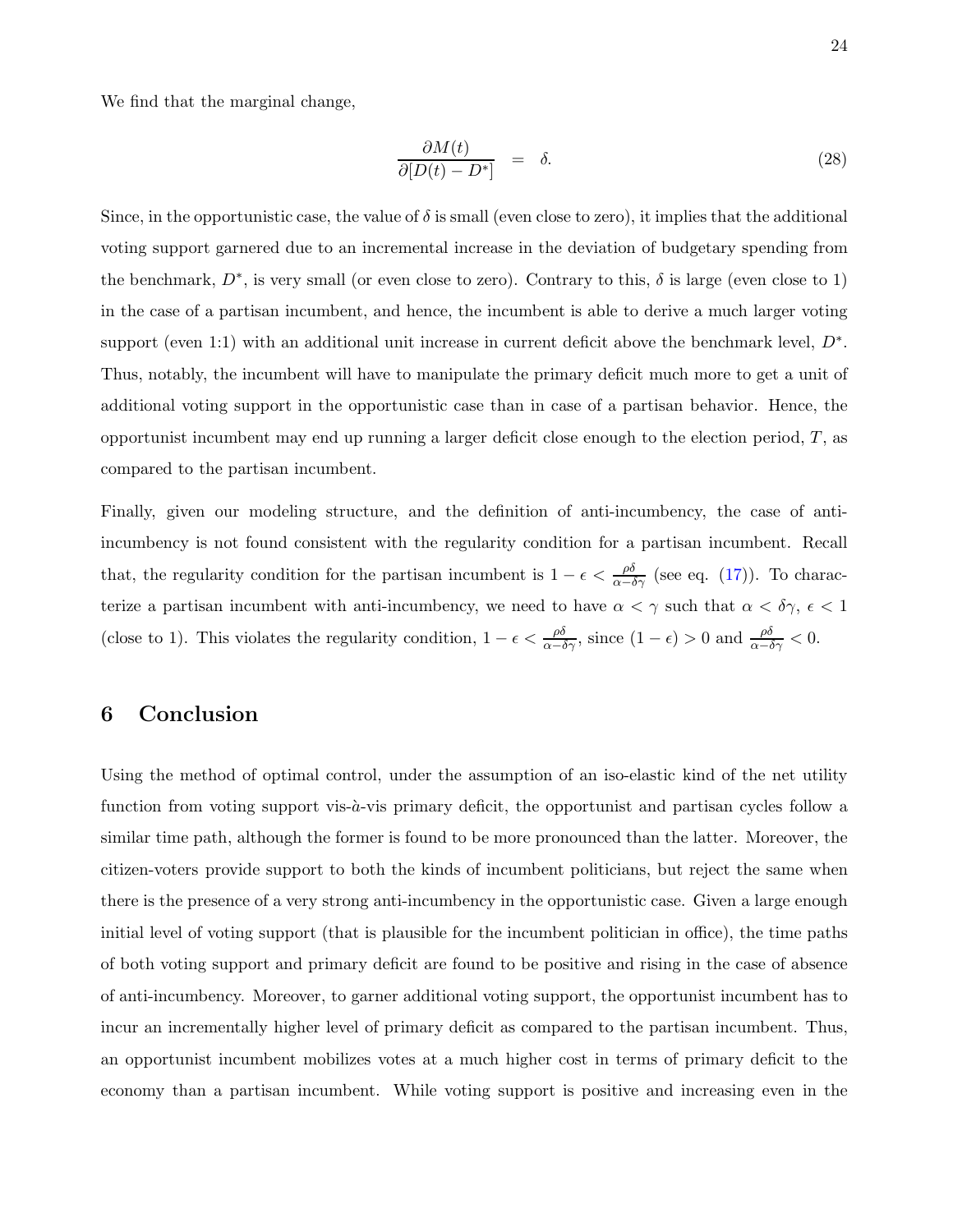partisan case, this case entails a lower cost in terms of primary deficit. Further, the time path of both voting support and primary deficit will be falling when anti-incumbency exists. All of these findings are also corroborated by numerical simulations.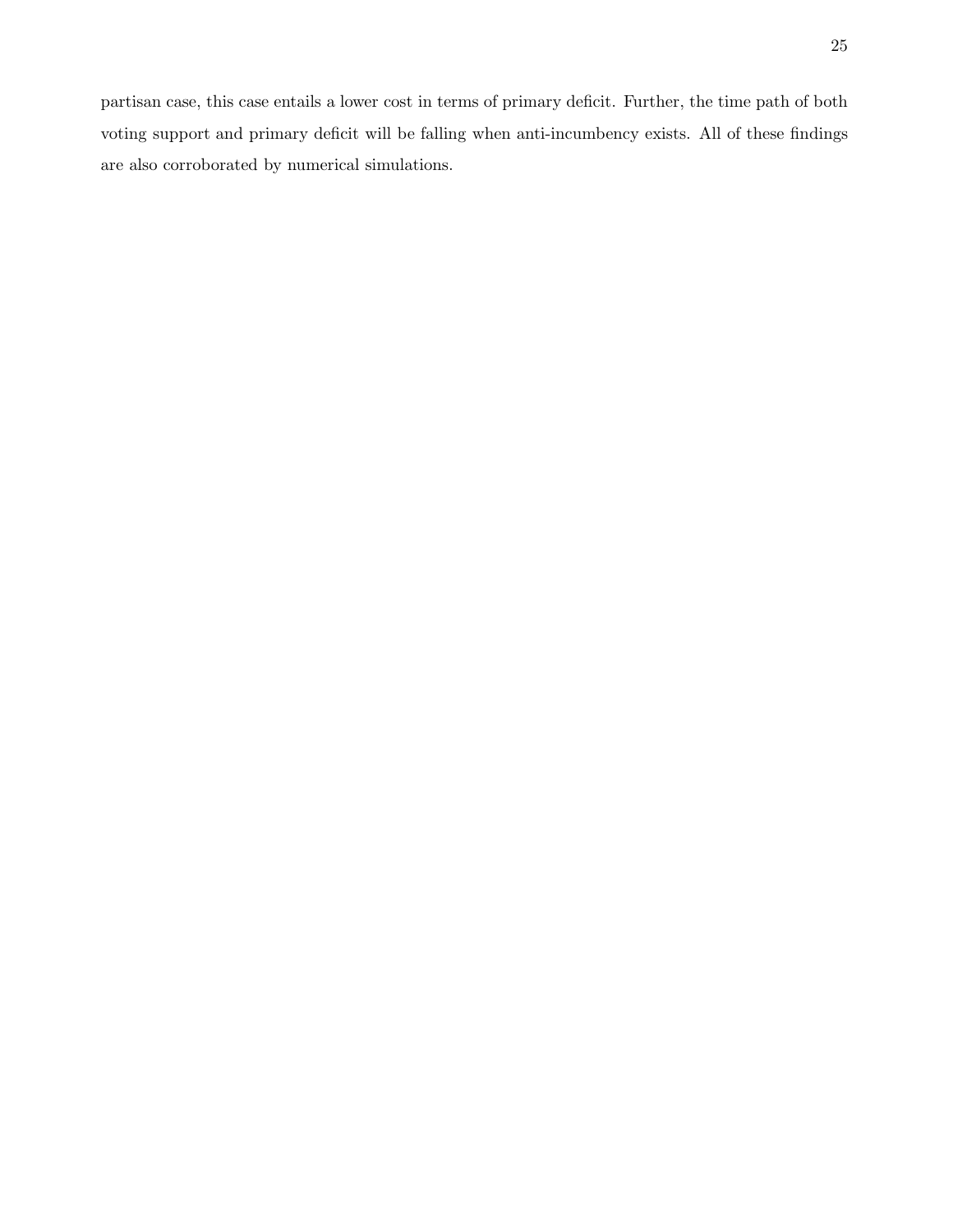# References

- <span id="page-27-11"></span>Aidt, T. S., Veiga, F. J., and Veiga, L. G. (2011). Election results and opportunistic policies: A new test of the rational political business cycle model. *Public Choice*,  $148(1)$ ,  $21-44$ .
- <span id="page-27-5"></span>Alesina, A. (1987). Macroeconomic policy in a two-party system as a repeated game. The Quarterly Journal of Economics, 102(3), 651–678.
- <span id="page-27-7"></span>Alesina, A. (1988). Macroeconomics and politics. *NBER macroeconomics annual*, 3, 13–52.
- <span id="page-27-8"></span>Alesina, A., Cohen, G. D., and Roubini, N. (1993). Electoral business cycle in industrial democracies. European Journal of Political Economy, 9(1), 1–23.
- <span id="page-27-10"></span>Alesina, A., and Perotti, R. (1995a). Fiscal expansions and adjustments in oecd countries. *Economic* policy,  $10(21)$ ,  $205-248$ .
- <span id="page-27-0"></span>Alesina, A., and Perotti, R. (1995b). The political economy of budget deficits. *Staff Papers*,  $42(1)$ , 1–31.
- <span id="page-27-9"></span>Alesina, A., and Rosenthal, H. (1995). *Partisan politics, divided government, and the economy*. Cambridge University Press.
- <span id="page-27-6"></span>Alesina, A., and Sachs, J. (1988). Political parties and the business cycle in the united states, 1948 1984. Journal of Money, Credit, and Banking, 20(1), 63–82.
- <span id="page-27-3"></span>Block, S. A. (2002). Political business cycles, democratization, and economic reform: the case of africa. Journal of Development economics, 67(1), 205–228.
- <span id="page-27-4"></span>Brender, A., and Drazen, A. (2005). Political budget cycles in new versus established democracies. Journal of monetary Economics, 52(7), 1271–1295.
- <span id="page-27-13"></span>Brender, A., and Drazen, A. (2013). Elections, leaders, and the composition of government spending. Journal of Public Economics, 97, 18–31.
- <span id="page-27-1"></span>Cafiso, G. (2012a). Debt developments and fiscal adjustment in the eu. Intereconomics,  $\frac{47(1)}{61-72}$ .
- <span id="page-27-2"></span>Cafiso, G. (2012b). A guide to public debt equations.
- <span id="page-27-14"></span>Chiang, A. (1992). Elements of dynamic optimization. New York: McGraw-Hill.
- <span id="page-27-12"></span>Chortareas, G., Logothetis, V., and Papandreou, A. A. (2016). Political budget cycles and reelection prospects in greece's municipalities. European Journal of Political Economy, 43, 1–13.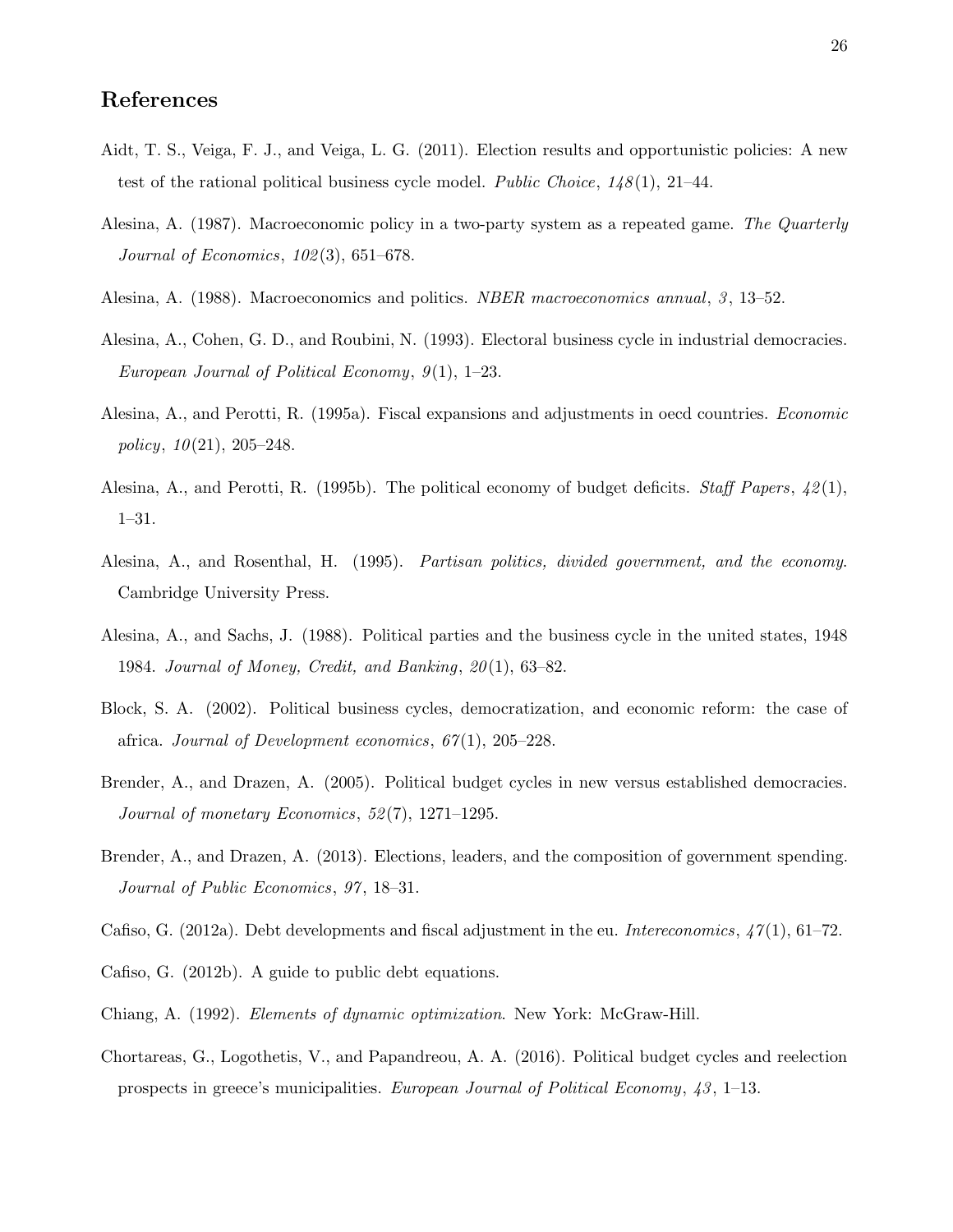- <span id="page-28-7"></span>Cukierman, A., and Meltzer, A. H. (1986). A positive theory of discretionary policy, the cost of democratic government and the benefits of a constitution. Economic Inquiry, 24(3), 367–388.
- <span id="page-28-11"></span>Drazen, A. (2000). The political business cycle after 25 years. NBER macroeconomics annual, 15, 75–117.
- <span id="page-28-14"></span>Drazen, A., and Eslava, M. (2010). Electoral manipulation via voter-friendly spending: Theory and evidence. Journal of development economics,  $92(1)$ , 39-52.
- <span id="page-28-1"></span>Election Guide. (2018). Year of Election. Retrieved 27.06.2018, from [http://www.electionguide.](http://www.electionguide.org/elections/past/) [org/elections/past/](http://www.electionguide.org/elections/past/)
- <span id="page-28-6"></span>Fair, R. C. (1978). The effect of economic events on votes for president. The Review of Economics and Statistics, 159–173.
- <span id="page-28-10"></span>Frey, B. S., and Schneider, F. (1978). An empirical study of politico-economic interaction in the united states. The Review of Economics and Statistics, 174–183.
- <span id="page-28-4"></span>Hibbs, D. A. (1977). Political parties and macroeconomic policy. American political science review, 71(04), 1467–1487.
- <span id="page-28-9"></span>Hibbs, D. A. (1989). The american political economy. Harvard University Press.
- <span id="page-28-0"></span>IMF Fiscal Monitor-2017. (2018). Primary surplus or deficit. Retrieved 25.06.2018, from [https://www .imf .org/~/media/Files/Publications/fiscal -monitor/2017/October/data/](https://www.imf.org/~/media/Files/Publications/fiscal-monitor/2017/October/data/FiscalMonitorDatabaseOct2017.ashx) [FiscalMonitorDatabaseOct2017.ashx](https://www.imf.org/~/media/Files/Publications/fiscal-monitor/2017/October/data/FiscalMonitorDatabaseOct2017.ashx)
- <span id="page-28-2"></span>Kalecki, M. (1943). Political aspects of full employment1. The Political Quarterly, 14(4), 322–330.
- <span id="page-28-12"></span>Klomp, J., and De Haan, J. (2013a). Do political budget cycles really exist? Applied Economics, 45(3), 329–341.
- <span id="page-28-13"></span>Klomp, J., and De Haan, J. (2013b). Political budget cycles and election outcomes. Public Choice,  $157(1-2), 245-267.$
- <span id="page-28-5"></span>Kramer, G. H. (1971). Short-term fluctuations in us voting behavior, 1896–1964. American political science review, 65(01), 131–143.
- <span id="page-28-8"></span>Lindbeck, A. (1976). Stabilization policy in open economies with endogenous politicians. The American Economic Review, 66(2), 1–19.
- <span id="page-28-3"></span>Nordhaus, W. D. (1975). The political business cycle. The review of economic studies,  $\frac{1}{2}(2)$ , 169–190.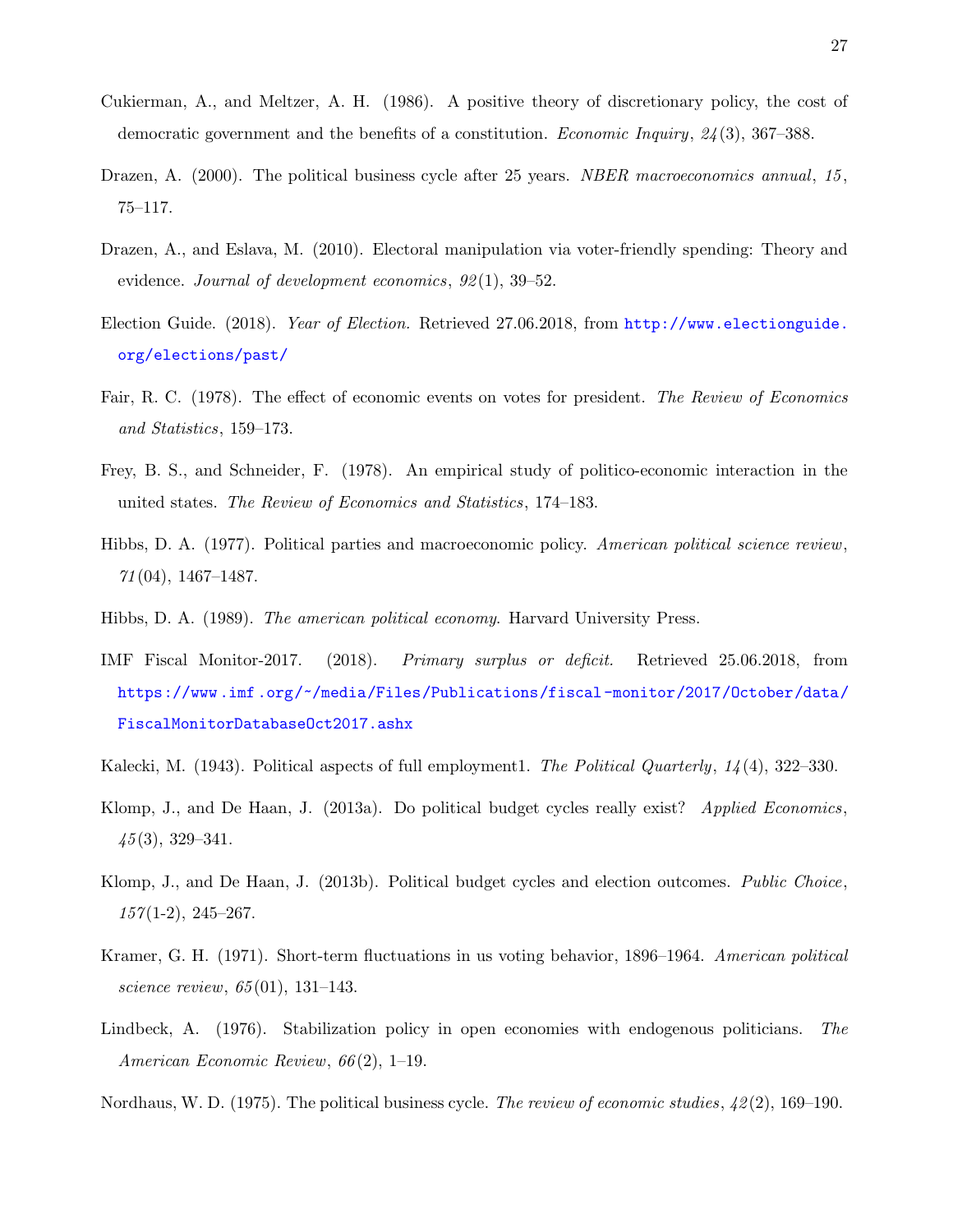- <span id="page-29-6"></span>Persson, T., and Tabellini, G. E. (1990). Macroeconomic policy, credibility and politics (Vol. 38). Taylor and Francis.
- <span id="page-29-7"></span>Persson, T., and Tabellini, G. E. (2002). *Political economics: explaining economic policy*. The MIT Press.
- <span id="page-29-5"></span>Rogoff, K. (1990). Equilibrium political budget cycles. The American Economic Review, 80(1), 21-36.
- <span id="page-29-4"></span>Rogoff, K., and Sibert, A. (1988). Elections and macroeconomic policy cycles. The Review of Economic Studies, 55(1), 1–16.
- <span id="page-29-1"></span>Schuknecht, L. (1996). Political business cycles and fiscal policies in developing countries. kyklos,  $49(2)$ , 155–170.
- <span id="page-29-2"></span>Shi, M., and Svensson, J. (2006). Political budget cycles: Do they differ across countries and why? Journal of public economics, 90(8), 1367–1389.
- <span id="page-29-3"></span>Tufte, E. R. (1975). Determinants of the outcomes of midterm congressional elections. American Political Science Review, 69(03), 812–826.
- <span id="page-29-0"></span>Westen, D. (2008). Political brain: The role of emotion in deciding the fate of the nation. Public Affairs.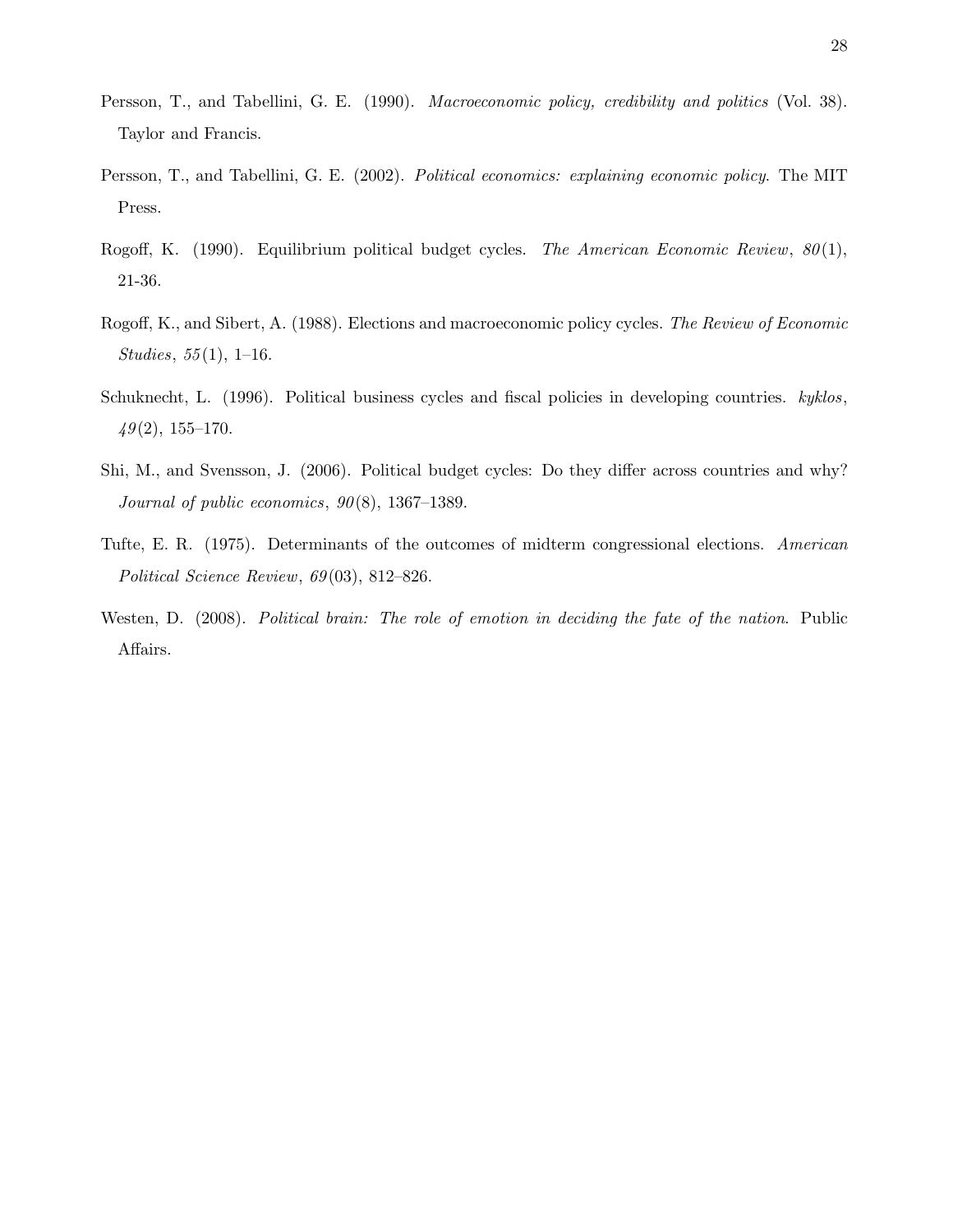# Appendix A

| Low<br>Income<br>Economies | Abbr.                       | of<br>Year<br>Election | Emerging<br>Market<br>and<br>Middle<br>Income<br>Coun-<br>tries | Abbr.                | of<br>Year<br>Election | Advanced<br>Economies | Abbr.                       | $\sigma$<br>Year<br>Election |
|----------------------------|-----------------------------|------------------------|-----------------------------------------------------------------|----------------------|------------------------|-----------------------|-----------------------------|------------------------------|
| Bangladesh BAN             |                             | 2014                   | Algeria                                                         | <b>ALG</b>           | 2017                   | Australia             | <b>AUS</b>                  | 2016                         |
| Benin                      | Ben                         | 2015                   | Angola                                                          | <b>ANG</b>           | 2017                   | Austria               | <b>AUT</b>                  | 2013                         |
| <b>Bolivia</b>             | <b>BOL</b>                  | 2014                   | Argentina                                                       | ARG                  | 2015                   | Belgium               | $\operatorname{BEL}$        | 2014                         |
| <b>Burkina</b>             | <b>BUF</b>                  | 2015                   | Azerbaijan AZE                                                  |                      | 2018                   | Canada                | CAN                         | 2015                         |
| Faso<br>Cambodia           | CAB                         | 2013                   | <b>Belarus</b>                                                  | <b>BEL</b>           | $\,2015$               | Cyprus                | <b>CYP</b>                  | 2018                         |
| Cameroon                   | CAM                         | 2018                   | <b>Brazil</b>                                                   | <b>BRA</b>           | 2014                   | Czech                 | CZR                         | 2017                         |
|                            |                             |                        |                                                                 |                      |                        | Republic              |                             |                              |
| Chad                       | CHA                         | 2016                   | Chile                                                           | CHI                  | 2017                   | Denmark               | <b>DEN</b>                  | 2015                         |
| Congo                      | CDR                         | 2011                   | Colombia                                                        | COL                  | 2018                   | Estonia               | <b>EST</b>                  | 2015                         |
| Dem.Rep.                   |                             |                        |                                                                 |                      |                        |                       |                             |                              |
| Congo                      | COR                         | 2017                   | Croatia                                                         | <b>CRO</b>           | 2016                   | Finland               | <b>FIN</b>                  | 2015                         |
| Rep.<br>Ethiopia           | <b>ETH</b>                  | 2015                   | Dominican DOM<br>Republic                                       |                      | 2016                   | France                | <b>FRA</b>                  | 2015                         |
| Ghana                      | <b>GHA</b>                  | 2016                   | Ecuador                                                         | ECU                  | 2017                   | Germany               | GER                         | 2017                         |
| Guinea                     | ${\rm GUI}$                 | 2015                   | Egypt                                                           | EGY                  | 2015                   | Greece                | ${\rm GRE}$                 | 2015                         |
| Honduras                   | HON                         | 2017                   | Hungary                                                         | <b>HUN</b>           | 2018                   | HongKong              | HOK                         | 2016                         |
|                            |                             |                        |                                                                 |                      |                        | <b>SAR</b>            |                             |                              |
| Kenya                      | <b>KEN</b>                  | 2017                   | India                                                           | <b>IND</b>           | 2014                   | Iceland               | ICE                         | 2016                         |
| Kyrgyz<br>Republic         | Kyr                         | 2015                   | Indonesia                                                       | IDO                  | 2014                   | Ireland               | IRE                         | 2016                         |
| Madagascar MAD             |                             | 2013                   | <b>IRAN</b>                                                     | <b>IRA</b>           | 2017                   | Israel                | <b>ISR</b>                  | $\,2015$                     |
| Mali                       | MLI                         | 2013                   | Kazakhstan KAZ                                                  |                      | 2016                   | Italy                 | <b>ITA</b>                  | 2018                         |
| Moldova                    | <b>MOL</b>                  | 2014                   | Malaysia                                                        | <b>MAY</b>           | 2018                   | Japan                 | $\ensuremath{\mathrm{JAP}}$ | 2017                         |
| Mongolia                   | <b>MON</b>                  | 2017                   | Mexico                                                          | <b>MEX</b>           | 2012                   | <b>SKorea</b>         | <b>KOR</b>                  | 2016                         |
| MozambiqueMOZ              |                             | 2013                   | MOROCCOMOR                                                      |                      | 2016                   | Latvia                | <b>LAT</b>                  | 2014                         |
| Nepal                      | $\ensuremath{\mathsf{NEP}}$ | 2013                   | <b>OMAN</b>                                                     | <b>OMA</b>           | 2015                   | Lithuania             | <b>LIT</b>                  | 2016                         |
| Nicaragua                  | <b>NIC</b>                  | 2014                   | Pakistan                                                        | <b>PAK</b>           | 2013                   | LuxembourgLUX         |                             | $\,2013$                     |
| Nigeria                    | <b>NGR</b>                  | 2015                   | <b>PERU</b>                                                     | <b>PER</b>           | 2016                   | <b>MALTA</b>          | MAL                         | 2017                         |
| Papua                      | <b>PNG</b>                  | 2017                   | Philippines PHI                                                 |                      | 2016                   | <b>NetherlandsNET</b> |                             | 2017                         |
| NewGuinea<br>Rwanda        | <b>RWA</b>                  | 2013                   | Poland                                                          | POL                  | 2015                   | New                   | ${\rm NZL}$                 | 2017                         |
|                            |                             |                        |                                                                 |                      |                        | Zealand               |                             |                              |
| Senegal                    | <b>SEN</b>                  | $\>2012$               | Romania                                                         | ROM                  | $\,2016$               | Norway                | <b>NOR</b>                  | 2017                         |
| Sudan                      | $\operatorname{SUD}$        | $\,2015$               | Russia                                                          | RUF                  | $\,2018$               | Portugal              | POR                         | $\,2015$                     |
| Tajikistan                 | <b>TAJ</b>                  | $\,2015$               | South                                                           | SAF                  | 2014                   | Slovak                | ${\rm SLR}$                 | 2016                         |
| Tanzania                   | <b>TAN</b>                  | 2015                   | Africa<br>SriLanka                                              | $\operatorname{SLA}$ | 2015                   | Republic<br>Slovenia  | <b>SLO</b>                  | 2014                         |
| Uganda                     | <b>UGA</b>                  | 2016                   | Thailand                                                        | <b>THA</b>           | 2014                   | Spain                 | <b>SPA</b>                  | 2016                         |
| Vietnam                    | <b>VIE</b>                  | 2016                   | Turkey                                                          | TUR                  | 2014                   | Sweden                | <b>SWE</b>                  | 2014                         |
| Zambia                     | ZAM                         | 2016                   | Ukraine                                                         | <b>UKR</b>           | 2014                   | Switzerland SWI       |                             | 2015                         |
| Zimbabwe                   | ZIM                         | 2013                   | Uruguay                                                         | <b>URU</b>           | 2014                   | U.K.                  | <b>UKG</b>                  | 2017                         |
|                            |                             |                        | Venezuela                                                       | <b>VEN</b>           | 2018                   | United                | <b>USA</b>                  | 2016                         |
|                            |                             |                        |                                                                 |                      |                        | <b>States</b>         |                             |                              |

Table 2: Nature of countries, abbreviation and year of the national level election.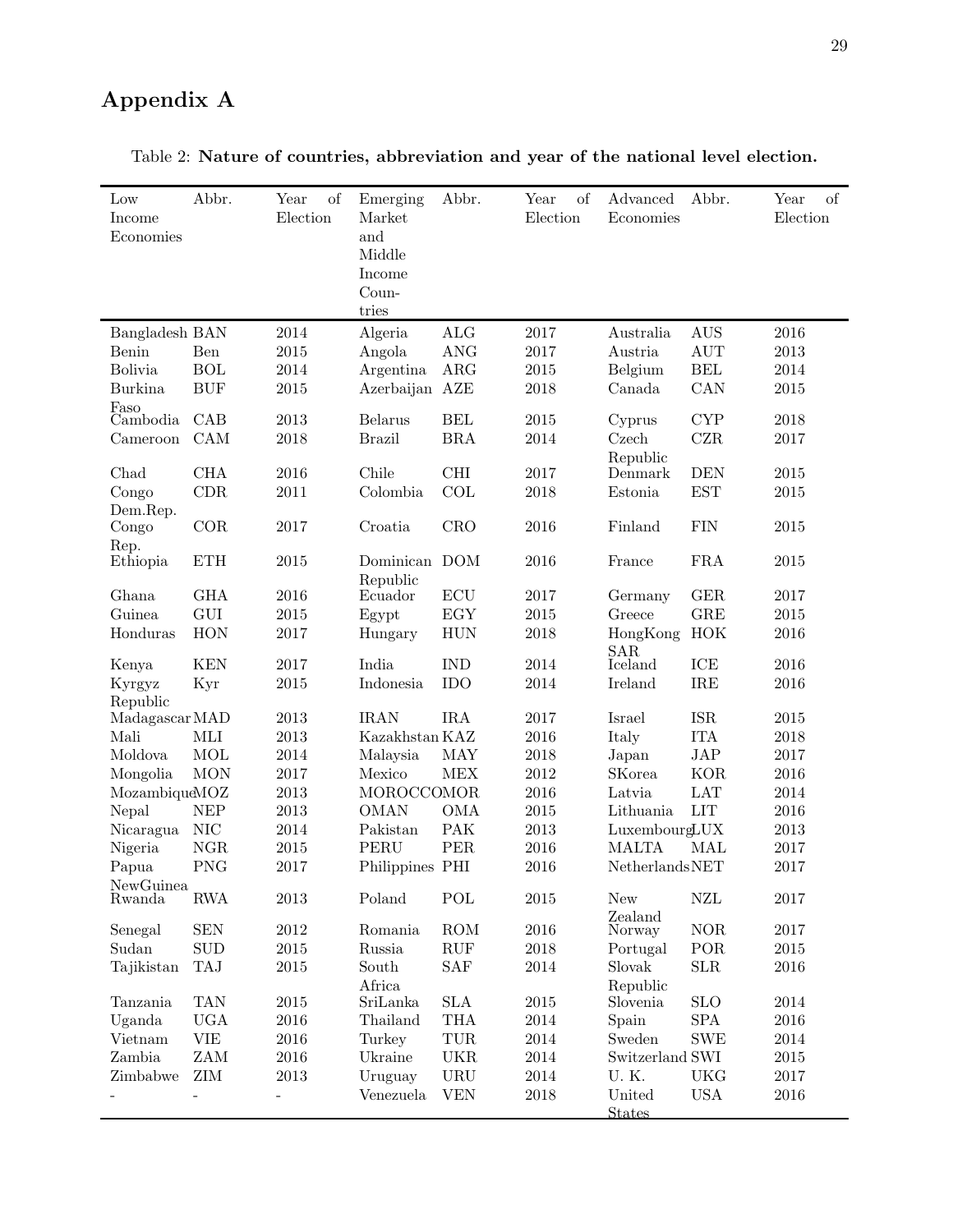<span id="page-31-0"></span>



# (b) 2012



Source: [IMF Fiscal Monitor-2017](#page-28-0) [\(25.06.2018/2018\)](#page-28-0) and [Election Guide](#page-28-1) [\(27.06.2018/2018](#page-28-1)).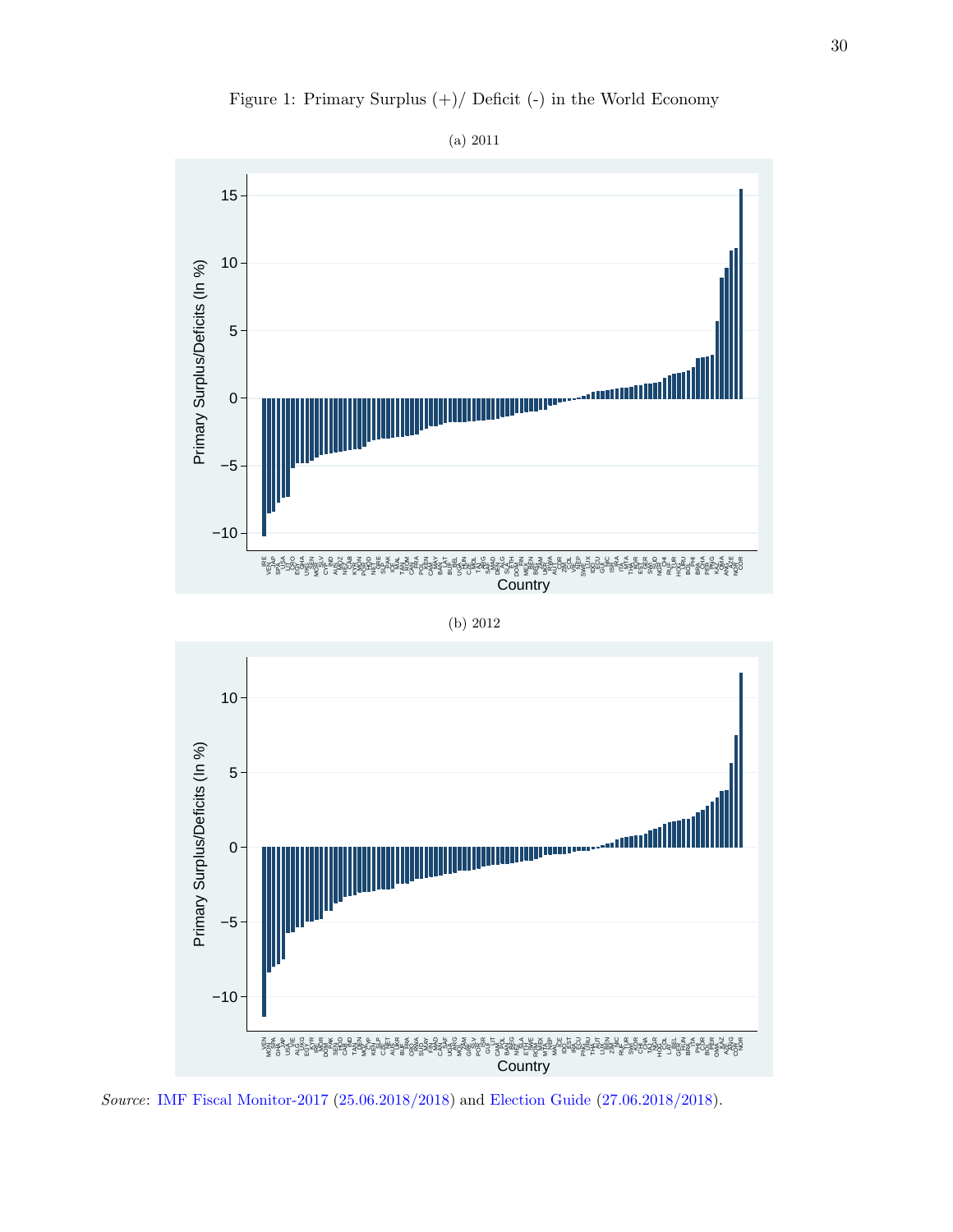

Figure 2: Primary Surplus (+)/ Deficit (-) in the World Economy

31



ANG SLP CAB IDO MAL NET SUD MEX MAY NIC POL COL DEN SLV

**Country** 

BEL PAK KOR ‱<br>∑≥ ROM ã CH<br>C  $\overline{\mathrm{sc}}$ 药 E<br>82 a<br>E ∑<br>⊼ SWE e<br>⊞≂ 5Ë u<br>Cle IRE Z<br>Gr E g<br>£≨ 5≹<br>T ee<br>Gr ISR a<br>Ja SWI NEZ n<br>P i<br>⊇s f<br>5 ۹. MTA  $\tilde{H}_{\infty}$ EE<br>G ≦<br>Is z<sup>o</sup>r<sup>u</sup>şê

−30

ES FOR ES<br>CENTRE ES ES KAZ Z<br>Sc KEN y<br>Zc ARG y<br>∑≻ EGY క్లై<br>దినె ECT<br>E ۹. ar<br>Br g<br>Sa SEN<br>SEN u<br>≚≤ f. s<br>Sez FÈ g<br>Ss 9ä g<br>Şg po<br>E S. BRA g<br>Ba RWA 동 AUS Z<br>Fa a⊠<br>F ŧ. ≩≐ี S<br>Sy SAF E, TAJ g.<br>Se MOR ee<br>ee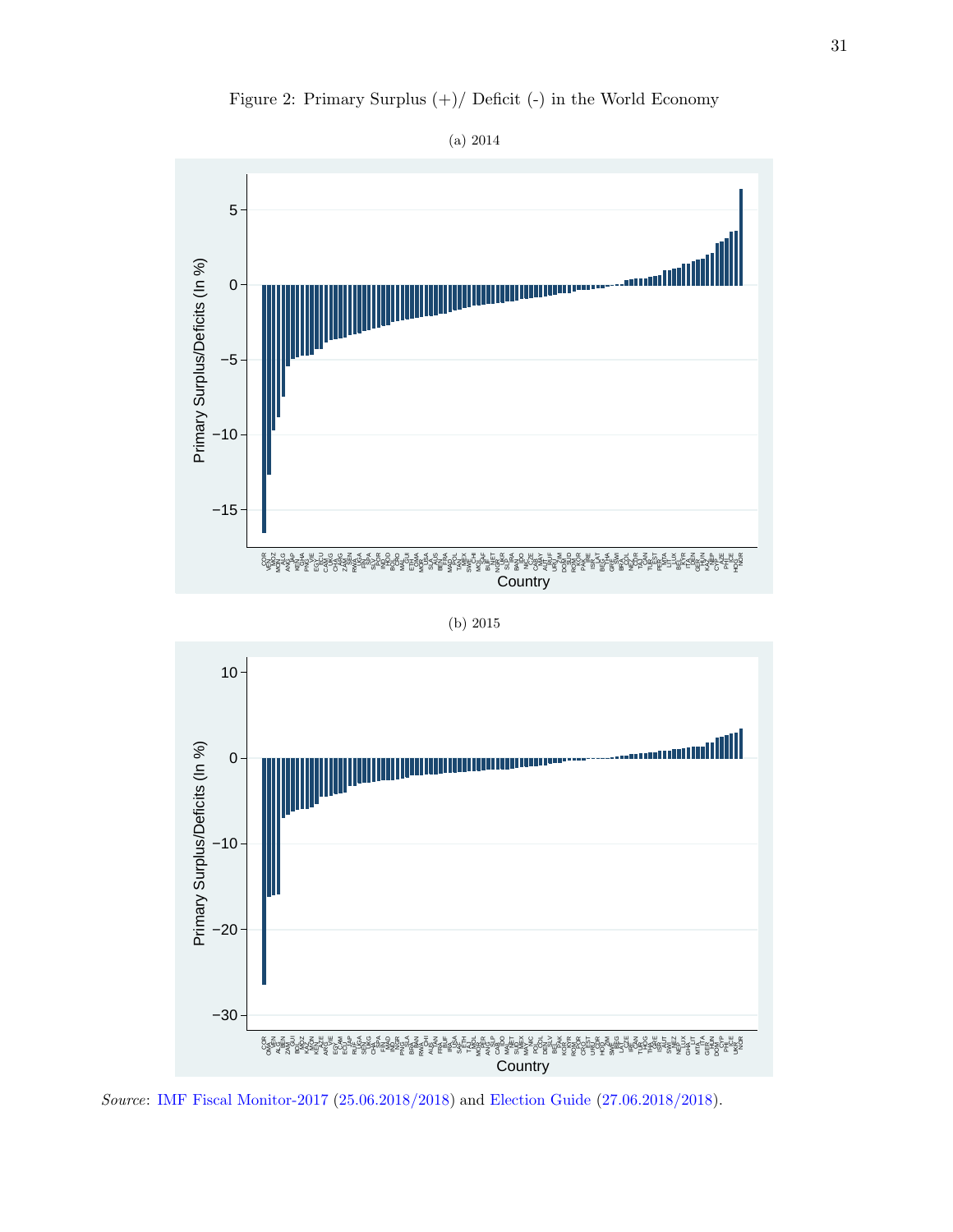

<span id="page-33-0"></span>

Source: [IMF Fiscal Monitor-2017](#page-28-0) [\(25.06.2018/2018\)](#page-28-0).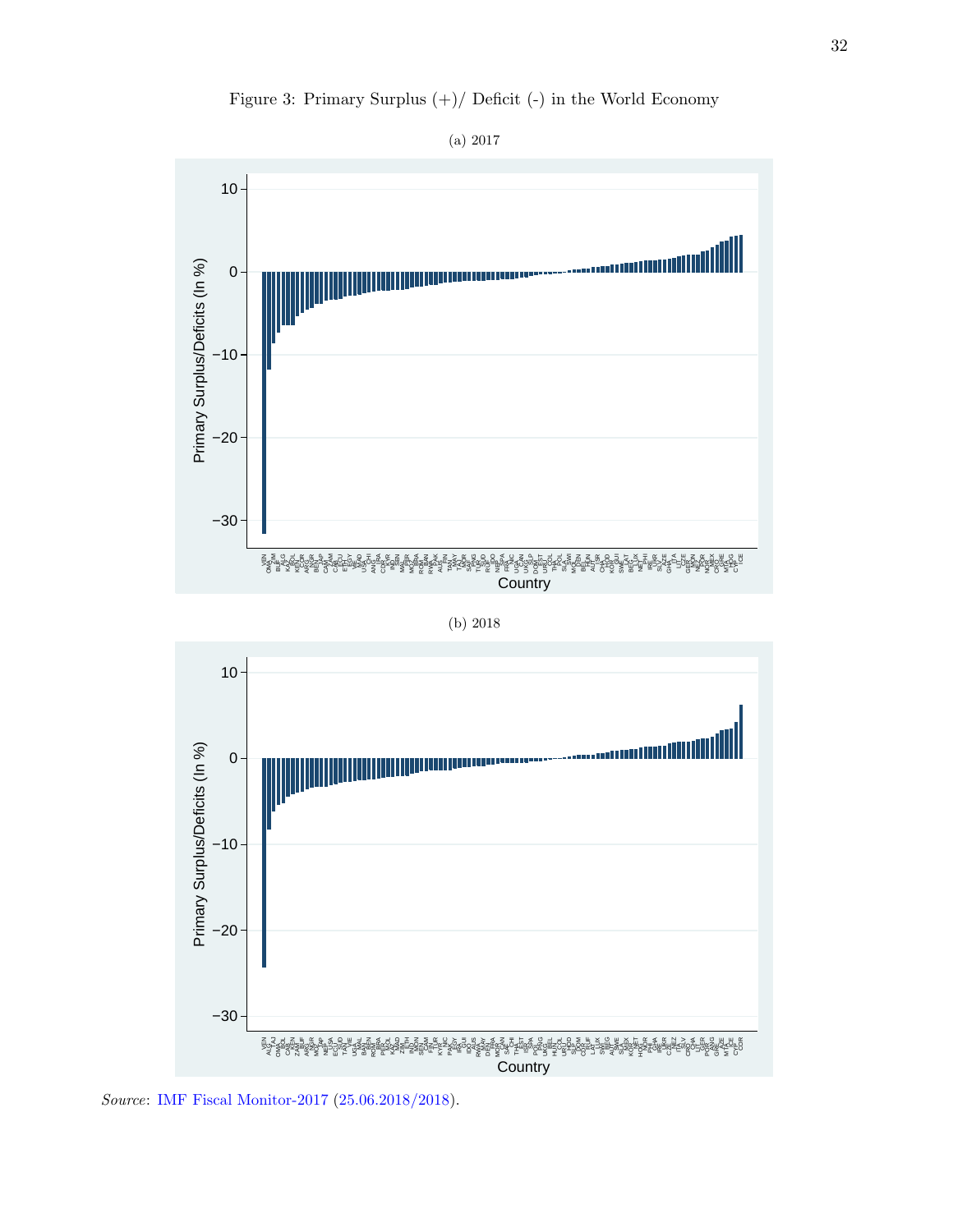<span id="page-34-1"></span><span id="page-34-0"></span>

Figure 4: Budget Cycles with Respect to the Recent Elections

(a) Budget Cycles in Low Income Countries

(b) Budget Cycles in Emerging Market and Middle Income Countries

<span id="page-34-2"></span>

Source: Authors' calculation. YOE and YBE deviation are respectively year of election and year before the election deviations.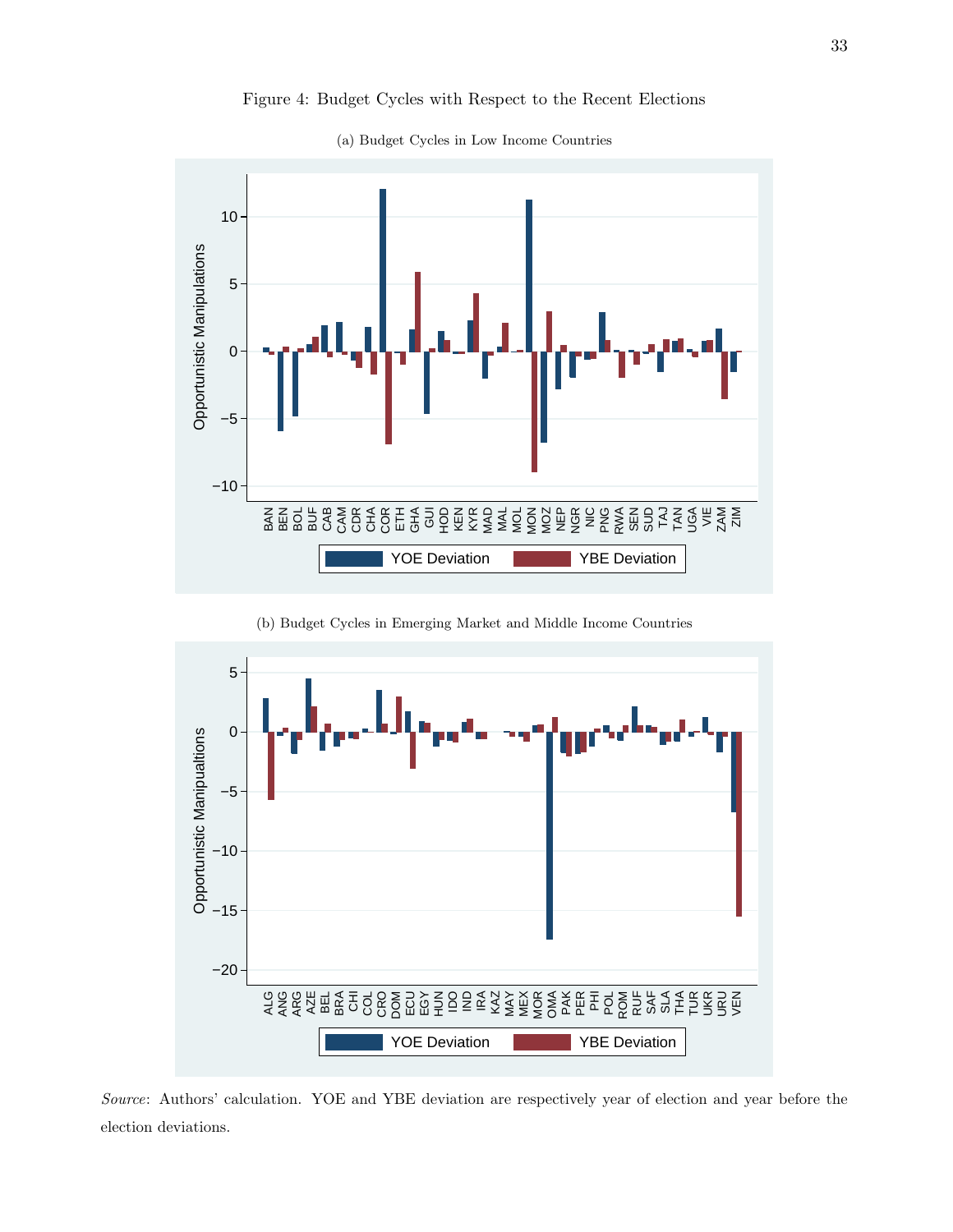<span id="page-35-0"></span>

<span id="page-35-1"></span>

(a) Budget Cycles in Advanced Economies

(b) Budget Cycles in the World economy

<span id="page-35-2"></span>

Source: Authors' calculation. YOE and YBE deviation are respectively year of election and year before the election deviations.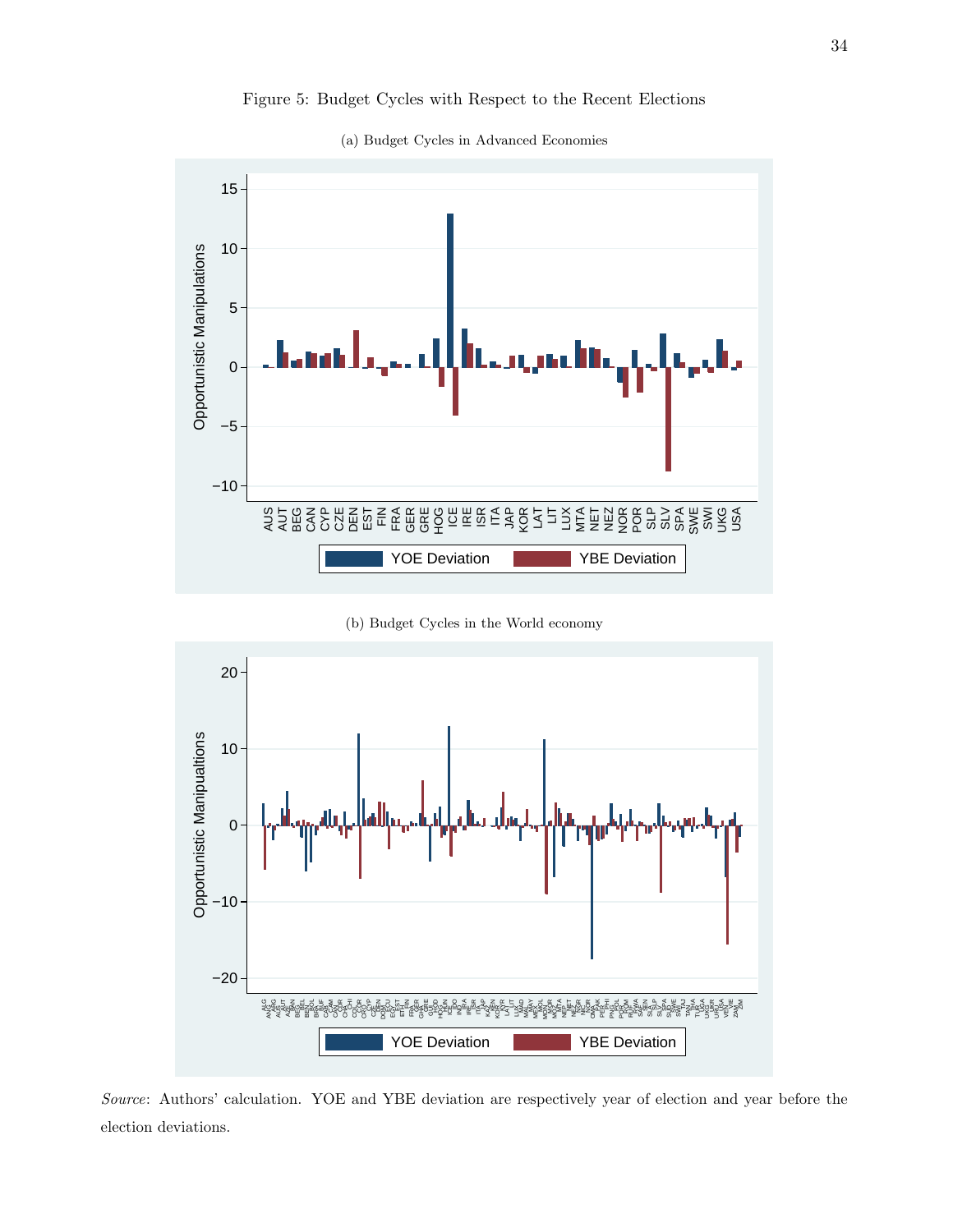Proof of Proposition 1: The Hamiltonian function is,

$$
H = \left[\frac{[M(t) - \delta(D(t) - D^*)]^{1-\epsilon}}{(1-\epsilon)}\right]e^{-\rho t} + \lambda_M(t)[\alpha D(t) - \gamma M(t)]
$$
\n(a1)

<span id="page-36-3"></span>
$$
\frac{\partial H}{\partial D(t)} = [M(t) - \delta(D(t) - D^*)]^{-\epsilon} e^{-\rho t} (-\delta) + \alpha \lambda_M(t) = 0
$$
  

$$
\Leftrightarrow \delta[M(t) - \delta(D(t) - D^*)]^{-\epsilon} e^{-\rho t} = \alpha \lambda_M(t)
$$
 (a2)

<span id="page-36-4"></span>
$$
\dot{\lambda}_M(t) = -\frac{\partial H}{\partial M(t)} \Leftrightarrow \dot{\lambda}_M(t) = -[M(t) - \delta(D(t) - D^*)]^{-\epsilon} e^{-\rho t} + \gamma \lambda_M(t)
$$
  

$$
\Leftrightarrow \dot{\lambda}_M(t) - \gamma \lambda_M(t) = -[M(t) - \delta(D(t) - D^*)]^{-\epsilon} e^{-\rho t}
$$
(a3)

and

<span id="page-36-5"></span>
$$
\dot{M}(t) = \alpha D(t) - \gamma M(t) \tag{a4}
$$

Substituting eq. $(a2)$  in eq.  $(a3)$ 

<span id="page-36-2"></span>
$$
\dot{\lambda}_M(t) + (\frac{\alpha}{\delta} - \gamma)\lambda_M(t) = 0 \Leftrightarrow \lambda_M(t) = K_M e^{-(\frac{\alpha}{\delta} - \gamma)t}
$$
\n<sup>(a5)</sup>

at t=T and assuming  $\lambda_M(T) = Z_m > 0$ 

<span id="page-36-0"></span>
$$
\lambda_M(T) = K_M e^{-(\frac{\alpha}{\delta} - \gamma)T} \qquad \Leftrightarrow K_M = Z_m e^{-(\frac{\alpha}{\delta} - \gamma)(t - T)}
$$

$$
\Leftrightarrow \lambda_M(t) = Z_m e^{-(\frac{\alpha}{\delta} - \gamma)(t - T)}
$$
(a6)

The transversality condition is;  $\lambda_M(T) \ge 0 \Rightarrow [M(T) - M_{min}] \lambda_M(T) = 0$ . Since  $\lambda_M(T) = Z_m > 0 \Rightarrow$  $M(T) = M_{min}$ . Substituting eq(A6) in eq(A2)gives,

<span id="page-36-1"></span>
$$
[M(t) - \delta(D(t) - D^*)]^{-\epsilon} e^{-\rho t} = \frac{\alpha}{\delta} [Z_m e^{-(\frac{\alpha}{\delta} - \gamma)(t - T)}]
$$
  
\n
$$
\Rightarrow \delta[D(t) - D^*] = M(t) - (\frac{\alpha Z_m}{\delta})^{-\frac{1}{\epsilon}} e^{-\frac{\rho}{\epsilon}t + \frac{(\alpha - \delta \gamma)}{\delta \epsilon}(t - T)}
$$
\n(a7)

$$
\Rightarrow D(t) = \frac{1}{\delta}M(t) + D^* - \delta^{\frac{1-\epsilon}{\epsilon}}(\alpha Z_m)^{-\frac{1}{\epsilon}}e^{-\frac{\rho}{\epsilon}t + \frac{(\alpha-\delta\gamma)}{\delta\epsilon}(t-T)}
$$
(a8)

$$
\Rightarrow M(t) = \delta[D(t) - D^*] + (\frac{\alpha Z_m}{\delta})^{-\frac{1}{\epsilon}} e^{-\frac{\rho}{\epsilon}t + \frac{(\alpha - \delta \gamma)}{\delta \epsilon}(t - T)}
$$
(a9)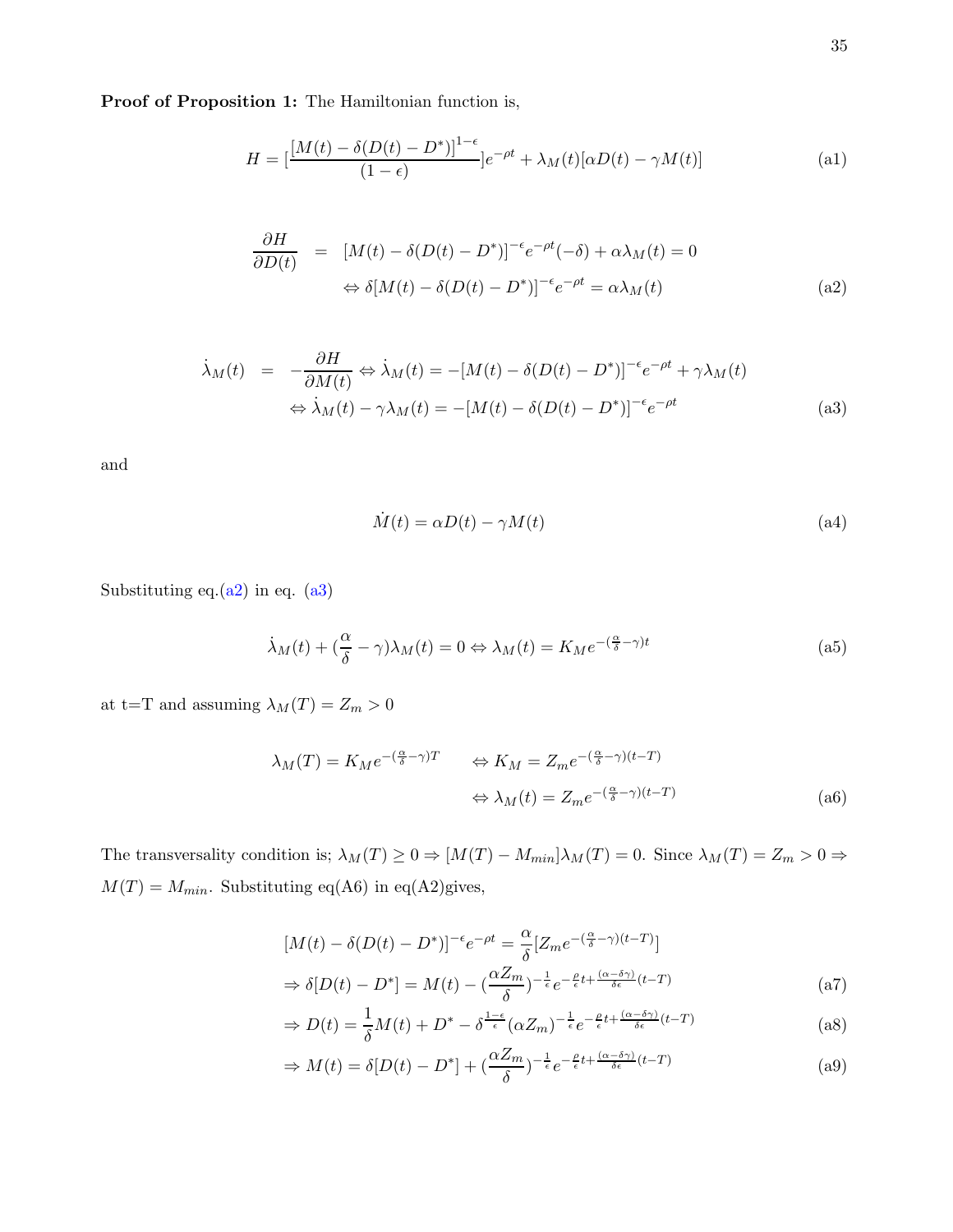Substituting eq. $(a8)$  in eq.  $(a4)$ 

<span id="page-37-1"></span>
$$
\dot{M}(t) - \left(\frac{\alpha - \delta\gamma}{\delta}\right)M(t) = -\left(\frac{\alpha}{\delta}\right)^{\frac{\epsilon - 1}{\epsilon}}(Z_m)^{-\frac{1}{\epsilon}}e^{-\frac{\rho}{\epsilon}t + \frac{(\alpha - \delta\gamma)}{\delta\epsilon}(t - T)} + \alpha D^*
$$
\n(a10)

Solving the differential equation [\(a10\)](#page-37-1) gives,

$$
M(t) = \frac{\left(\frac{\alpha}{\delta}\right)^{\frac{\epsilon-1}{\epsilon}} (Z_m)^{-\frac{1}{\epsilon}} e^{-\frac{\rho}{\epsilon}t + \frac{(\alpha-\delta\gamma)}{\delta\epsilon}(t-T)}}{\frac{\epsilon-1}{\delta\epsilon}[(\alpha-\delta\gamma)+\frac{\delta\rho}{\epsilon-1}]} - \frac{\alpha\delta D^*}{\alpha-\delta\gamma} + C_M e^{(\frac{\alpha-\delta\gamma}{\delta})t}
$$
(a11)

We find solution for  $M(t)$  and the values of constant of integration  $(C_M)$  at  $t = 0$  gives,

<span id="page-37-2"></span>
$$
M(t) = [M_0 + \frac{\alpha \delta D^*}{\alpha - \delta \gamma}]e^{(\frac{\alpha - \delta \gamma}{\delta})t} - \frac{\alpha \delta D^*}{\alpha - \delta \gamma} + \frac{(\frac{\alpha}{\delta})^{\frac{\epsilon - 1}{\epsilon}}(Z_m)^{-\frac{1}{\epsilon}}e^{-\frac{(\alpha - \delta \gamma)}{\delta \epsilon}}[e^{\frac{(\alpha - \delta \gamma - \delta \rho)}{\delta \epsilon}}t - e^{(\frac{\alpha - \delta \gamma}{\delta})t}] = [M_0 + \frac{\alpha \delta D^*}{\alpha - \delta \gamma}]e^{(\frac{\alpha - \delta \gamma}{\delta})t} - \frac{\alpha \delta D^*}{\alpha - \delta \gamma} + \frac{(\frac{\alpha}{\delta})^{\frac{\epsilon - 1}{\epsilon}}(Z_m)^{-\frac{1}{\epsilon}}e^{-\frac{(\alpha - \delta \gamma)}{\delta \epsilon}(t - T)}}{\frac{\epsilon - 1}{\delta \epsilon}} \left[ \frac{e^{-\frac{\epsilon}{\epsilon}t} - e^{(\frac{\epsilon - 1}{\delta \epsilon})(\alpha - \delta \gamma)t}}{(\alpha - \delta \gamma) + \frac{\delta \rho}{\epsilon - 1}} \right] Where, [C_M = M_0 - \frac{(\frac{\alpha}{\delta})^{\frac{\epsilon - 1}{\epsilon}}(Z_m)^{-\frac{1}{\epsilon}}e^{-\frac{(\alpha - \delta \gamma)}{\delta \epsilon}T}}{\frac{\epsilon - 1}{\delta \epsilon}[(\alpha - \delta \gamma) + \frac{\rho}{\epsilon - 1}]} + \frac{\alpha \delta D^*}{(\alpha - \delta \gamma)} \tag{a12}
$$

substituting eq. $(a12)$  in eq. $(a7)$ 

<span id="page-37-0"></span>
$$
D(t) - D^* = \frac{1}{\delta}M(t) - \delta^{\frac{1-\epsilon}{\epsilon}}(\alpha Z_m)^{-\frac{1}{\epsilon}}e^{-\frac{\rho}{\epsilon}t + \frac{(\alpha-\delta\gamma)}{\delta\epsilon}(t-T)}
$$
(a13)  

$$
= [M_0 + \frac{\alpha\delta D^*}{\alpha - \delta\gamma}]e^{(\frac{\alpha-\delta\gamma}{\delta})t} - \frac{\alpha\delta D^*}{\alpha - \delta\gamma} + \frac{(\frac{\alpha}{\delta})^{\frac{\epsilon-1}{\epsilon}}(Z_m)^{-\frac{1}{\epsilon}}e^{-\frac{(\alpha-\delta\gamma)}{\delta\epsilon}T}}{\frac{\epsilon-1}{\delta\epsilon}[(\alpha-\delta\gamma) + \frac{\delta\rho}{\epsilon-1}]}[e^{\frac{(\alpha-\delta\gamma-\delta\rho)}{\delta\epsilon}t} - e^{(\frac{\alpha-\delta\gamma}{\delta})t}]
$$

$$
-\delta^{\frac{1-\epsilon}{\epsilon}}(\alpha Z_m)^{-\frac{1}{\epsilon}}e^{-\frac{\rho}{\epsilon}t + \frac{(\alpha-\delta\gamma)}{\delta\epsilon}(t-T)}
$$
(a14)

$$
= \left[\frac{M_0}{\delta} + \frac{\alpha D^*}{\alpha - \delta \gamma}\right] e^{\left(\frac{\alpha - \delta \gamma}{\delta}\right)t} - \frac{\alpha D^*}{\alpha - \delta \gamma}
$$
  
+ 
$$
\frac{\alpha Z_m^{-\frac{1}{\epsilon}} \delta^{\frac{1-\epsilon}{\epsilon}} e^{\frac{(\alpha - \delta \gamma)}{\delta \epsilon}(t-T)} \left[\frac{\alpha}{\delta} \left[e^{-\frac{\rho}{\epsilon}t} - e^{\frac{\epsilon - 1}{\delta \epsilon}(\alpha - \delta \gamma)t}\right] - \frac{\epsilon - 1}{\delta \epsilon} \left[(\alpha - \delta \gamma) + \frac{\delta \rho}{\epsilon - 1}\right] e^{-\frac{\rho}{\epsilon}}}{\left[(\alpha - \delta \gamma) + \frac{\delta \rho}{\epsilon - 1}\right]} \right] (a15)
$$

Proof of Proposition 4: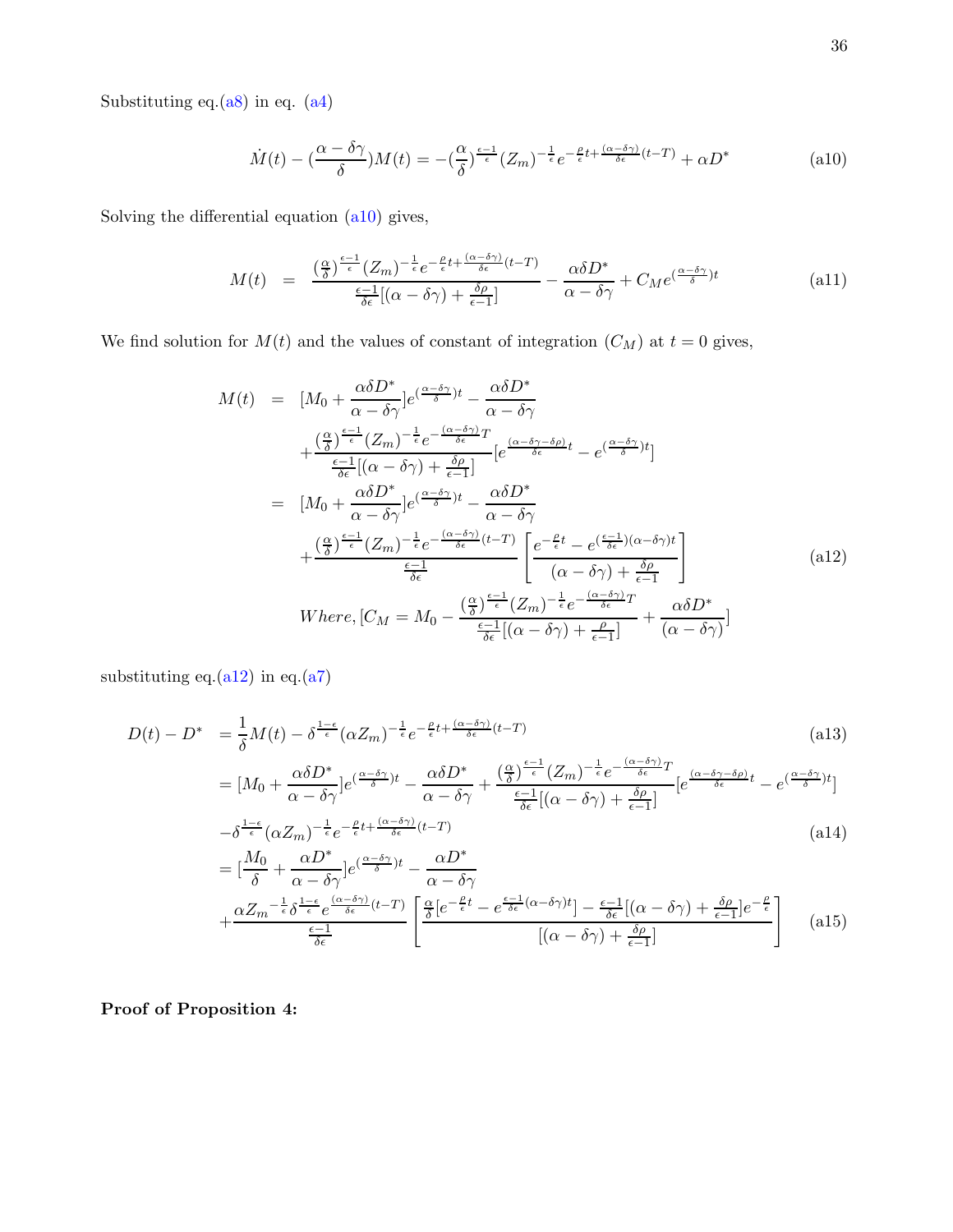(i)The path of voting support and deficit at  $t = 0$  is as follows,

$$
M(t) = M_0 \tag{a16}
$$

$$
D(t) - D^* = M_0 - \delta^{\frac{1-\epsilon}{\epsilon}} (\alpha Z_m)^{-\frac{1}{\epsilon}} e^{-\frac{(\alpha-\delta\gamma)}{\delta\epsilon}T}
$$
(a17)

(ii)The path of voting support and deficit at  $t = T$  is as follows,

$$
M(T) = [M_0 + \frac{\alpha \delta D^*}{\alpha - \delta \gamma}] e^{\frac{(\alpha - \delta \gamma)}{\delta} T} - \frac{\alpha \delta D^*}{\alpha - \delta \gamma} + \frac{(\frac{\alpha}{\delta})^{\frac{\epsilon - 1}{\epsilon}} Z_m^{-\frac{1}{\epsilon}}}{\frac{\delta \epsilon}{\delta \epsilon} [(\alpha - \delta \gamma) + \frac{\delta \rho}{\epsilon - 1}]} [e^{-\frac{\rho}{\epsilon} T} - e^{\frac{(\epsilon - 1)}{\epsilon} \frac{(\alpha - \delta \gamma)}{\delta} T}]
$$
\n
$$
= \Gamma_1 e^{\frac{(\alpha - \delta \gamma)}{\delta} T} - \Gamma_2 + \frac{\Gamma_3}{\frac{\epsilon - 1}{\delta \epsilon}} \left[ \frac{e^{-\frac{\rho}{\epsilon} T} - e^{\frac{(\epsilon - 1)}{\epsilon} \frac{(\alpha - \delta \gamma)}{\delta} T}}{\Gamma_4} \right]
$$
\n
$$
\eta(T) = M(T) - \delta^{\frac{1 - \epsilon}{\epsilon}} (\alpha Z_m)^{-\frac{1}{\epsilon}} e^{-\frac{\rho}{\epsilon} T}
$$
\n
$$
= [\frac{M_0}{\delta} + \frac{\alpha D^*}{\alpha - \delta \gamma}] e^{(\frac{\alpha - \delta \gamma}{\delta}) T} - \frac{\alpha D^*}{\alpha - \delta \gamma}
$$
\n
$$
+ \frac{(\alpha Z_m)^{-\frac{1}{\epsilon}} \delta^{\frac{1 - \epsilon}{\epsilon}}}{\frac{\epsilon - 1}{\delta \epsilon}} \left[ \frac{\frac{\alpha}{\delta} (e^{-\frac{\rho}{\epsilon} T} - e^{\frac{\epsilon - 1}{\delta \epsilon} (\alpha - \delta \gamma) T}) - \frac{\epsilon - 1}{\delta \epsilon} [(\alpha - \delta \gamma) + \frac{\delta \rho}{\epsilon - 1}] e^{-\frac{\rho}{\epsilon} T}}{[(\alpha - \delta \gamma) + \frac{\delta \rho}{\epsilon - 1}]} \right]
$$
\n
$$
= \frac{\Gamma_1}{\delta} e^{(\frac{\alpha - \delta \gamma}{\delta}) T} - \frac{\Gamma_2}{\delta} + \frac{\frac{\Gamma_3}{\delta \epsilon}}{\frac{\epsilon - 1}{\delta \epsilon}} \left[ \frac{\frac{\alpha}{\delta} (e^{-\frac{\rho}{\epsilon} T} - e^{\frac{\epsilon - 1}{\delta \epsilon} (\alpha - \delta \gamma) T})] - \frac{\epsilon - 1}{\delta \epsilon} \Gamma_4 e^{-\frac
$$

# <span id="page-38-0"></span>Numerical Simulation for Proposition 6(s):

Table 3: Parametric Configurations of the Opportunist Incumbent and No Anti-incumbency

| Name of the Parameters                   | Parameters | <b>Change in Parameters Values</b> | <b>Fixed Parameters</b>                                       |  |
|------------------------------------------|------------|------------------------------------|---------------------------------------------------------------|--|
| Minimum Voting Support                   | $M_0$      |                                    | 30                                                            |  |
| Benchmark Deficit                        | $D^*$      |                                    |                                                               |  |
| Constant part of Shadow Value            | $K_M$      |                                    | 20                                                            |  |
| Sensitivity of Deficit to Voting Support | $\alpha$   | 0.05, 0.08, 0.12, 0.15, 0.25       | $\gamma = 0.03, \delta = 0.3, \epsilon = 0.05, \rho = 0.02$   |  |
| Friction Parameter Gamma                 |            | 0.001, 0.004, 0.008, 0.01, 0.03    | $\alpha = 0.05, \delta = 0.3, \epsilon = 0.05, \rho = 0.02$   |  |
| Weight to $D(t) - D^*$ verses $M(t)$     |            | 0.10, 0.15, 0.25, 0.30, 0.45       | $\alpha = 0.05, \gamma = 0.03, \epsilon = 0.05, \rho = 0.02$  |  |
| Marginal Elasticity of Substitution      |            | 0.01, 0.03, 0.05, 0.08, 0.12       | $\alpha = 0.05, \gamma = 0.03, \delta = 0.3, \rho = 0.02$     |  |
| Discount Factor                          |            | 0.02, 0.03, 0.05, 0.08, 0.10       | $\alpha = 0.05, \gamma = 0.03, \delta = 0.3, \epsilon = 0.05$ |  |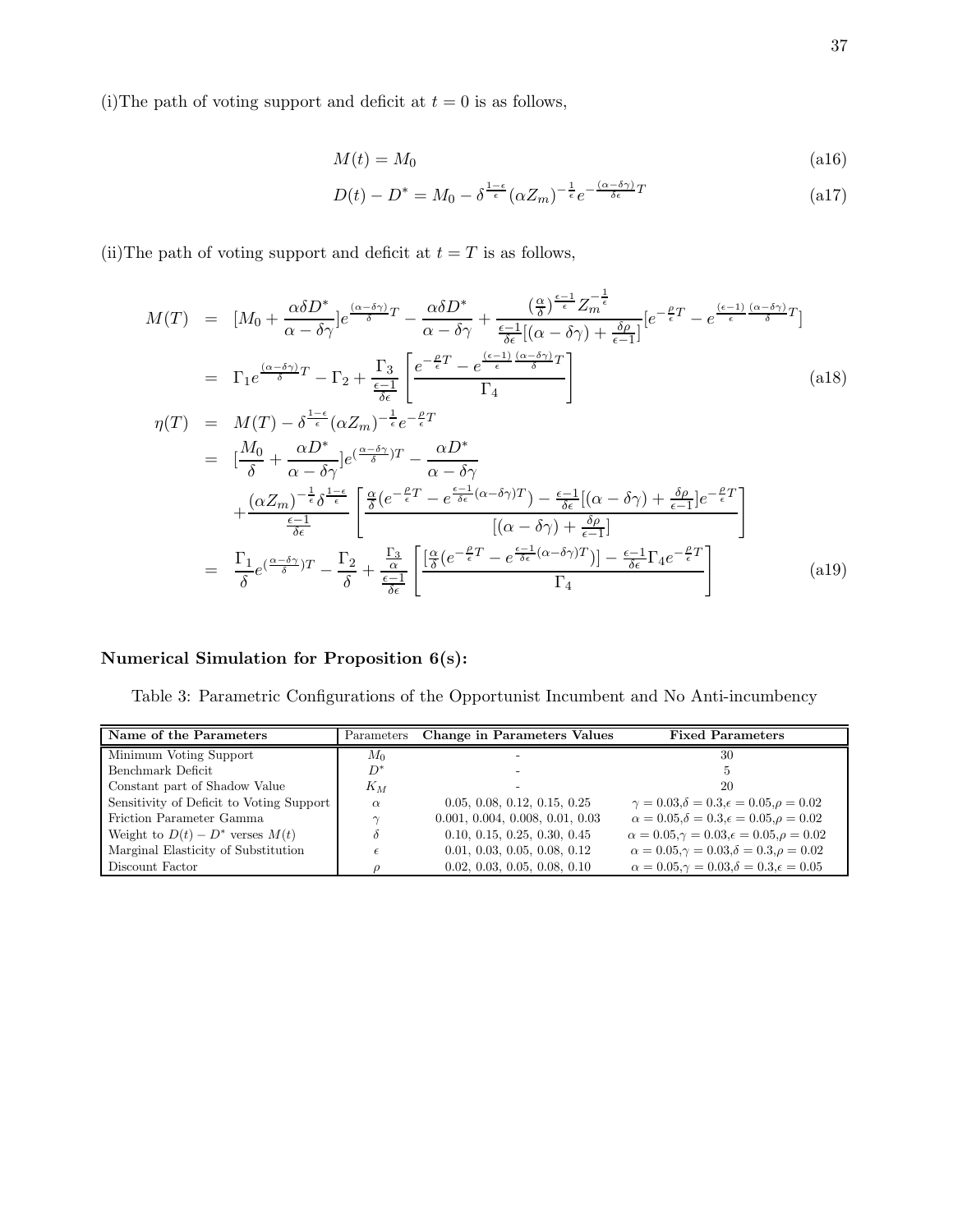<span id="page-39-2"></span>

<span id="page-39-1"></span><span id="page-39-0"></span>Figure 6: Time Path of Voting Support M(t) and Primary Deficit  $\eta(t)$  of the Opportunist Incumbent

Source: Author's calculations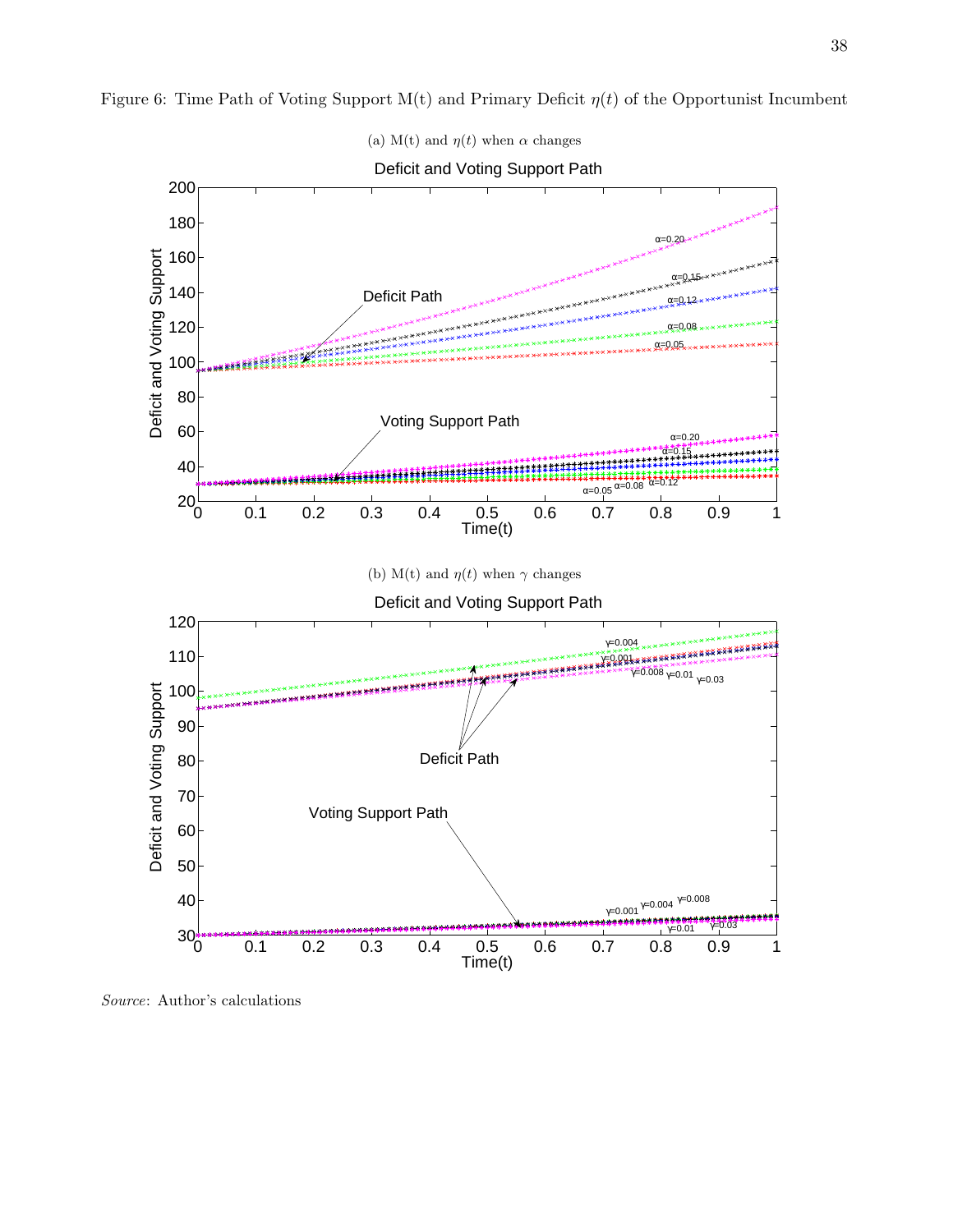<span id="page-40-2"></span>

<span id="page-40-1"></span><span id="page-40-0"></span>Figure 7: Time Path of Voting Support  $M(t)$  and Primary Deficit  $\eta(t)$  of the Opportunist Incumbent

Source: Author's calculations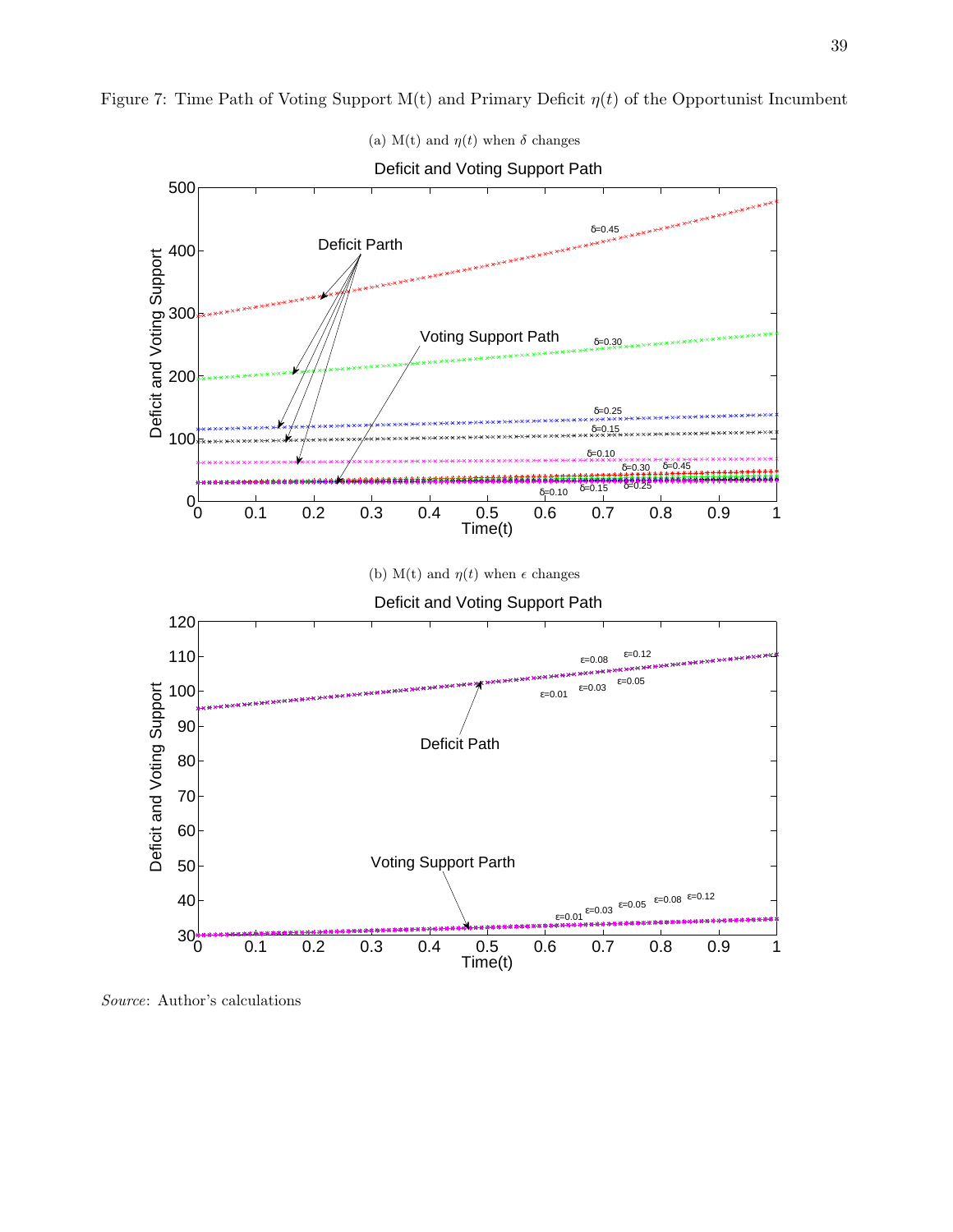

<span id="page-41-0"></span>Figure 8: Time Path of Voting Support  $M(t)$  and Primary Deficit  $\eta(t)$  of the Opportunist Incumbent when  $\rho$  Changes

Source: Author's calculations

## <span id="page-41-1"></span>Numerical Simulation for Proposition 9(s):

Table 4: Parametric Configurations of the Opportunist Incumbent in the Presence of Anti-incumbency

| Name of the Parameters                   | Parameters | <b>Change in Parameters Values</b> | <b>Fixed Parameters</b>                                              |  |
|------------------------------------------|------------|------------------------------------|----------------------------------------------------------------------|--|
| Minimum Voting Support                   | $M_0$      |                                    | 30                                                                   |  |
| Benchmark Deficit                        | $D^*$      |                                    |                                                                      |  |
| Constant part of Shadow Value            | $K_M$      |                                    | 20                                                                   |  |
| Sensitivity of Deficit to Voting Support | $\alpha$   | 0.05, 0.08, 0.12, 0.15, 0.20       | $\gamma = 0.70$ , $\delta = 0.3$ , $\epsilon = 0.05$ , $\rho = 0.02$ |  |
| Friction Parameter Gamma                 |            | 0.35, 0.40, 0.50, 0.60, 0.70       | $\alpha = 0.05, \delta = 0.3, \epsilon = 0.05, \rho = 0.02$          |  |
| Weight to $D(t) - D^*$ verses $M(t)$     |            | 0.10, 0.15, 0.25, 0.30, 0.45       | $\alpha = 0.05, \gamma = 0.70, \epsilon = 0.05, \rho = 0.02$         |  |
| Marginal Elasticity of Substitution      |            | 0.01, 0.03, 0.05, 0.08, 0.12       | $\alpha = 0.05, \gamma = 0.70, \delta = 0.3, \rho = 0.02$            |  |
| Discount Factor                          |            | 0.02, 0.03, 0.05, 0.08, 0.10       | $\alpha = 0.05, \gamma = 0.70, \delta = 0.3, \epsilon = 0.05$        |  |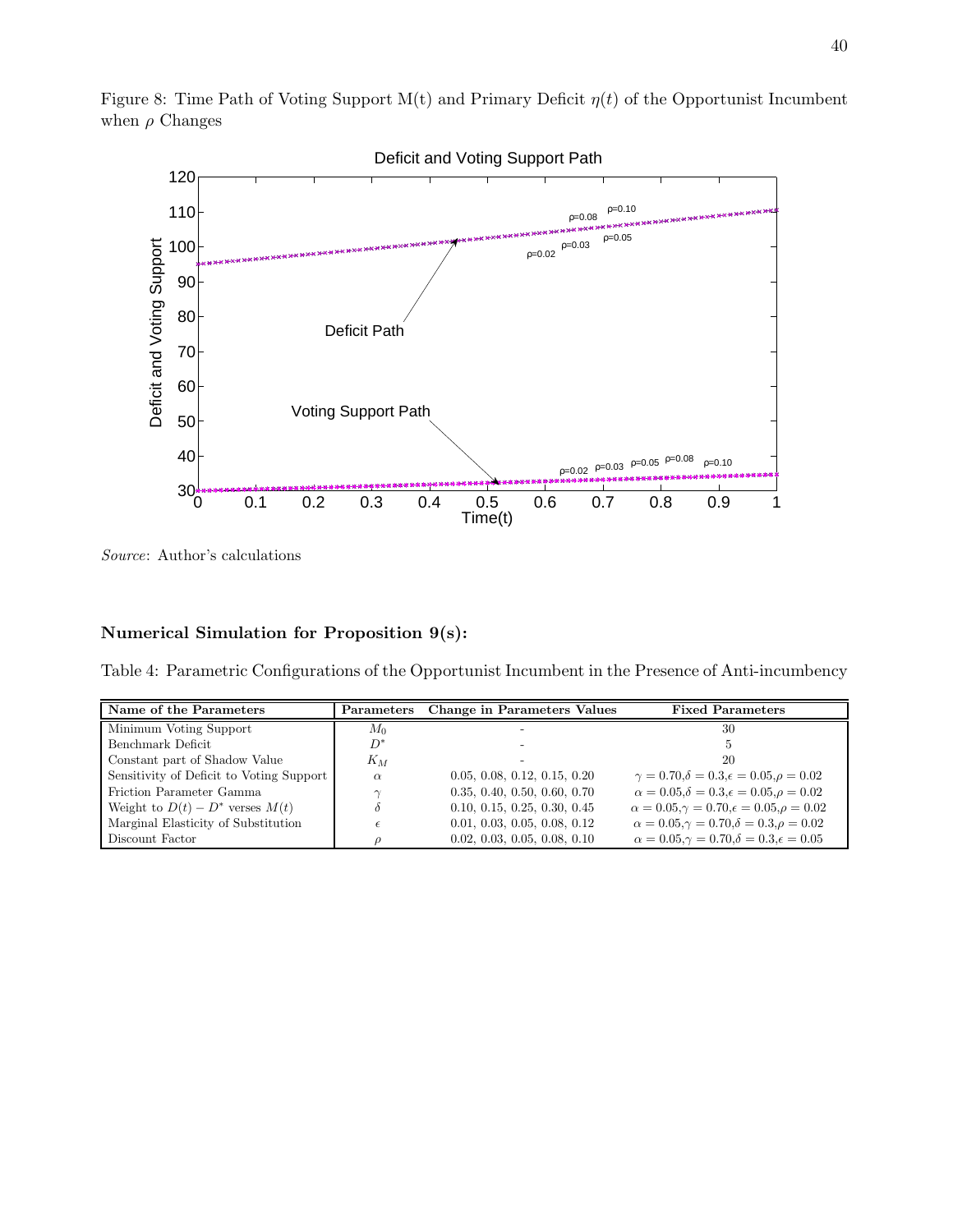<span id="page-42-1"></span><span id="page-42-0"></span>Figure 9: Time Path of Voting Support M(t) and Primary Deficit  $\eta(t)$  of the Opportunist Incumbent in the Presence of Anti-incumbency

<span id="page-42-2"></span>

(a) M(t) and  $\eta(t)$  when  $\alpha$  changes

Source: Author's calculations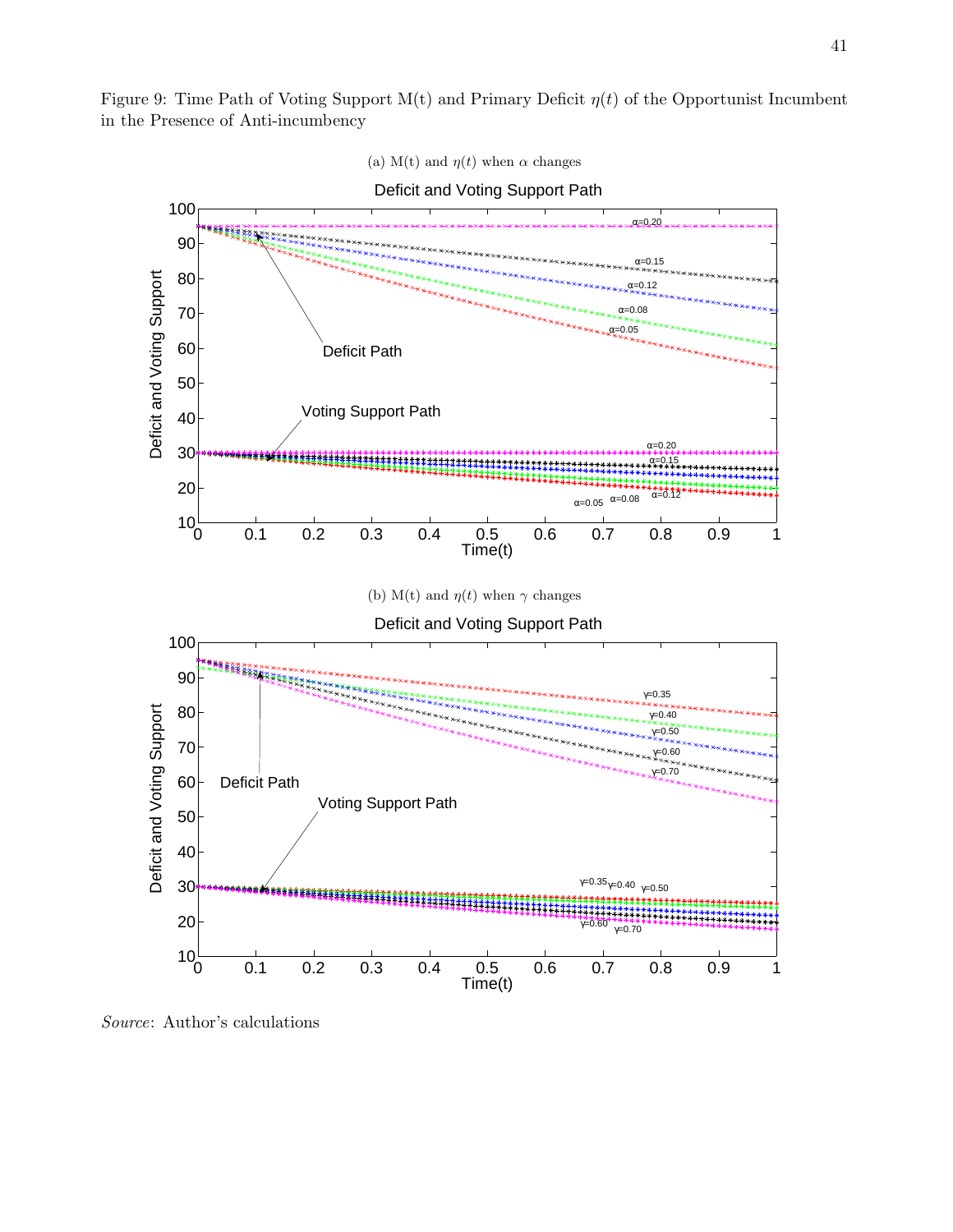<span id="page-43-1"></span><span id="page-43-0"></span>Figure 10: Time Path of Voting Support M(t) and Primary Deficit  $\eta(t)$  of the Opportunist Incumbent in the Presence of Anti-incumbency

<span id="page-43-2"></span>

Source: Author's calculations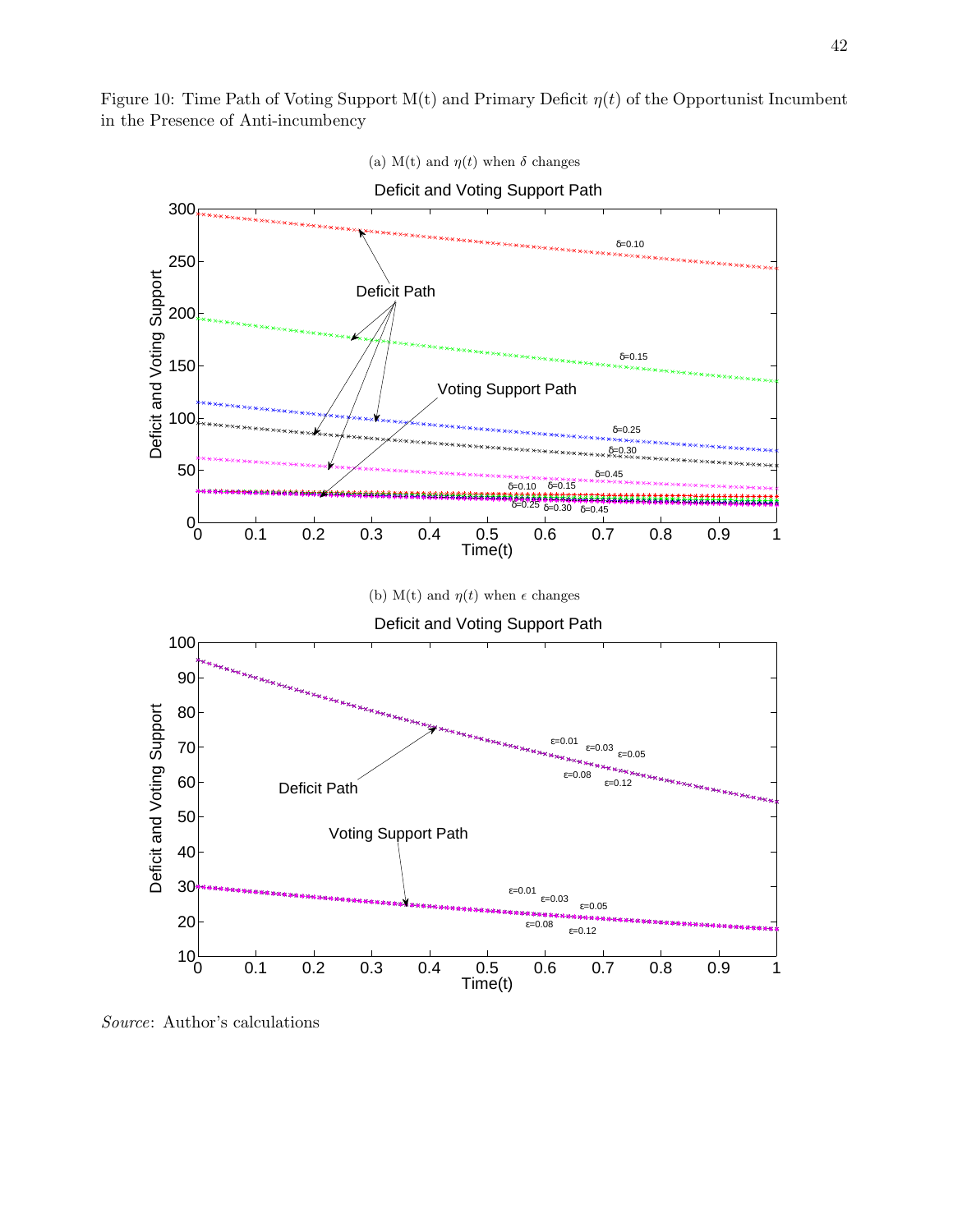<span id="page-44-0"></span>Figure 11: Time Path of Voting Support  $M(t)$  and Primary Deficit  $\eta(t)$  of the Opportunist Incumbent when  $\rho$  changes in the Presence of Anti-incumbency



Source: Author's calculations

## <span id="page-44-1"></span>Numerical Simulation for Proposition 11(s):

Table 5: Parametric Configurations of the Partisan Incumbent and No Anti-incumbency

| Name of the Parameters                   | Parameters | <b>Change in Parameters Values</b> | <b>Fixed Parameters</b>                                       |  |
|------------------------------------------|------------|------------------------------------|---------------------------------------------------------------|--|
| Minimum Voting Support                   | $M_{0}$    |                                    | 30                                                            |  |
| Benchmark Deficit                        | $D^*$      |                                    |                                                               |  |
| Constant part of Shadow Value            | $K_M$      |                                    | 20                                                            |  |
| Sensitivity of Deficit to Voting Support | $\alpha$   | 0.05, 0.08, 0.12, 0.15, 0.25       | $\gamma = 0.03, \delta = 1.00, \epsilon = 0.9, \rho = 0.02$   |  |
| Friction Parameter Gamma                 | $\sim$     | 0.001, 0.004, 0.008, 0.01, 0.03    | $\alpha = 0.05, \delta = 1.00, \epsilon = 0.9, \rho = 0.02$   |  |
| Weight to $D(t) - D^*$ verses $M(t)$     |            | 0.80, 0.85, 0.90, 0.95, 1.00       | $\alpha = 0.05, \gamma = 0.03, \epsilon = 0.9, \rho = 0.02$   |  |
| Marginal Elasticity of Substitution      |            | 0.85, 0.88, 0.92, 0.96, 0.99       | $\alpha = 0.05, \gamma = 0.03, \delta = 1.00, \rho = 0.02$    |  |
| Discount Factor                          |            | 0.02, 0.03, 0.05, 0.08, 0.12       | $\alpha = 0.05, \gamma = 0.03, \delta = 1.00, \epsilon = 0.9$ |  |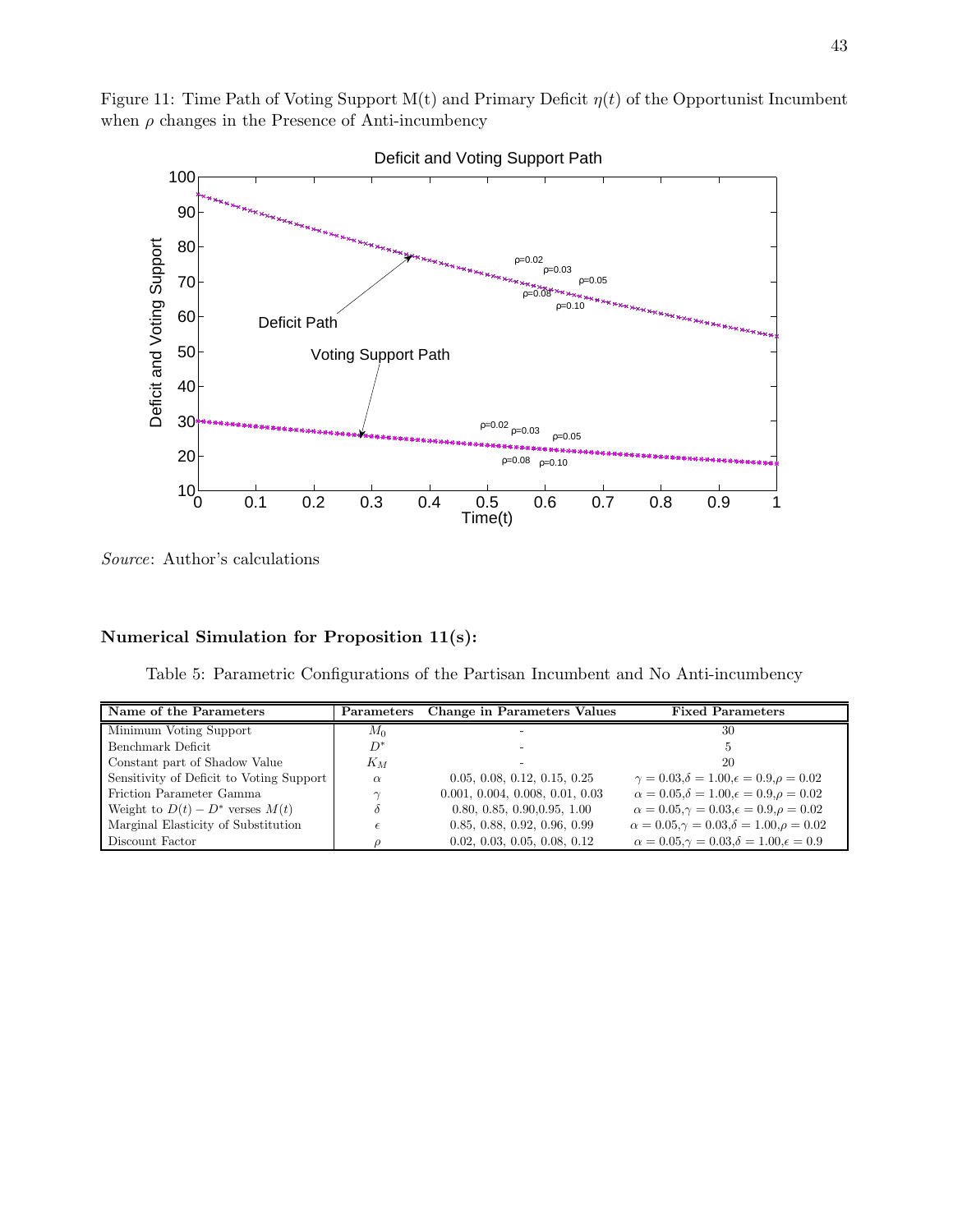44

<span id="page-45-1"></span><span id="page-45-0"></span>

<span id="page-45-2"></span>

Source: Author's calculations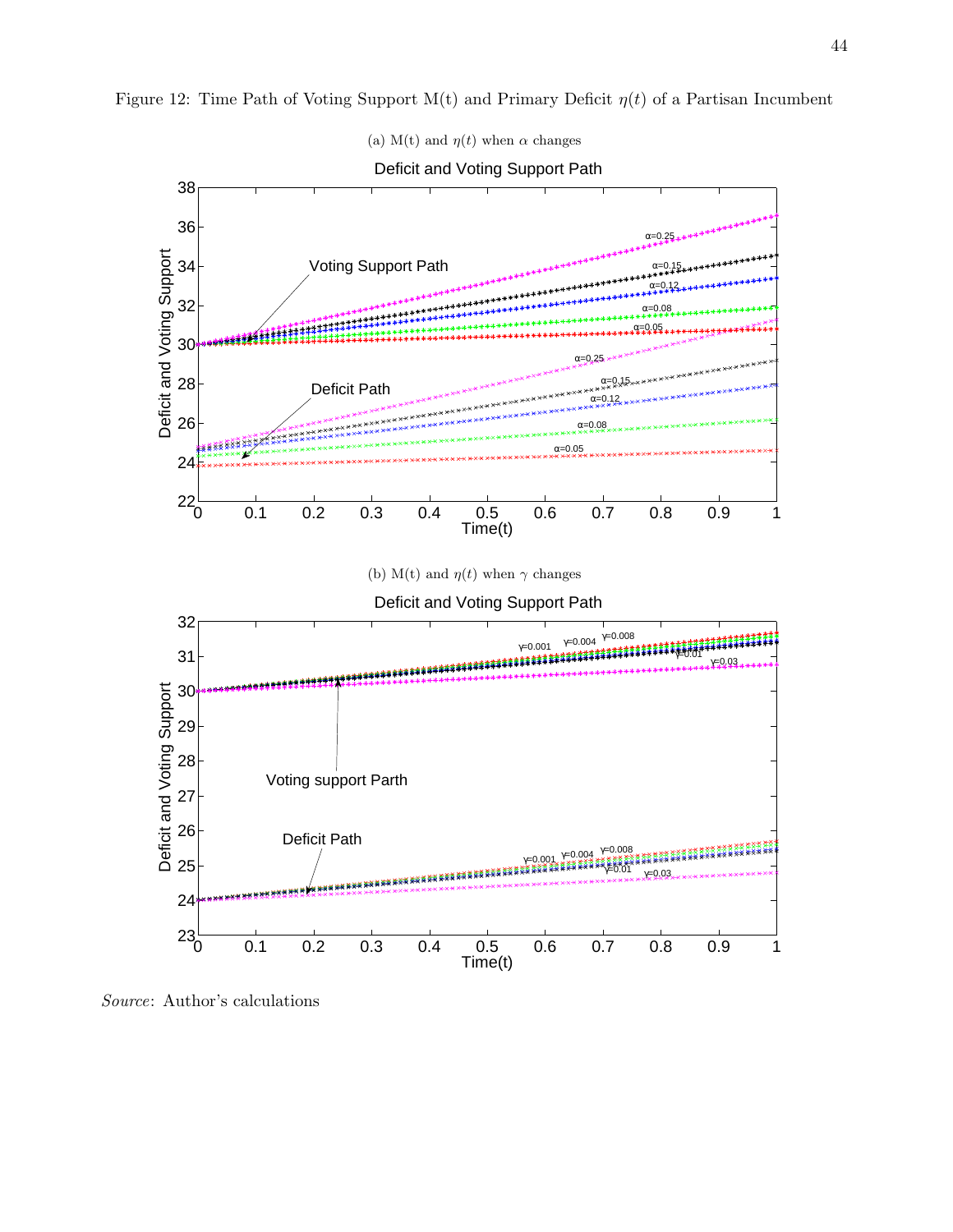<span id="page-46-2"></span>

<span id="page-46-1"></span><span id="page-46-0"></span>Figure 13: Time Path of Voting Support M(t) and Primary Deficit  $\eta(t)$  of a Partisan Incumbent

Source: Author's calculations